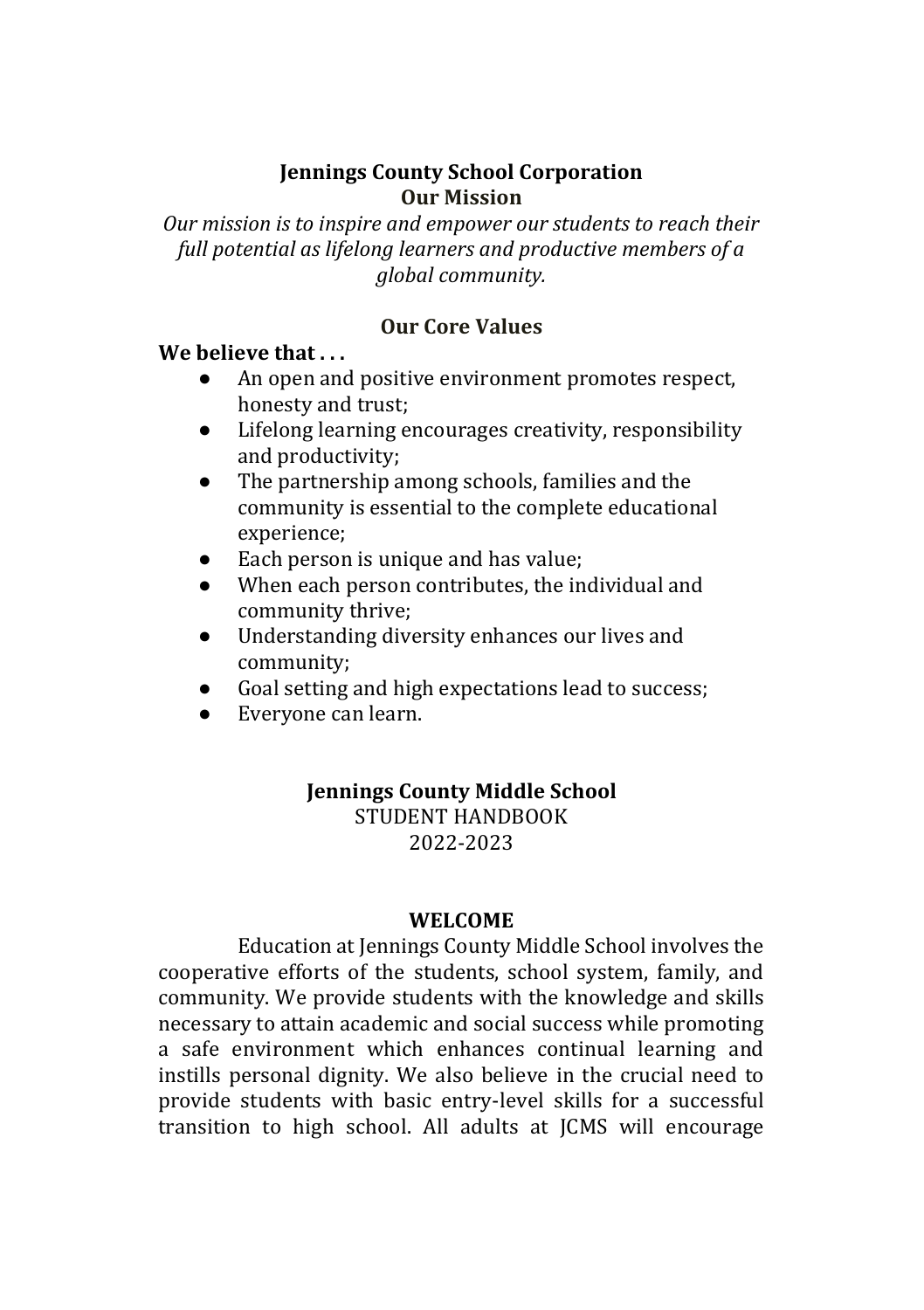expected behavior by modeling positive attitudes, self-discipline, and lifelong learning.

The purpose of this handbook is to help you become aware of your privileges, opportunities, and responsibilities as a citizen of this school. Each student should read this handbook and be knowledgeable of its content. Please allow your parents to read this handbook as well. If you, or your parents, have questions or concerns about the procedures outlined in this handbook, please feel free to contact a teacher, counselor, or administrator for an explanation.

The middle school is a transition from the elementary to the high school program and activity. The fundamental skills shall continue to be emphasized and improved upon. As the student gains maturity, he/she is expected to learn to rely more and more on his/her learning activity. Close supervision and personal guidance are to be provided at this level.

> **PRINCIPAL** *MRS. KAREN PEDIGO*

**ASSISTANT PRINCIPAL ASSISTANT PRINCIPAL** *MR. MIKE GREEN MS. ANGIE KLENE* **DIRECTOR OF GUIDANCE ATHLETIC DIRECTOR** *MRS. ZABRINA NICHOLSON MRS. LEAH MCLEOD*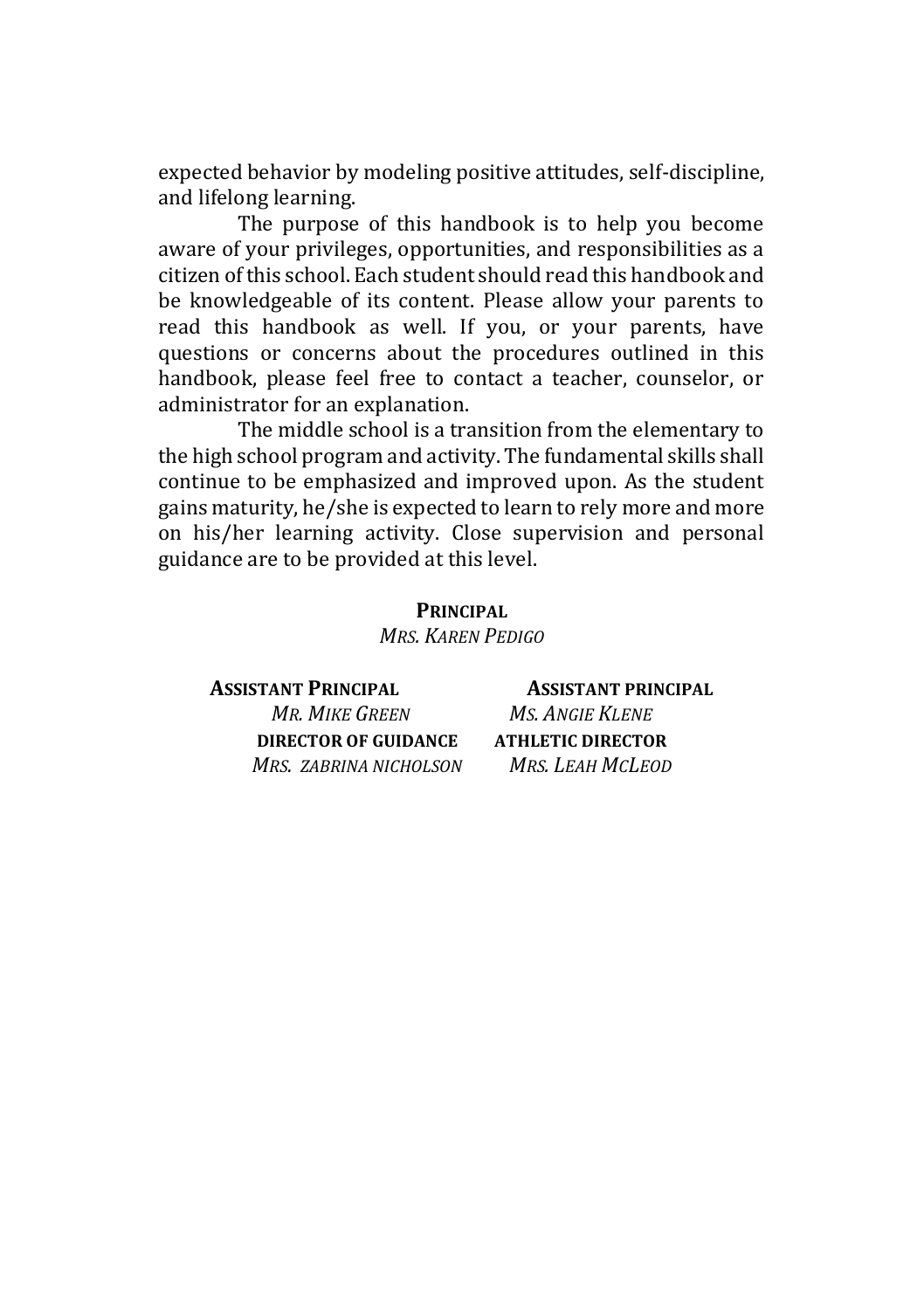### GENERAL INFORMATION

### **I. Parents' Right-to-Know**

In accordance with the Elementary and Secondary Education Act, Section 1111(h)(6) PARENTS' RIGHT-TO-KNOW, this is a notification from Jennings County Schools to every parent of a student in a Title I school has a right to request and receive information in a timely manner, regarding the professional qualifications of his/her student's classroom teacher which shall include the following:

- If the teacher has met state qualification and licensing criteria for the grade level and subject area taught;
- If the teacher is teaching under emergency or temporary status in which Indiana qualifications and licensing are waived; the teacher's baccalaureate degree major, graduate certification, and field of discipline, and whether the student is provided services by paraprofessionals, and if so, their qualifications.
- If at any time a Title I student has been taught for 4 or more consecutive weeks by a teacher that is not highly qualified, the parent is to be notified by the school of this information.
- If you have questions or concerns, please feel free to contact Jennings County Central Office at 346-4483 or visit our website at www. jcsc.org.

# **II. Expectations for All Students**

We will:

- Be responsible for our actions
- Treat people and property with respect
- Be on time
- Have our materials
- Do our best on our work
- Behave in a cooperative and courteous manner

The STUDENT has a right to develop his/her abilities to the fullest, to be respected as an individual, to expect rules to be reasonable and consistently applied, and to receive the benefits of all school services.

The TEACHER is expected to conduct a well-planned and effective classroom program, to establish and enforce school and classroom regulations that will facilitate learning, and to maintain written records. The teacher has a right to obedience and to take corrective measures to improve the learning atmosphere for students.

The ADMINISTRATOR is responsible for maintaining discipline, for being alert to and correcting situations likely to promote poor citizenship, for notifying parents of serious student offenses, and for suspending students when necessary. The administrator has a right to impose detention on a student, to deny school privileges, to remove a student from class, to suspend the student, to enlist parental support, and to recommend expulsion/exclusion.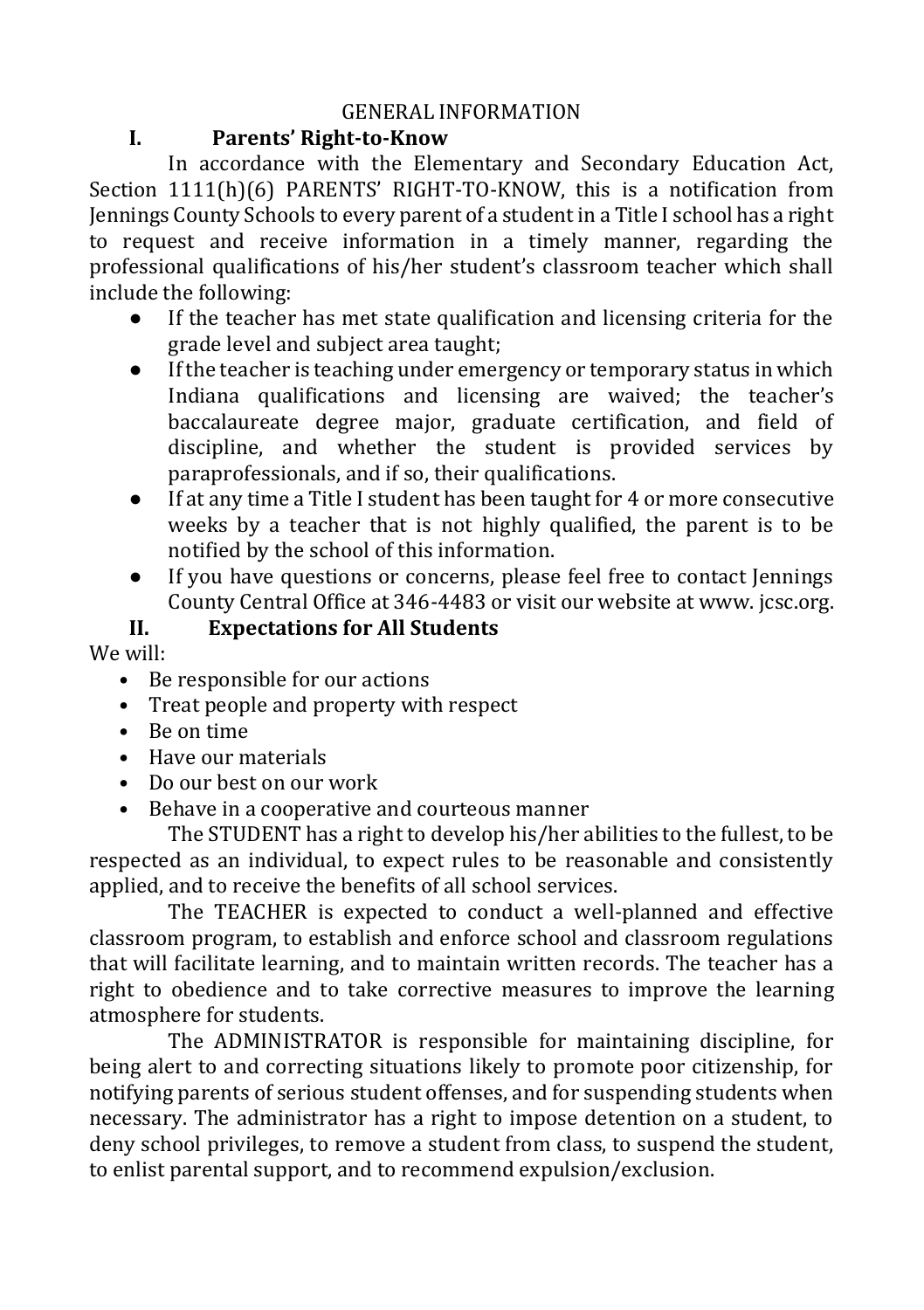# **TECHNOLOGY**

# I. **Student Electronic Device Program Acknowledgement**

- I understand that I am responsible for backing up my own files.
- I will not leave my Electronic Device unattended unless it is locked in a secure place. My family is fully responsible for the cost of replacement should my laptop become lost or stolen.
- I understand that my family is financially responsible for the full cost if damage occurs due to my "gross negligence."
- $\bullet$  I will not install or use file-sharing programs to download music. video or other media without staff permission, or install software, browser extensions, or use any other methods to bypass content filtering.
- I will not duplicate or distribute copyrighted materials other than a backup copy of those items I legally own.
- I will keep the Electronic Device in the protective case, cover fully closed whenever it is moved from one point to another.
- I will read and follow general maintenance alerts from school technology personnel.
- I will report any problems with my Electronic Device to a teacher, administrator, or member of the tech support staff in a timely manner.
- I will not attempt to repair the Electronic Device outside of approved JCSC channels.
- I received the Electronic Device Insurance information.
- I will bring the Electronic Device fully charged every day.

# II. **Device Breakage and Replacement Costs**

| <b>Type of Incident</b>         | Cost             |
|---------------------------------|------------------|
| Screen Break                    | \$100            |
| Keyboard Break                  | \$30             |
| <b>Computer Casing Break</b>    | \$75             |
| Laptop Bag Damage/Missing Strap | \$25/ \$10       |
| Charger and/or Battery          | \$40             |
| Lost\Stolen                     | <b>Full Cost</b> |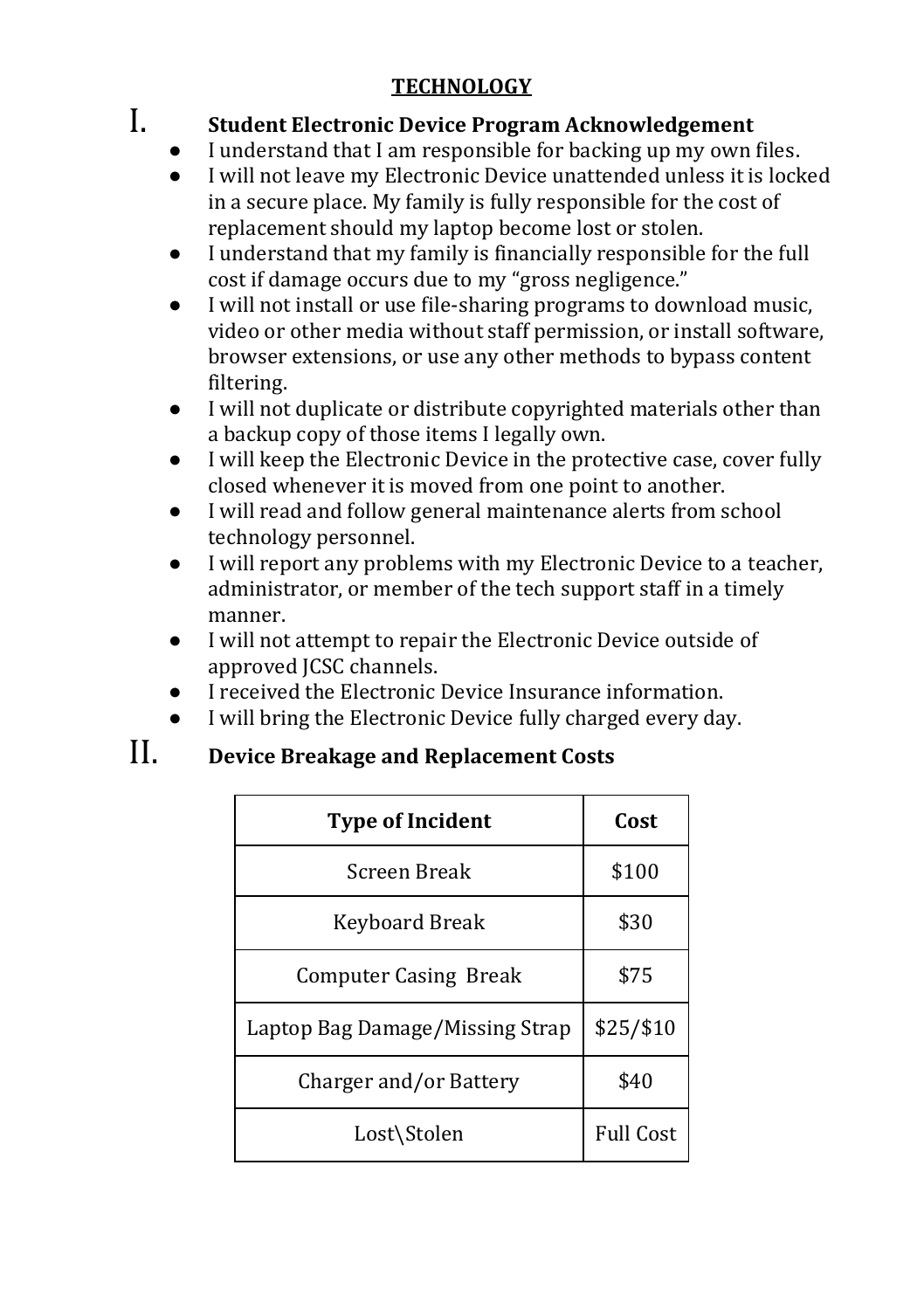# III. **Appropriate Use of Technology**

The purpose of this document is to inform parents, guardians and students of the rules governing the use of district and personal technology resources while on or near school property, in school vehicles, and at schoolsponsored activities, as well as the use of district technology resources via offcampus remote access.

Please read the following carefully before signing the JCSC Appropriate Use Form. JCSC reserves the right to modify the terms and conditions of this document at any time. The latest version of this document is available from the JCSC web site at [www.jcsc.org](http://www.jcsc.org/) (located with registration forms).

# **Introduction:**

Jennings County School Corporation (JCSC) is pleased to offer students access to district computers, communications systems (*which can include: email, websites, blogging, wikis, podcasting, social networks, list-serves, and/or other emerging technologies*), the Internet and an array of technology resources to promote educational excellence. Each student is responsible for her/his use of technology, whether personal or district-provided. While using district and personal technology resources on or near school property, in school vehicles, and at school-sponsored activities, as well as using district technology resources via off-campus remote access, each student must act in an appropriate manner consistent with school, district, and legal guidelines. It is the joint responsibility of school personnel and the parent or guardian of each student to educate the student about his/her responsibilities and to establish expectations when using technology.

# **Using the Internet and Communications Systems:**

District technology resources are provided to students to conduct research, complete assignments, and communicate with others in furtherance of their education. Access is a privilege not a right; as such, general rules of school behavior apply. Access to these services is given to students who agree to act in a considerate and responsible manner. Just as students are responsible for good behavior in a classroom or a school hallway, they must also be responsible when using school computer networks or personal technologies. Students must comply with district standards and honor this agreement to be permitted to use technology.

All digital storage is district property, and as such, network administrators will review files and communications to maintain system integrity and ensure that students are using technology responsibly. Students should not expect that files stored on district servers will be private.

The educational value of technology integration in curriculum is substantial.

Access to the Internet will enable students to use extensive online libraries and databases. Families should be warned that some material accessible via the Internet might contain items that are illegal, defamatory, inaccurate, profane,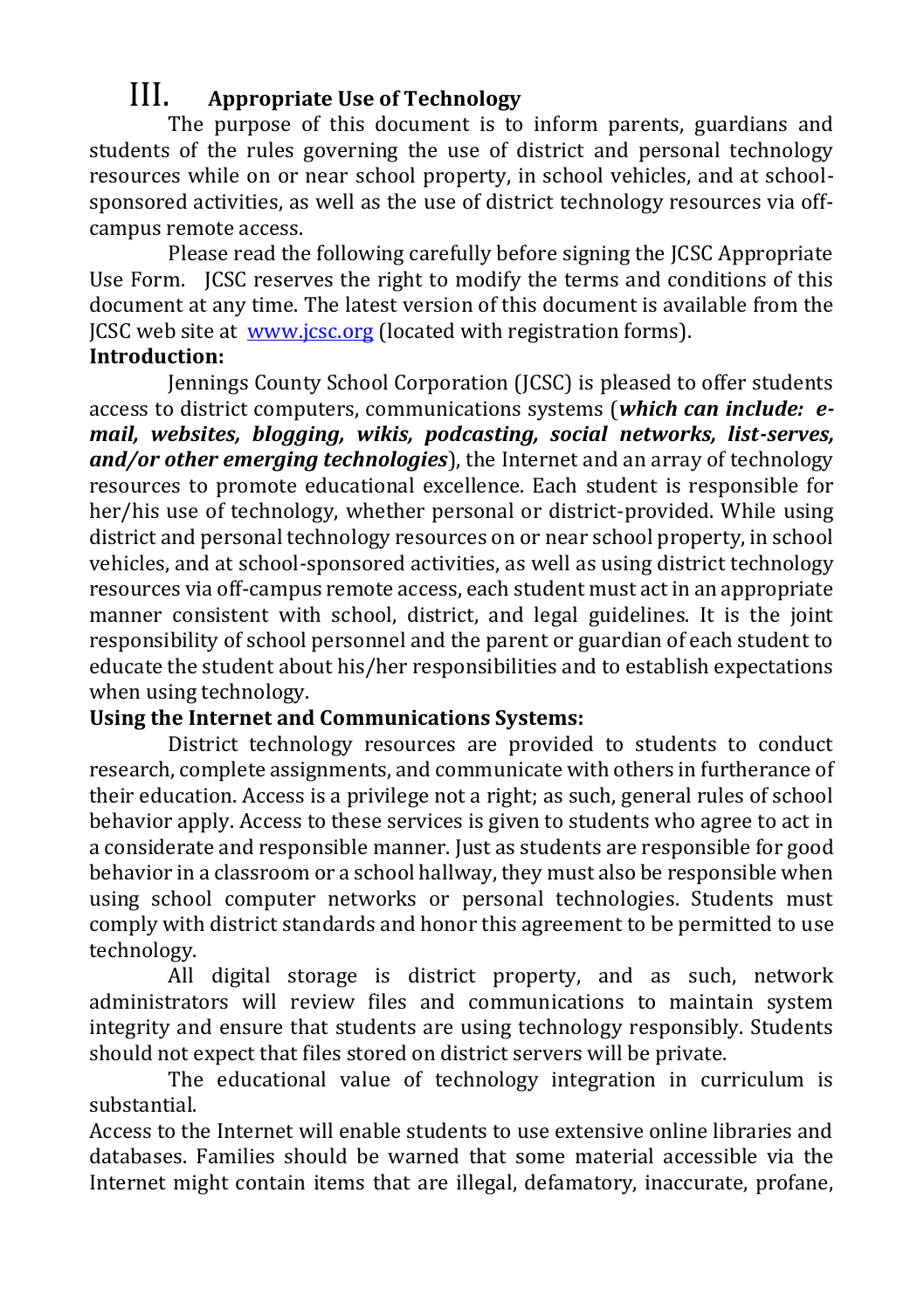sexually oriented or potentially offensive to some people. While the intent is to make Internet access available to further educational goals and objectives, students may find ways to access these other materials as well. JCSC does not condone or permit the use of this material and uses content filtering software (Smoothwall and Go Guardian) to protect students to the fullest extent possible.

Parents and guardians must be aware that content filtering tools are not completely fail-safe and while at school, direct supervision by school personnel of each student using a computer is desired, but not always possible. Students are expected to use technology resources in a manner consistent with the rules below and will be held responsible for their intentional misuse. JCSC believes that the benefits of student access to the Internet in the form of information resources and opportunities for collaboration exceed any disadvantages.

Ultimately, parents and/or guardians are responsible for setting and conveying the standard that their children should follow when using technology. If a student accidentally accessed inappropriate material, they should back out of the information at once and notify the supervising adult.

### **Proper and Acceptable Use of All Technology Resources:**

All district technology resources, including but not limited to district computers, communications systems, and the Internet, must be used in support of education and academic research and must be used in a manner consistent with the educational mission and objectives of JCSC.

### **Activities that are permitted and encouraged include:**

- school work;
- original creation and presentation of academic work;
- research on topics being studied in school;
- research for opportunities outside of school related to community service, employment, or further education

# **Activities that are NOT permitted include:**

- plagiarism or representing the work of others as one's own;
- using obscene language; harassing, insulting, ostracizing, or intimidating others;

• representing Copyright, Registered, and or Trademark materials as one's own work

• searching, viewing, communicating, publishing, downloading, storing, or retrieving materials that

 are not related to school work, community service, employment, or further education (thus, searching inappropriate materials is not permitted);

• damaging or modifying computers or networks; intentional or neglectful transmission of viruses

 or other destructive computer files; hacking into district or external computers; intentionally bypassing district filters;

• use of USB, bootable CDs, or other devices to alter the function of a computer or a network;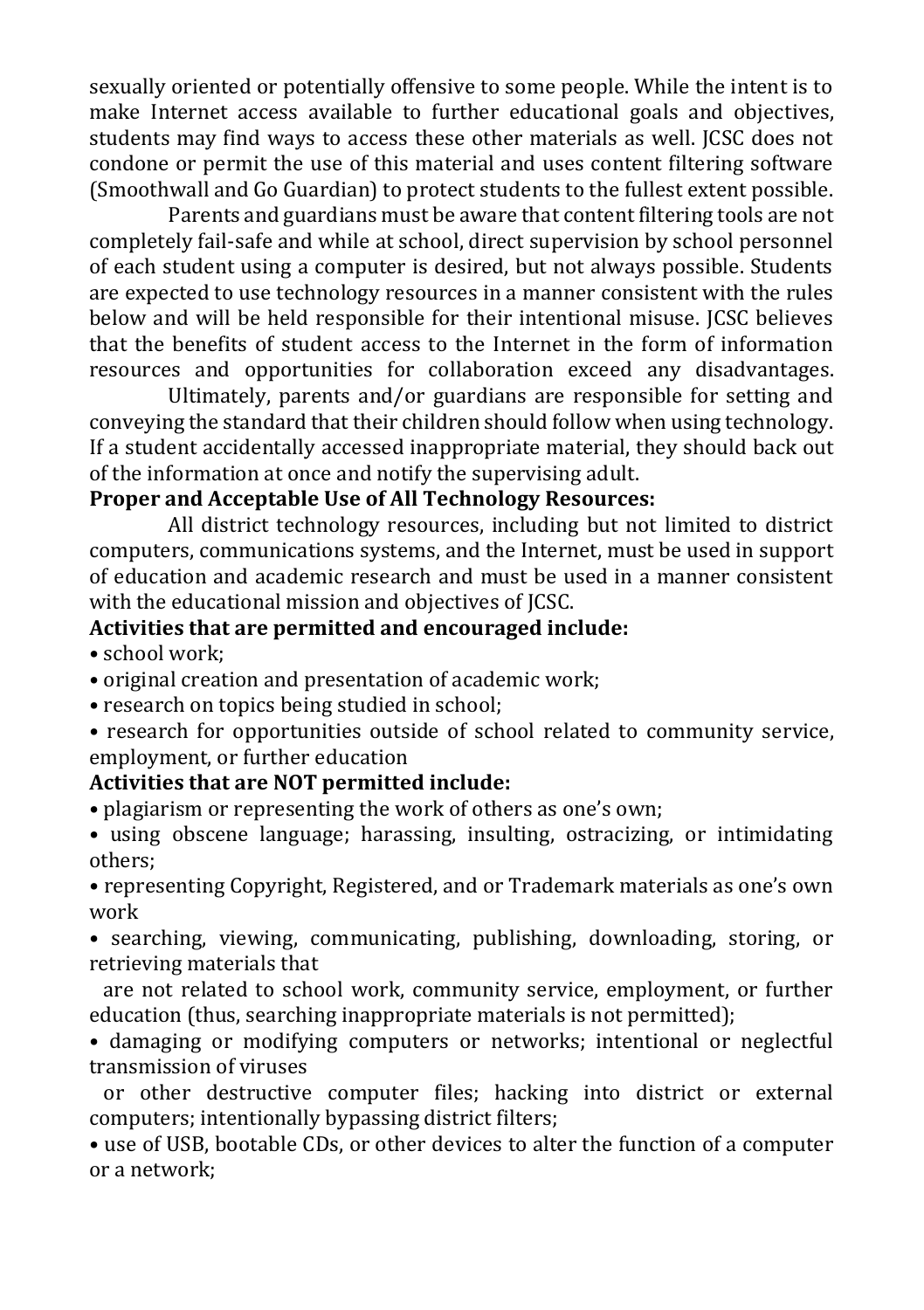• subscription to any online services or ordering of any goods or services;

• use of personal email accounts, non-district-provided email accounts, on the district network;

• online sharing of any student's or staff member's name, home address, phone number, or other personal information;

• non-educational uses such as games, role-playing multi-user environments, gambling, junk mail, chain mail, jokes or raffles;

• participating in online chat rooms or using instant messaging, unless specifically assigned by a teacher;

• use of district resources for commercial purposes, personal financial gain, or fraud;

• any activity that violates a school rule or a local, state, or federal law;

• Google Meets- attending or conducting a JCSC Google Meet session without a staff member present in the meeting.

*Students are expected to report harassment, threats, hate-speech, and inappropriate content to a teacher or administrator. If a student has any questions about whether a specific activity is permitted, he or she should ask a teacher or administrator.*

### **Privacy and Security:**

Students must use district technologies responsibly and in a secure manner. They must not share their logins, passwords, or access with others.

# **Online Assessments:**

Student assessments may be conducted using technologies such as the Internet or audience response systems. Normally, students will use these technologies as part of their instructional day. Privacy and security, as defined above, along with confidentiality of assessment responses, are expected.

### **Vandalism:**

Any intentional act by a student that damages district technology hardware, software, operating systems, or data will be considered vandalism and will be subject to school rules and disciplinary procedures. Any intentional act that requires a person's time to repair, replace, or perform corrective work on district technologies or data is also considered vandalism and subject to repair costs at the student's expense.

### **Consequences of Misuse:**

Misuse of personal or district technology resources while on or near school property, in school vehicles, and at school-sponsored activities, as well as the use of district technology resources via off-campus remote access may result in disciplinary action up to and including expulsion. This document shall be used in conjunction with JCSC Board of Education policies and our school handbooks. In addition, the student's use of district technologies may be suspended or restricted. A school may temporarily hold (pending parental or same-day pick up) personal technology resources that are used inappropriately. Furthermore, intentional unauthorized access and/or damage to networks, servers, user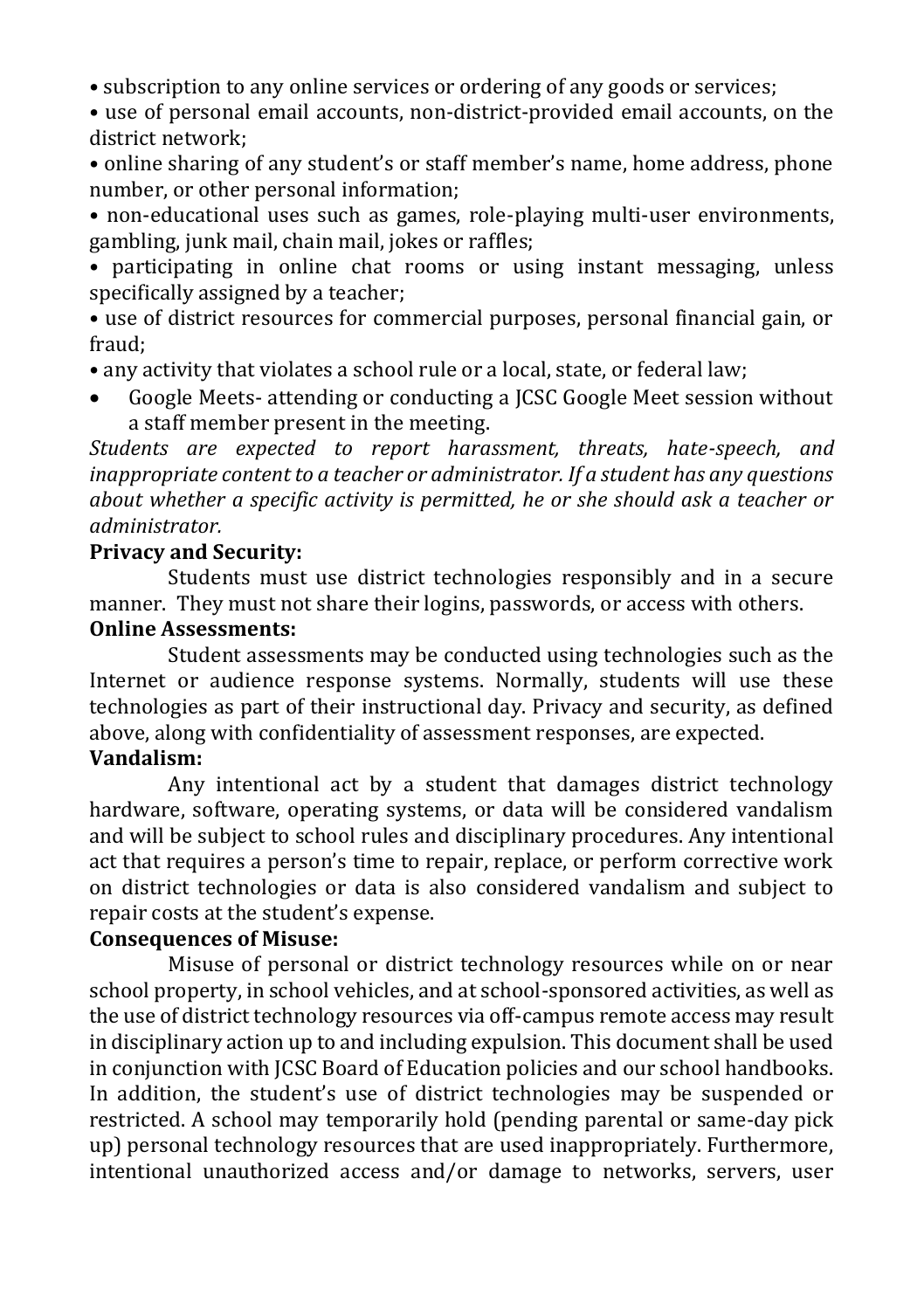accounts, passwords, or other district resources may be punishable under local, state, or Federal law.

### **Reliability and Limitation of Liability:**

JCSC makes no warranties of any kind, expressed or implied, for the technology resources it provides to students. JCSC will not be responsible for any damages suffered by the student, including those arising from non-deliveries, mis-deliveries, service interruptions, unauthorized use, loss of data, and exposure to potentially harmful or inappropriate material or people. Use of any information obtained via the Internet or communications technologies is at the student's own risk. JCSC specifically denies any responsibility of the accuracy or quality of information obtained through the Internet. The student and his/her parent/guardian will indemnify and hold JCSC harmless from any losses sustained as the result of misuse of the district's technology resources by the student.

### **ELECTRONIC SURVEILLANCE**

Electronic surveillance may occur on any school property or on any transportation vehicle. A notice placed at the main entrance to each building shall notify patrons.

The use of visual surveillance shall not be used in areas where the expectation of privacy exists, such as classrooms, locker rooms, restrooms, dressing rooms, etc. However, audio surveillance may be utilized in these areas. In addition, a staff member may request that surveillance be installed in his/her classroom for good cause. This request is to be made to the building principal.

The Transportation/Safety Director shall supervise the use of electronic surveillance equipment on transportation vehicles. The use of electronic surveillance equipment on school grounds and on other School Corporation property shall be supervised by the superintendent or designee.

Electronic surveillance shall be used to aid in monitoring the order, safety, and security of students, staff, patrons, and property.

Retention schedules for transportation surveillance recordings shall be no less than 48 hours and for building/property surveillance shall be no less than 7 days (where possible). If it is known that an incident occurred, then the assigned supervising administrator or his/her designee may retain the surveillance recording containing such incident.

Access to these devices and their records will be by approved personnel only and may be shared with law enforcement personnel or officers of the court as evidence.

The use of electronic recordings from surveillance equipment shall be subject to the policies of the District as they relate to confidentiality of student and personnel records.

# **METAL DECTECTORS**

The Superintendent of JCSC is authorized to purchase hand-held metal detectors and permit administrative staff, school resource officers, and other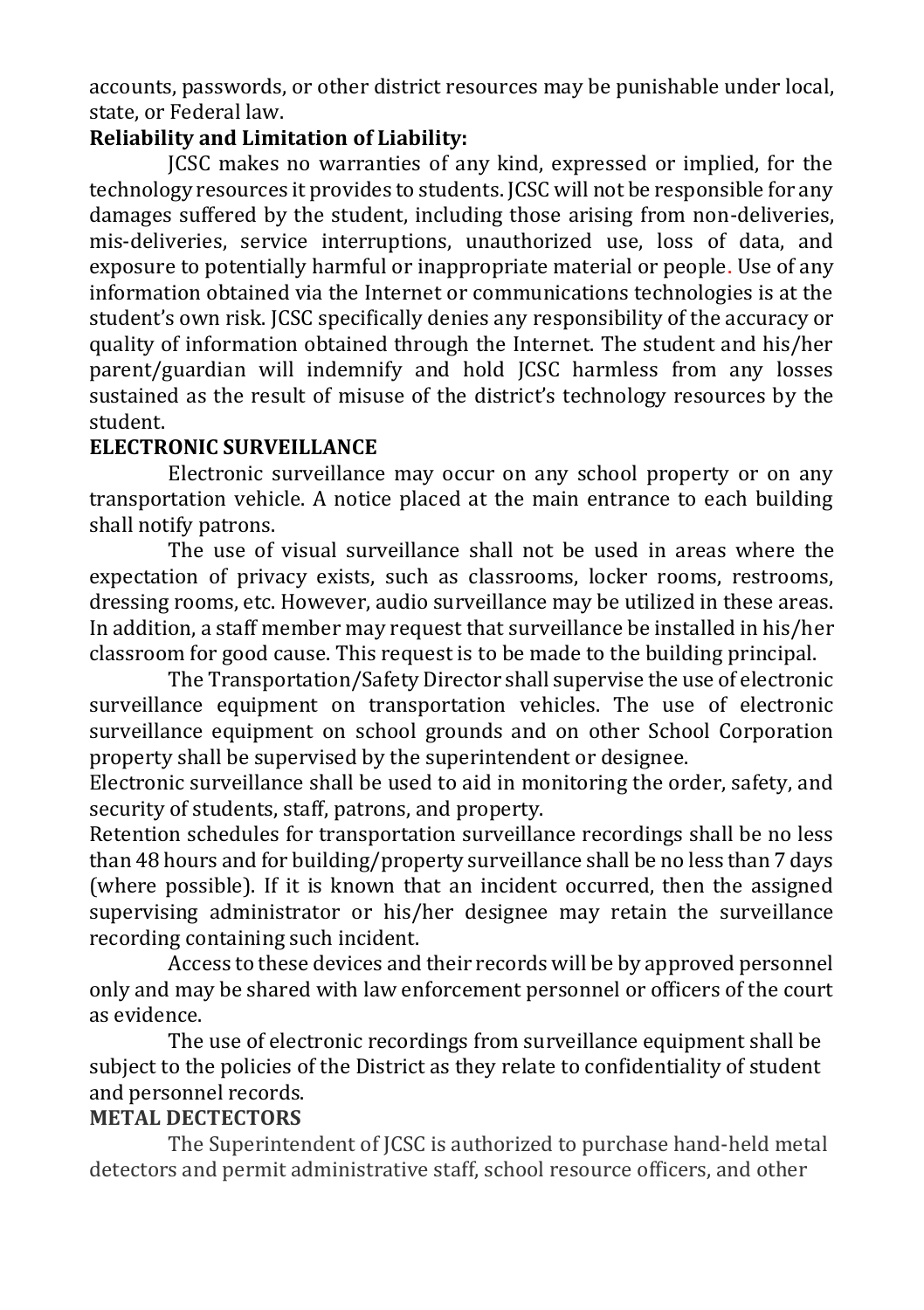personnel trained in the usage of hand-held metal detectors to utilize such metal detectors as a part of a comprehensive program of school security and safety of students, staff, parents and other visitors.

Metal detectors, both walk-through and hand-held wands, will be used only in accordance with the Superintendent's administrative guidelines.

The Board authorizes the search of all persons, students, staff members, parents, guardians, and other visitors entering Corporation buildings, boarding or riding Corporation buses/vehicles owned by, or contracted for, the Corporation, entering Corporation property, attending events on Corporation property, attending school activities off-site. Such searches may be conducted using walk-through or hand-held metal detectors as a part of a comprehensive program of safety and security.

If a person has a medical condition that prohibits them from going through a walk-through metal detector, then only a hand-held metal detector may be used.

No person shall be selected to be searched based solely upon his/her gender, race, ethnicity, religion, disability, physical appearance, manner of dress, or association with any particular group of persons.

### **RULES OF CONDUCT**

# **I. Introduction**

In addition to the regular curriculum, principles and practices of good citizenship must be taught and demonstrated. This includes an appreciation for the rights of others. However, no school or school system can discharge these responsibilities if it permits the students to act in an objectionable manner or to disregard rules and regulations adopted for the benefit of all persons. The Board of Trustees of Jennings County has the legal responsibility for all schools of the county. The Board, in turn, has set policies and has appointed administrative personnel to carry them out. Authority for such Board responsibility is included in the School Powers Act and Indiana Code 20-8.1 as amended by the Indiana General Assembly, and in the Policy Manual of the Jennings County School Corporation.

# **II. Philosophy**

The entire foundation and success of public school education depends on the basic concept of self-discipline. True self-discipline allows all individuals to exist in a world of change.

> Each individual's rights are afforded them by our Federal and State Constitution and policies adopted by the Board of Trustees.

It is, therefore, our purpose at Jennings County Middle School to establish a climate for learning where all students will be motivated. An element in that climate for learning must be an orderly setting which promotes the health and safety of all individuals. We must establish rules which encourage order. We must also find a way to enforce these rules so that all individuals affected will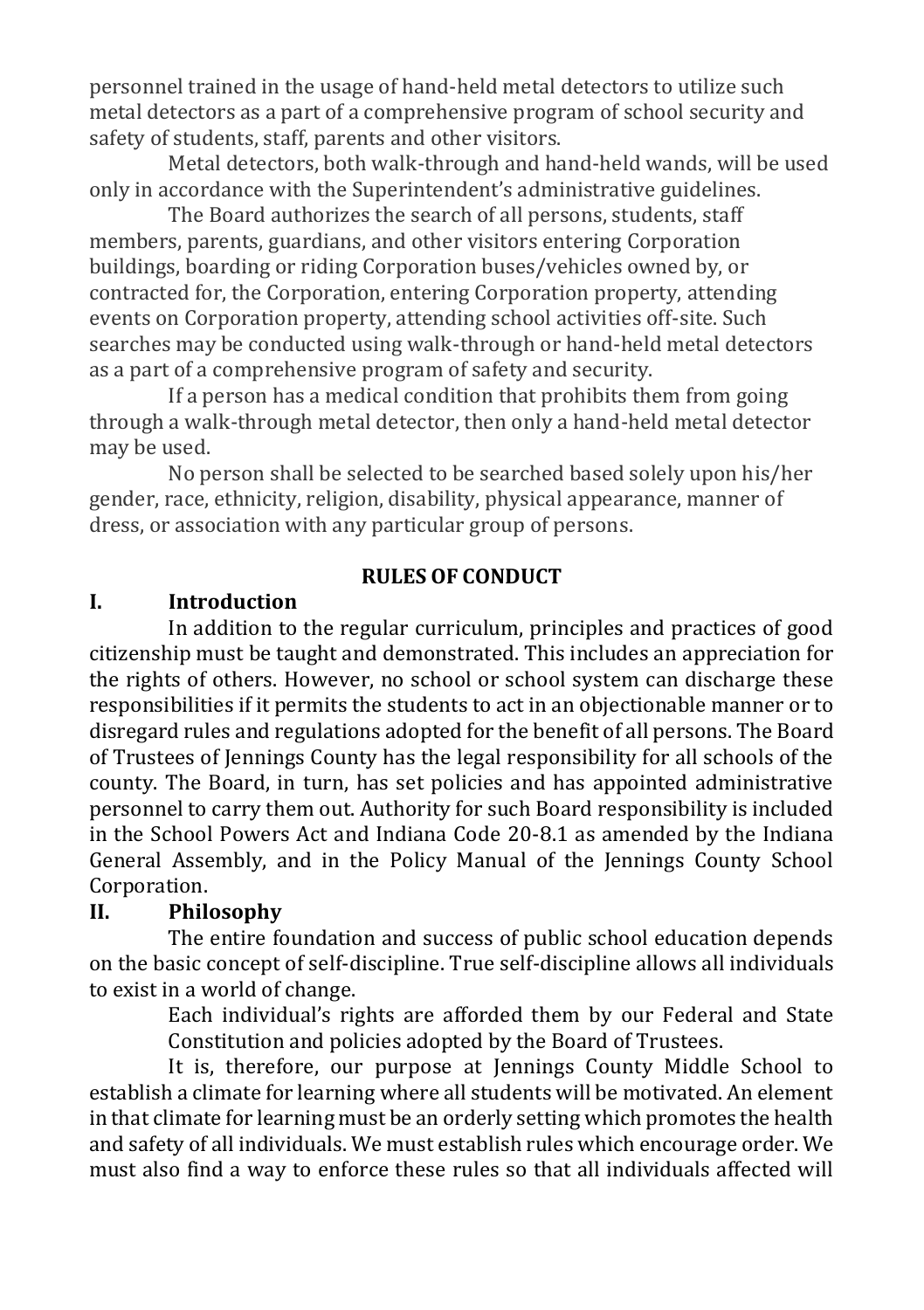receive fair and consistent treatment. However, in any attempt at consistency, we must retain an element of flexibility and a degree of judgment in administration which allows for variation in circumstances, so far as they can be completely and truly known. Flexibility in the consequences will exist to allow for circumstances that might include repetition of the same offense.

# **III. Authority of Adult School Employees**

All of the adult employees of the Jennings County Middle School have certain responsibilities to the school, and in order to carry out these responsibilities, they have certain authority granted to them. Included in this authority is the authority to correct students when the need arises. If any student is corrected by any adult employee, whether the employee is faculty, clerical, cafeteria, bus driver, or custodial, the student is expected to accept such correction as though the principal were giving such correction.

A. Substitute Teachers:

Our school is fortunate in having capable people to help us whenever regular teachers are not in the classroom. A substitute teacher is an important visitor whose impressions of our school will be carried into the community. Let us be certain that these are good impressions by being as polite, helpful, and considerate as you would be to your regular teacher.

# **IV. Student Code of Conduct**

This Code of Conduct has been prepared to better acquaint you with the rules and policies of Jennings County Middle School and the Jennings County School Corporation. Your knowledge of the rules and your practice of responsible conduct will insure your good standing at Jennings County Middle School.

All rules and consequences are undergirded by the fundamental principle of fairness. This Code of Conduct is dedicated to the basic philosophy that an excellent school encourages responsible conduct and practices fairness to all.

# **V. Imminent Risk of Injury to Him/Herself or Others**

As a part of the emergency procedures in place in our schools, no student will be restrained and/or placed in seclusion by school staff unless the student's behavior poses an imminent risk of injury to him/herself or others. However, significant violations of the law including assaults on students and staff will be reported to the police. As soon as possible after any such use of restraint and/or seclusion, the parents or guardian will be informed when any of these actions have occurred and will be provided with a detailed account of the incident including the circumstances that led to the use of restraint and/or seclusion.

# **VI. Cheating**

Cheating is a serious offense that will be dealt with severely. The first case of cheating on any type of assessment will result in an "F" grade being given for the particular assignment. The second offense on any type of assessment will result in an "F" in the class for the 9 week grading period and a possible failing grade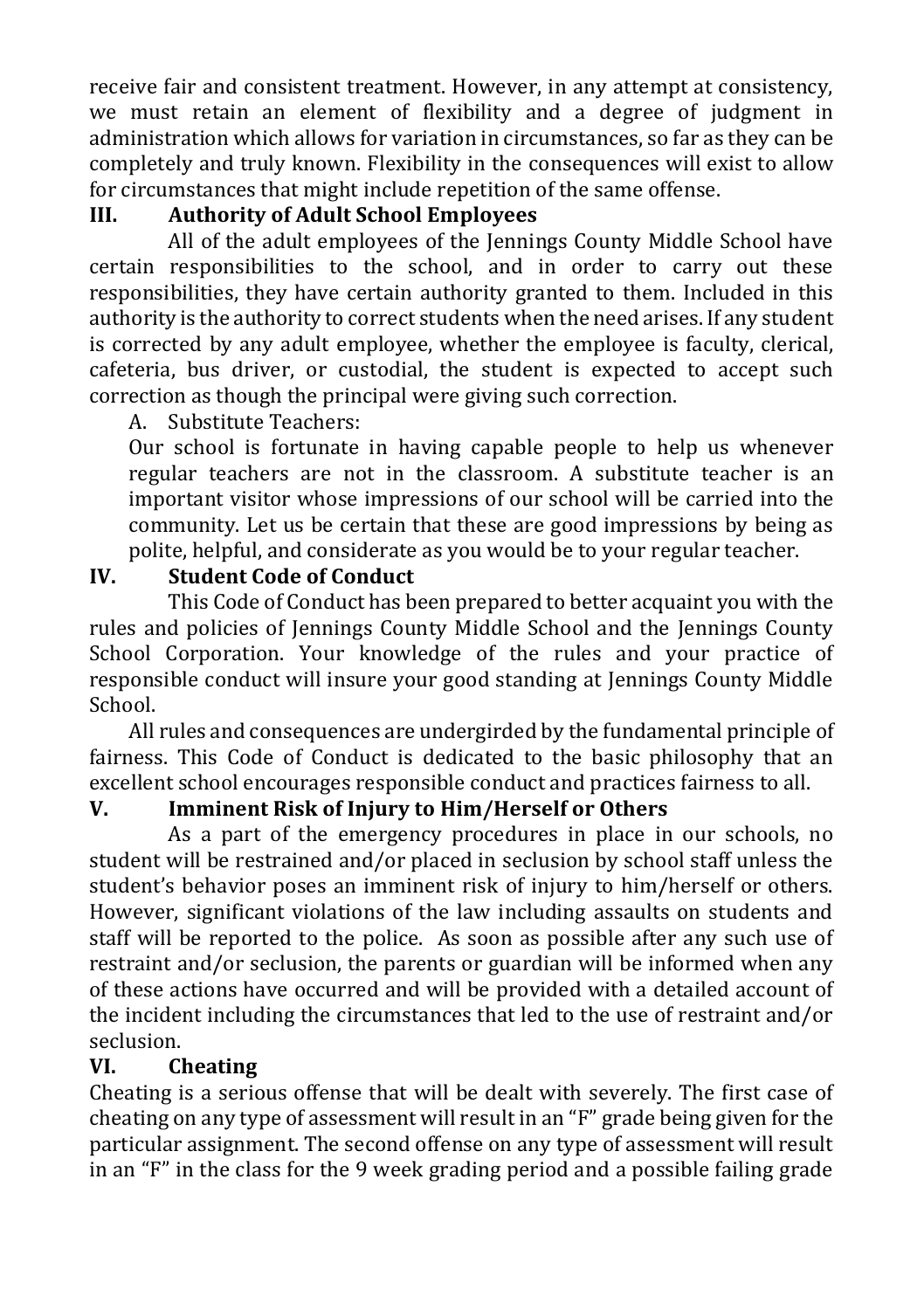(F) for the class. Parents will be notified immediately by the teacher of any occurrence of cheating. When cheating occurs a classroom referral will be written for documentation.

# **VII. Dog Interdiction Program**

This program was implemented in order to ensure that JCMS is free of drugs and violence. Dogs are used to sniff lockers and motor vehicles. Students, faculty, and staff are notified over the P.A. system when this program is in progress. If anything is found that is illegal, the student, parent/guardian, and law enforcement officials are notified immediately.

# **VIII. Substance Abuse Policy**

- A. Any student known to be dealing, buying, selling, or dispersing alcohol or any type of illegal drug, or any student in possession of enough drugs to constitute a felony will be recommended for expulsion from school for two (2) semesters. His/her parents/guardian and the police will be notified.
- B. Any student who is a first time offender for possessing, using, or being under the influence of alcohol or any type of illegal drug at school or at school-related activities will be suspended for ten (10) days, and the administration has the option of recommending (a) expulsion, or (b) assignment to the Restart Program.
	- a. A student will be assigned to the Restart Program for a minimum of one (1) semester; If a student is recommended for placement in the Restart Program during the last nine-week grading period of a semester, he/she will complete the current semester and continue in Restart for the entirety of the following semester.
	- b. If the student and parent/guardian fail to comply with any of the following requirements, the student will immediately be expelled from the Jennings County School Corporation as per the Parent Waiver of Due Process Rights: Probationary Continued Education Agreement signed at the intake meeting.
	- c. The student and parent/guardian must sign the Parent Waiver or Due Process Rights: Probationary Continued Education Agreement at the Restart intake meeting.
	- d. If a special education student is recommended for expulsion from Restart, a case conference will be scheduled to review the current IEP and explore other educational alternatives.

**C.** Any second offender of the Jennings County School Corporation Substance Abuse policy will be recommended for expulsion from school for two (2) semesters.

# **IX. Student Dress Code**

Students are expected to dress within the bounds of decency, cleanliness, and safety. Students will not be permitted to dress in a manner that is lewd, vulgar,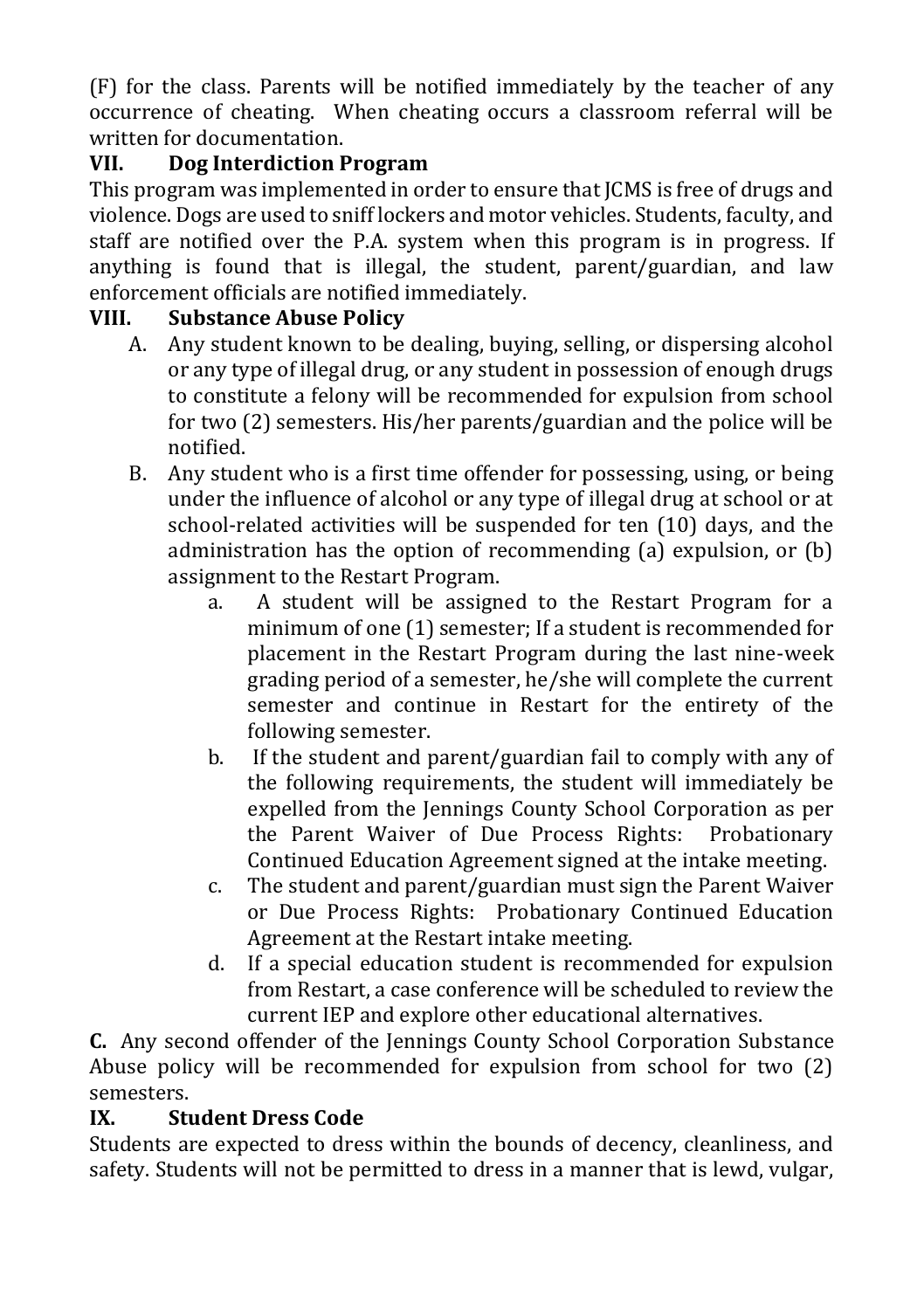indecent, offensive, distracting, or disruptive to the educational process, which include but are not limited to:

1. Shirts/tops may not be tanktop, muscle or spaghetti straps.

2. Tops exposing a bare midriff or low cut.

3. Apparel or accessories advertising drugs, alcohol, or tobacco products.

4. Apparel displaying vulgar or obscene language or content.

5. Shorts or skirts that are above mid-thigh in length are not appropriate and will be determined appropriate by the administration. 6. Head gear or hats not specifically required by the instructor of a lab class. This includes but is not limited to bandannas and the hoods of hoodies.

7. Coats worn to class without teacher permission (acceptable apparel includes but is not limited to sweat suit tops, hooded sweatshirts, and pullovers).

8. Students may not wear wallet chains or chains as accessories that are made from heavy gauge steel of such a length as to be used as a weapon. 9. Students will not be permitted to wear any clothing which endorses violation of school policy, immoral or illegal action, or which may suggest or demonstrate any association with gangs, gang recruiting, and other related activity.

10. Any clothing which may expose undergarments.

11. Pajamas or slippers are not permitted.

12. Any clothing or personal accessories deemed unsafe or inappropriate by an administrator.

**Please Note**: All pupils are expected to be appropriately dressed for each school day. The principal or his/her designee shall determine the appropriateness of the dress.

# X. **Phones/Cell Phones**

Students will not be called from classes to answer a phone call unless an emergency exists and students should not be contacted by their personal cell phones throughout the day. If you need to communicate with your student, please call the front office and we will deliver a message to students as quickly as possible without significant interruption of class time. Any student carrying a cell phone must keep it concealed and turned off when they enter the building. Cell phones are not to be used on school buses. Unauthorized use of a cell phone will result in the phone being confiscated and disciplinary action being taken. Parents/guardians will be required to pick up phones in the Main Office between 7:50 am and 4:00pm.

# XI. **Tardiness**

1. Students are considered tardy if they are not in their assigned seat or work area when the 4-minute passing period ends or they arrive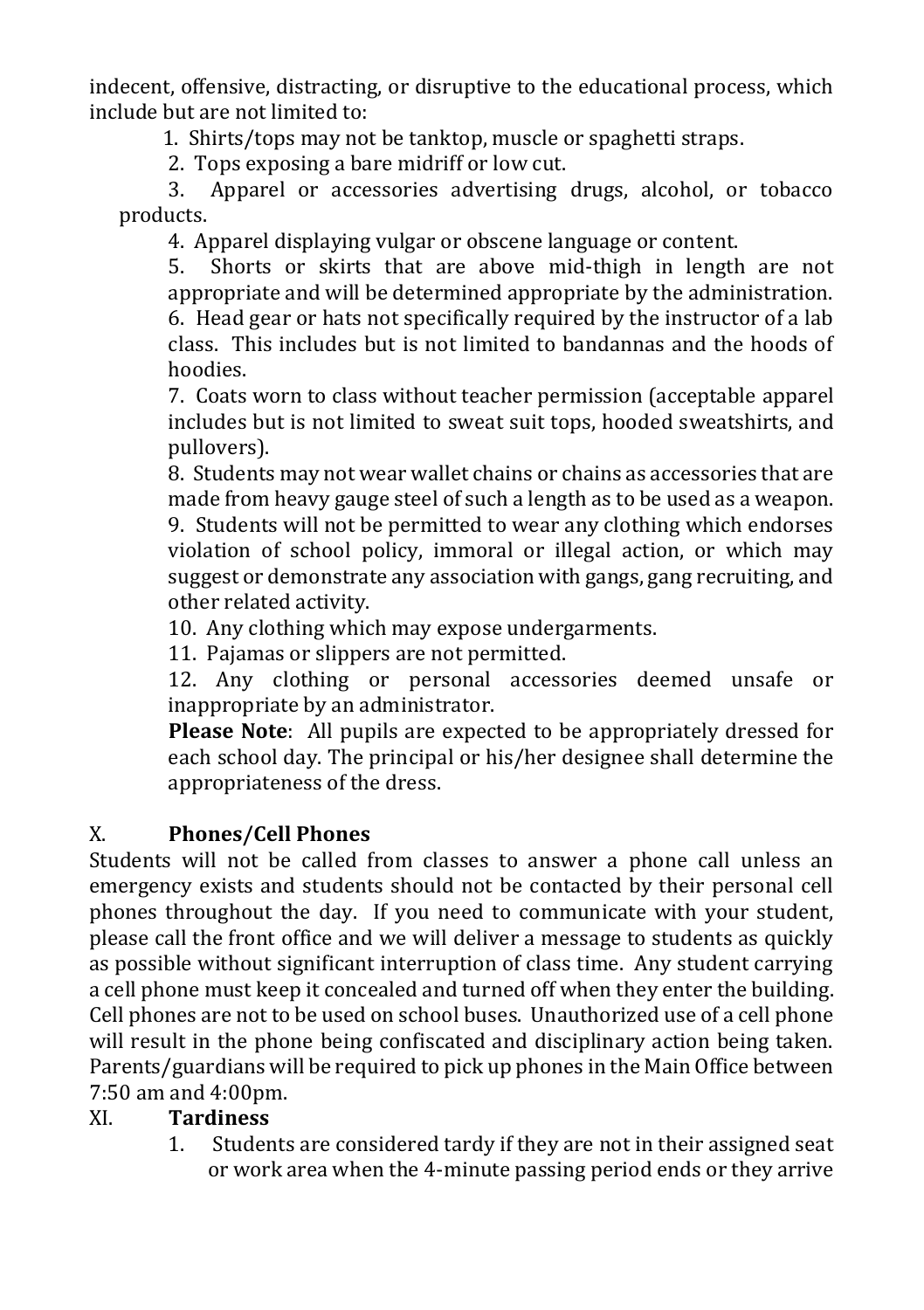late to class without a pass.

2. If a student is tardy to school (arrival after 8:10), they must report to the Attendance Officer before going to class.

**Please Note:** All student tardiness will be reported to the Attendance Office. After the fourth cumulative tardy in a quarter, and every one thereafter, a student will receive disciplinary action up to and including After School Detention, ALSO, and/or Saturday School.

# **XII. Bullying Policy**

A. Bullying

- 1. As defined by the school corporation, bullying means aggressive behaviors that involve unwanted negative actions that are repeated over time and involve an imbalance of power.
- 2. As defined by IC 20-33-8-.2, bullying means overt, unwanted, repeated acts or gestures, including verbal or written communications or images transmitted in any manner (including digitally or electronically), physical acts committed, aggression, or any other behaviors, that are committed by a student or group of students against another student with the intent to harass, ridicule, humiliate, intimidate, or harm the targeted student and create for the targeted student an objectively hostile school environment that:
	- a. Places the targeted student in reasonable fear of harm to the targeted student's person or property;
	- b. Has a substantially detrimental effect on the targeted student's physical or mental health;
	- c. Has the effect of substantially interfering with the targeted student's academic performance; or
	- d. Has the effect of substantially interfering with the targeted student's ability to participate in or benefit from the services, activities, and privileges provided by the school.
- B. Any student that is suspected of bullying behavior may be placed on the "JCMS Bullying Agreement" which includes but is not limited to:
	- 1. A written acknowledgement of the bullying behaviors by the student
	- 2. Social restriction for a period of up to 10 consecutive days
	- 3. Suspension
	- 4. Expulsion

# **ANTI-HARASSMENT COMPLIANCE OFFICERS**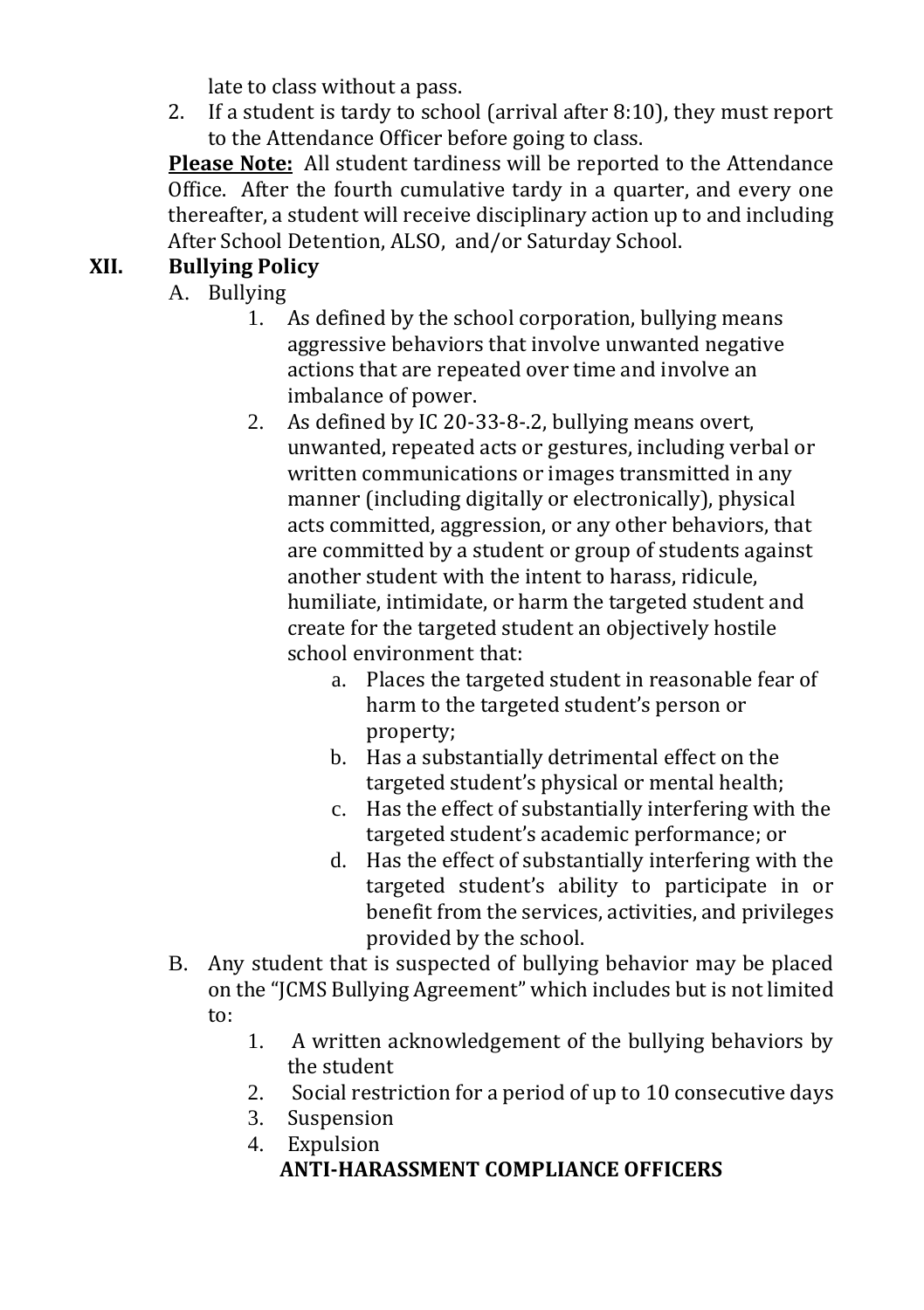The following individuals serve as "Anti-Harassment Compliance Officers" for the Corporation. They are hereinafter referred to as the "Compliance Officers".

Director of Human Resource and Director of Programs

### 812-346-4483

# 34 W Main Street

# North Vernon, IN 47265

### XIII. **Student Gang Activity**

- **A.** It is the policy of the Jennings County School Corporation to prohibit gang activity and similar destructive or illegal group behavior on school property or school buses or at school sponsored functions.
- **B.** It is the policy of the Jennings County School Corporation to prohibit reprisal or retaliation against individuals that report gang activity and similar destructive or illegal group behaviors or who are victims, witnesses, bystanders, or others with reliable information about an act of gang activity and similar group destructive behavior on school property.
- **C.** Definition of "criminal gang" and "criminal gang activity": "Criminal gang" defined (per IC 35-45-9-1)- "criminal gang" means a group with at least three  $(3)$  members that specifically:
	- 1. Either:
		- a. promotes, sponsors, or assists in; or
			- b. participates in; or

c . requires as a condition of membership or continued membership; the commission of a felony, or an act that would be a felony if committed by an adult or the offense of battery (IC 35-42-2-1).

 2. "Gang Activity"- a student who knowingly or intentionally actively participates in a criminal gang, or a student who knowingly or intentionally solicits, recruits, entices, or intimidates another individual to join a criminal gang.

**D.** The Jennings County School Corporation will report all known gang activity Per IC 20-33-9-10.5. A school employee shall report any incidents of suspected criminal gang activity, criminal gang intimidation, or criminal gang recruitment to the principal, the dean of students and/or the school safety specialist. The principal may take appropriate action to maintain a safe and secure school environment, including providing appropriate intervention services. Appropriate consequences and remedial actions are those that are graded according to the severity of the offenses and consider both the developmental ages of the student offenders and students' histories of inappropriate behaviors, per the code of student conduct. Any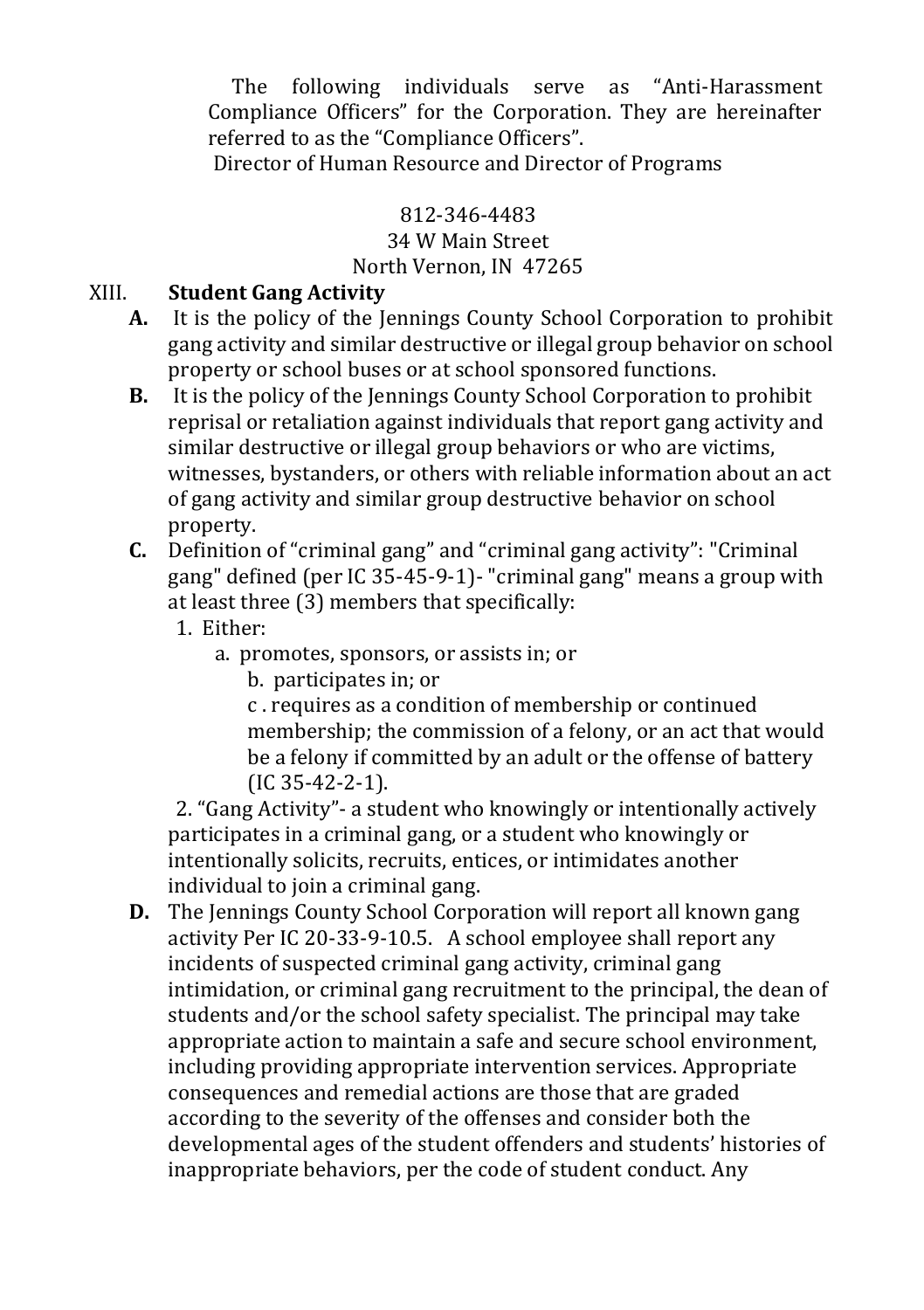corporation and school employee who promptly reports an incident of suspected gang activity and who makes this report in compliance with the procedures of this policy, is immune from a cause of action for damages arising from any failure to remedy the reported incident.

- 1. The principal or designee shall conduct a thorough and complete investigation for each report of suspected gang activity. The investigation shall be initiated by the principal or the principal's designee within one school day of the report of the incident. The principal may appoint additional personnel and request the assistance of law enforcement to assist in the investigation for the administrator's safety. The investigation shall be completed and the written findings submitted to the principal as soon as possible, but not later than five school days from the date of the report of the alleged incident of criminal gang activity.
- 2. The principal shall submit the report to the superintendent of the school corporation within ten (10) school days of the completion of the investigation. The superintendent or his/her designee shall report the results of each investigation to the board of education on a quarterly basis during regularly scheduled board meetings.
- 3. Each school within the school corporation shall record the number of investigations disposed of internally and the number of cases referred to local law enforcement, disaggregated by race, ethnicity, age, and gender. Each school shall report this information to the school corporation superintendent who shall submit a written report to the Indiana Department of Education by June 2 of each year.
- 4. The principal shall provide the parents of the students who are parties to any investigation with information about the investigation, in accordance with Federal and State law and regulation. The information to be provided to parents includes the nature of the investigation, whether the corporation found evidence of criminal gang activity, and whether consequences were imposed or services provided to address the activity. This information is to be provided in an expedited manner.
- 5. The superintendent of the school corporation is authorized to define the range of ways in which school staff and the principal or the principal's designee shall respond once an incident of criminal gang activity is confirmed, according to the parameters described in the corporation's code of student conduct. The school board recognizes that some acts of gang activity may be isolated incidents requiring that the school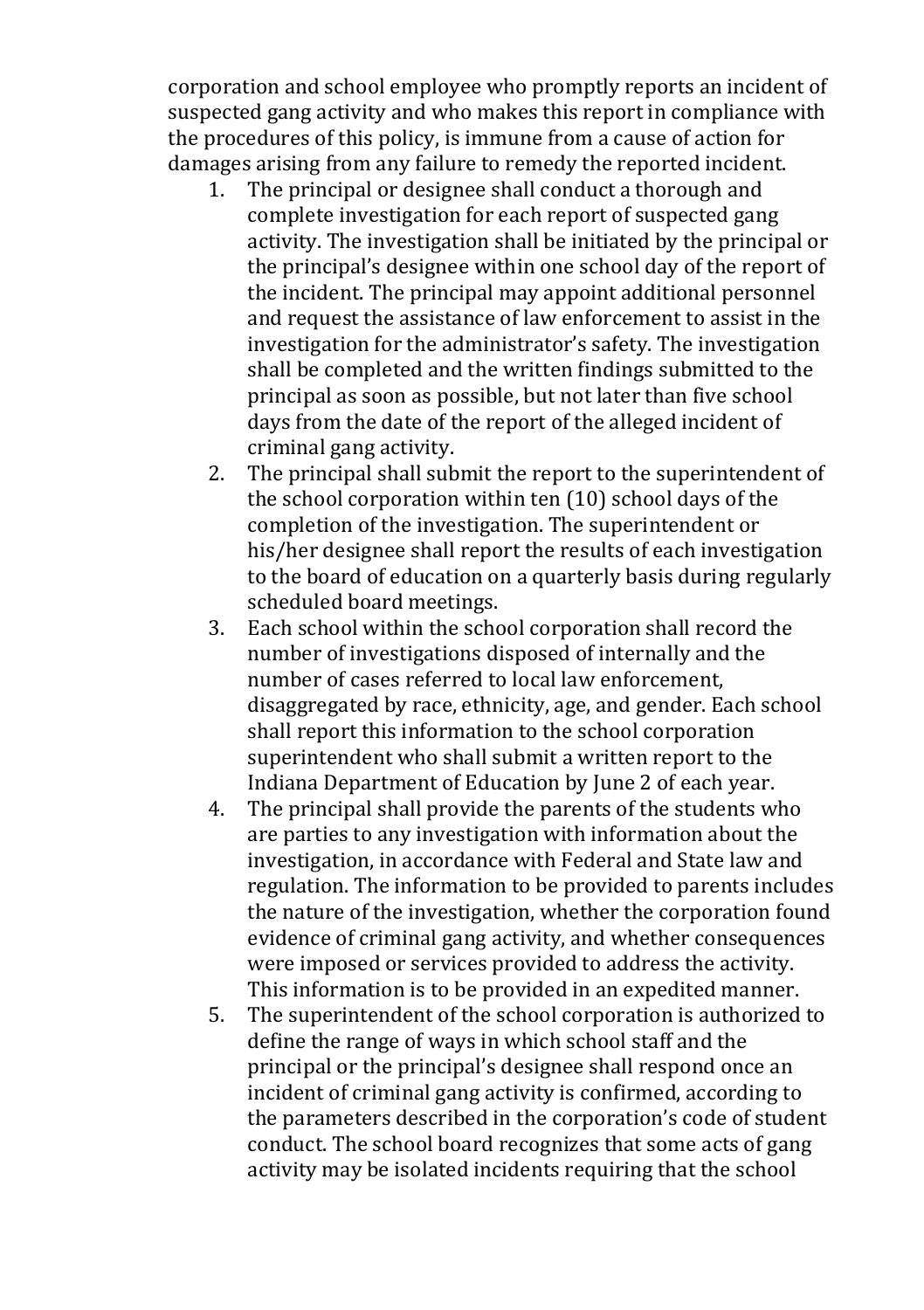officials respond appropriately to the individuals committing the acts. Other acts may be so serious that they require a response either at the school corporation level or by local law enforcement officials. Consequences and appropriate remedial actions for a student who engages in gang activity may range from positive behavioral interventions up to and including suspension or expulsion.

- 6. The principal shall proceed in accordance with the code of student conduct, as appropriate, based on the investigation findings. As appropriate to the investigation findings, the principal shall ensure the code of student conduct has been implemented, and provide intervention and/or relevant support services (i.e., refer to counseling, establish training programs to reduce gang activity and enhance school climate, enlist parent corporation and involvement or take other appropriate action).
- 7. The principal shall inform the parents of all students involved in alleged incidents, and, as appropriate, may discuss the availability of counseling and other intervention services.
- 8. The superintendent of the school corporation shall annually disseminate this policy to all parents who have children enrolled in a school within the school corporation. The superintendent shall ensure that notice of the corporation's policy appears in the student handbooks and all other publications of the school corporation that set forth the comprehensive rules, procedures and standards for schools within the school corporation.

The Jennings County School Corporation shall provide information about the services available for students who are 'at risk' for and/or suspected of participating in gang activity and their families. Information about other available supports and services, should be consistent with the policies and procedures of the local board of education

# **School Disciplinary Actions**

School personnel, including members of the administrative staff, teachers, or other school staff members who have students under their charge may take disciplinary action in addition to suspension and expulsion that is necessary to ensure a safe, orderly, and effective educational environment. Disciplinary action may include any of the following:

- 1. Counseling with a student or group of students
- 2. Conferences with a parent or group of parents
- 3. Assigning additional work
- 4. Rearranging class schedules
- 5. Work detail and/or community service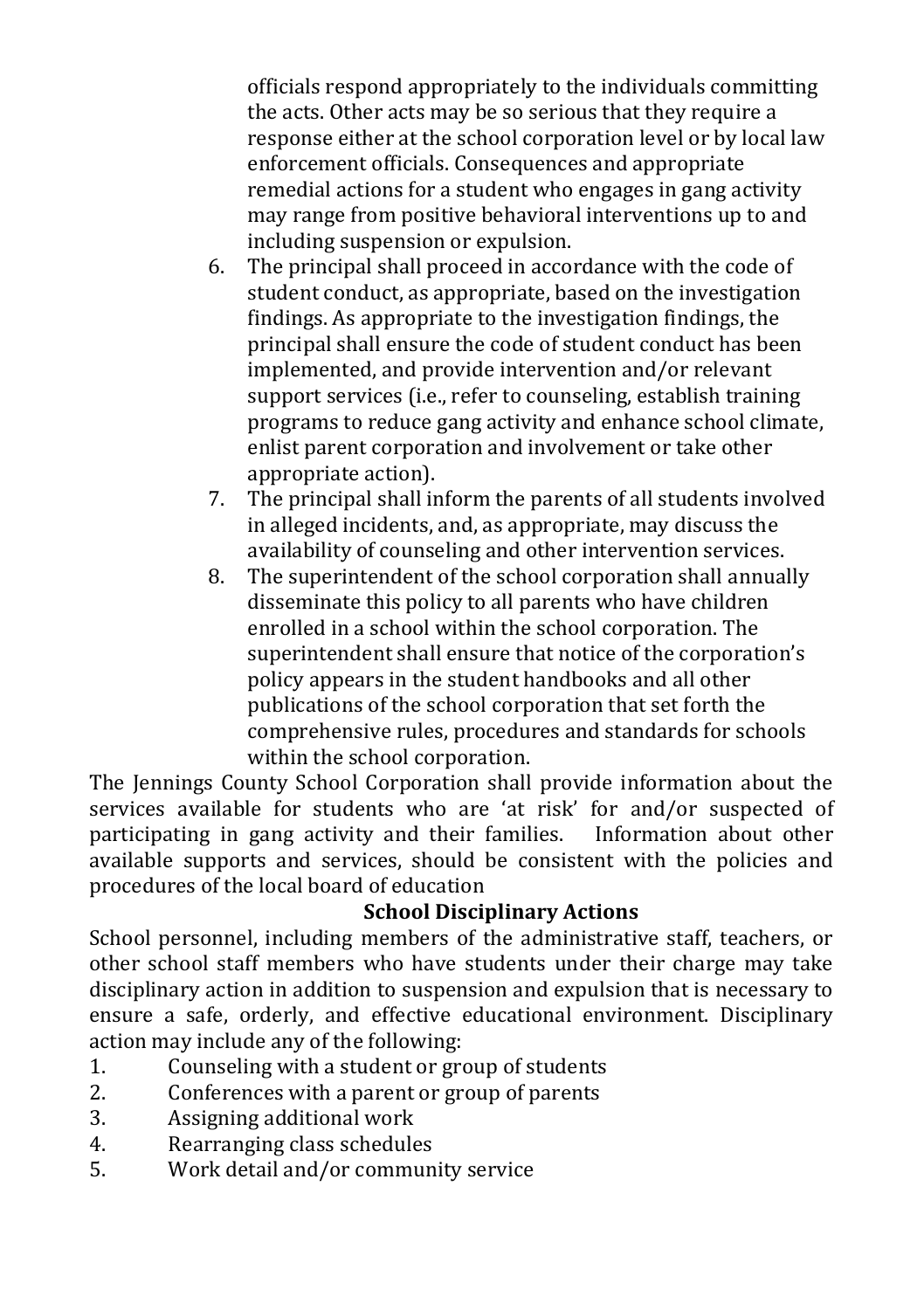- 6. Requiring a student to remain in school after regular school hours for detention
- 7. Restricting extracurricular activities. This includes but not limited to any dance, athletic events, after school activities and club activity
- 8. Removal from that teacher's class for a single class period if the student is assigned regular or additional school work to complete in another school setting
- 9. Assignment by the principal of:
	- A. A special course of study.
	- B. An alternative school (Restart), (ALSO), (IMPACT), (ACEP).
	- C. Saturday School: Students may be assigned to Saturday School for misconduct. Students are required to bring study materials and work to Saturday School. Failure to attend Saturday School will result in further consequences being enacted.

D. After School Detention: Students may be assigned to a two-hour, after-school detention for misconduct. Students are required to bring study materials and work during the duration of the detention.

- 10. Removal of a student from school-sponsored transportation.
- 11. Out of School Suspension
- 12. Referral to the juvenile court having jurisdiction over the student.

# **I. Classroom Misconduct**

Misconduct that disrupts the normal operation of a teacher's class is categorized as follows:

- 1. Being rude or discourteous
- 2. Annoying other classmates
- 3. Mischief/Horseplay
- 4. Excessive talking
- 5. Reporting to class without appropriate materials (books, paper, writing instruments, etc.)
- 6. Wearing coats and/or hats in class
- 7. Sleeping /laying head down during class
- 8. Throwing objects in class
- 9. Defacing school property
- 11. Violation of other classroom rules established by the instructor
- 12. Grooming in class (hair styling, make-up, fragrances)
- 13. Liquid ink is not permitted, including pens and whiteout.
- 14. Tardiness to class
- 15. Minor technology violations (emailing others, playing games, using other student's computers, etc.)

The teacher, depending upon the severity of the infraction, will take the following steps:

A. Ask students to self-reflect on behaviors (complete a "Refocus" form) and discuss with teacher.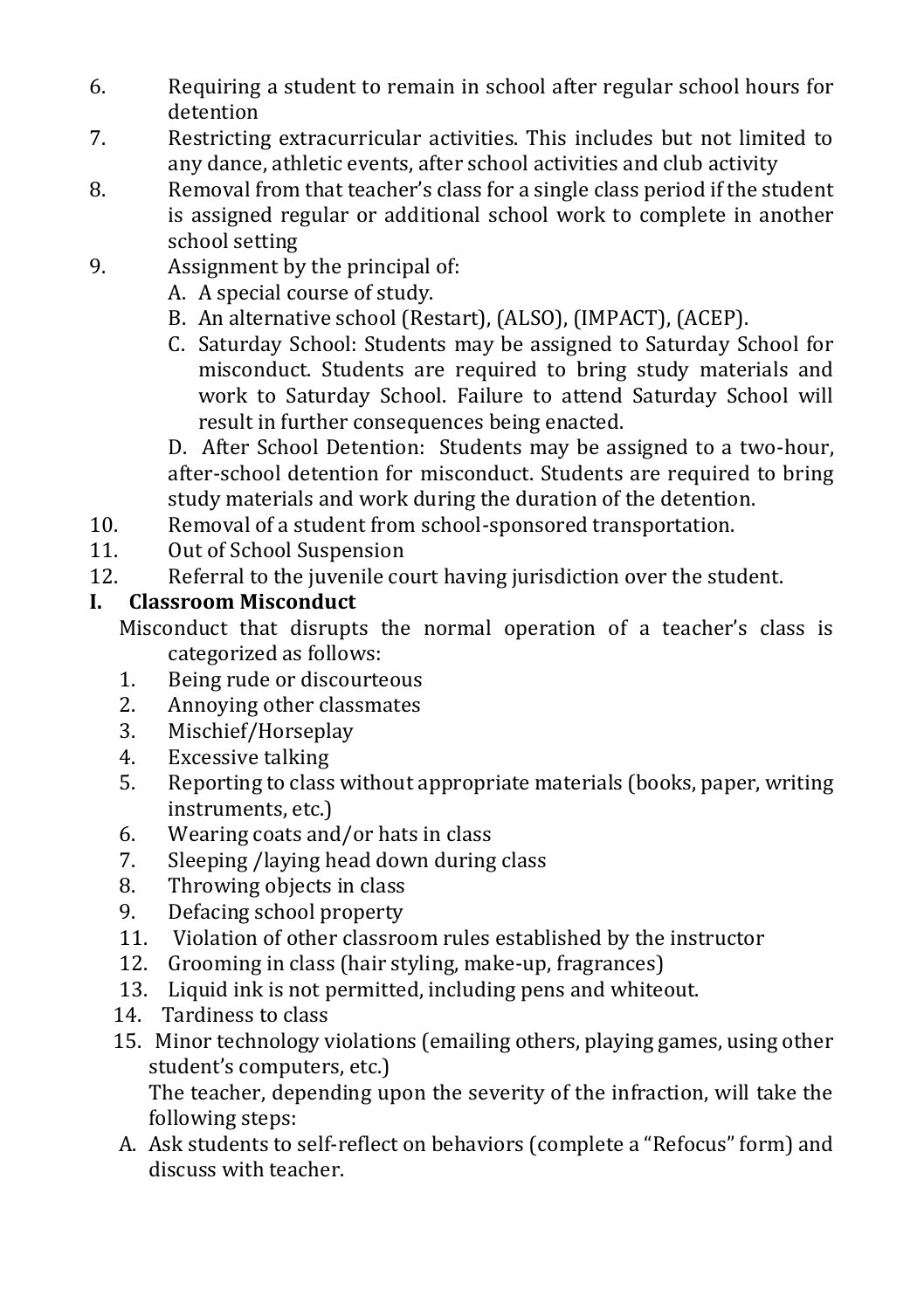- B. Teacher/Student Conferences the teacher will explain the consequences for repetition of the act.
- C. Contact The teacher will notify the parent/guardian by phone or written notice regarding the student's misconduct.
- D. Take reasonable steps within the classroom to intervene and prevent the behavior from reoccurring.

# **II. Misconduct**

The following violations are considered misconduct:

- 1. Causing a disruption/distraction
- 2. Throwing snowballs and/or the use of water guns, bottles, or balloons
- 3. Public displays of affection
- 4. Wearing a hat in the building
- 5. Violation of the dress code
- 6. Using any electronic device for reasons other than classroom instruction as deemed appropriate by the classroom teacher. Electronic devices, including headphones, should remain out of sight during class time unless being used for classroom instruction appropriate by the classroom teacher. The school is not responsible for theft or loss of these items.
- 7. Littering the hallways or school grounds
- 8. Failure to clean up in the cafeteria following lunch
- 9. Eating candy or drinking soft drinks
- 10. Using any locker other than the one that was assigned to you
- 11. Usage of cell phones, or other similar devices during school hours for texting, calling, using social media, taking pictures/video or any other action not related to their education
- 12. Possession of a lighter or matches
- 13. Nuisance items (laser lights, toys, video games, electronic devices, cards, etc.) The school is not responsible for theft or loss of these items
- 14. Selling items to other students
- 15. Exiting the building at the wrong time or from unapproved exits. All walkers leave 2nd round out of the front doors, no one is to exit from the athletic wing. Students picked up by parents will be dismissed 2nd round and must be picked up outside the auditorium wing exit
- 16. Running in the hallways
- 17. Attending Jennings County High School dances or bringing students from other schools to Jennings County Middle School dances.
- 18. Excessive tardiness to school
- 19. Hallway pass violations, including leaving class without a pass and teacher permission or using another student's pass
- 20. Using headsets/earbuds during the school day without permission
- 21. The use of VPN, proxy servers, or hotspots to circumvent the school's firewall and content filters.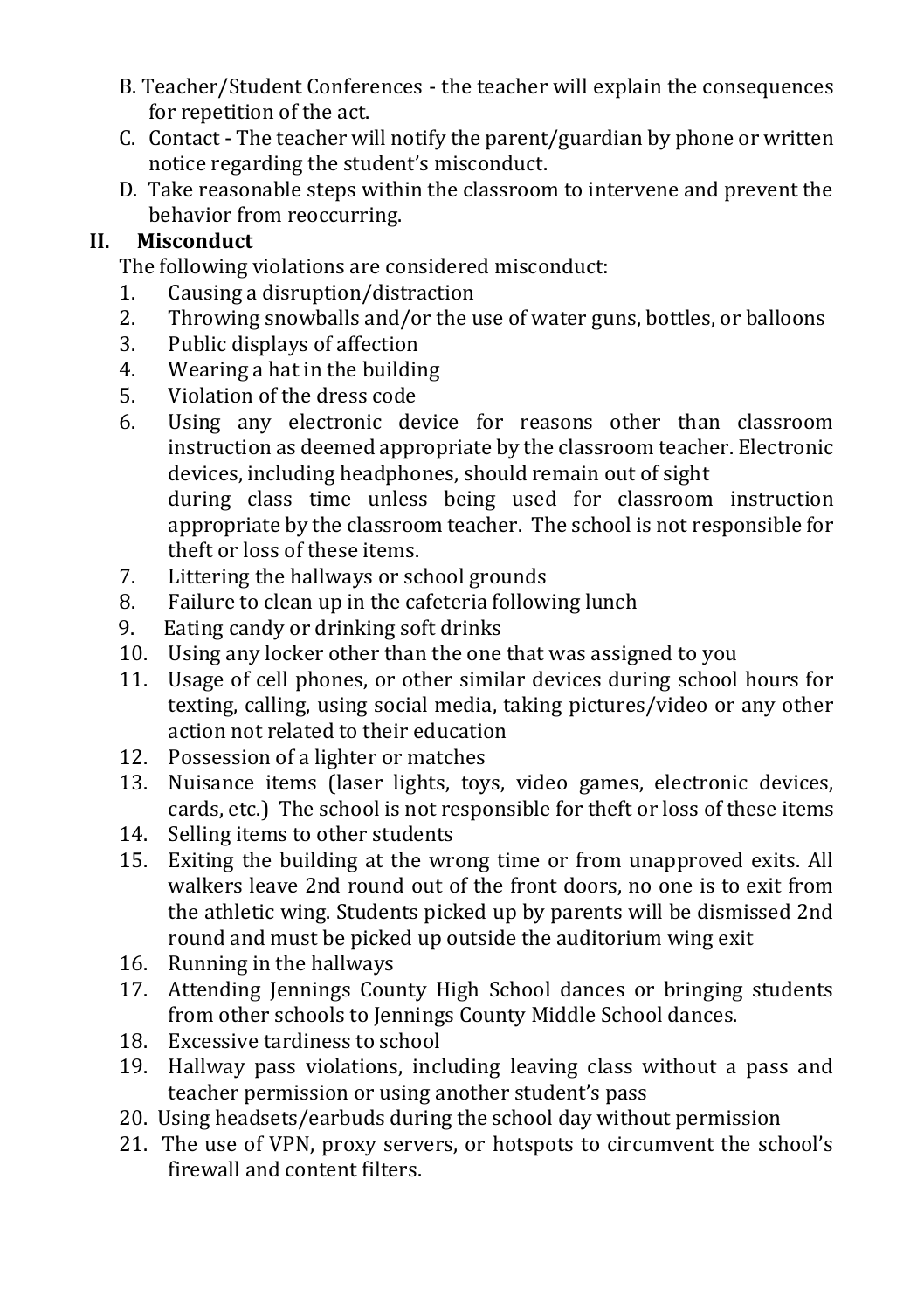- 22. Gaining unauthorized access to the school network, an individual computer (through remote access), or any other electronic device
- 23. Purposefully damaging school computers and electronic devices or damaging personal devices that belong to any other individual
- 24. Installing unauthorized software or web extensions
- 25. Downloading or sharing of copyrighted electronic media
- 26. Defiance or disrespect showed towards a substitute teacher
- 27. Cheating on homework or classwork assignments. This includes plagiarism on homework and classwork assignments
- 28. Chronic classroom misconducts

**Please Note:** All of the above offenses apply to students on school grounds before, during, and immediately after school hours, on the school grounds at any time the school is in use by a school group, or off the school grounds at a school function. This includes, but is not limited to, a school-sponsored bus, an athletic event, or a field trip**. Students who violate the school or classroom misconduct rules may be subject to, after-school detention, Saturday School, Detention, Period Detention, In-School Suspension (ALSO) or outof-school suspension, or other discipline as designated by principal or principal designee.**

# **III. Severe Misconduct**

- A. Recognizing that the behavior of some students may be so disruptive that it interferes with school purposes or the safe, normal operation of the school corporation. School officials may find it necessary to remove a student from the school. In this event and in accordance with provisions of IC 20-22-8-1, the Board of School Trustees authorized administrators and staff members to take the following actions**:**
	- 1. After School Detention
	- 2. Saturday School
	- 3. ALSO In School Suspension
	- 4. SUSPENSION: A school principal or designee may deny a student the right to attend school or take part in any school function for a period of up to ten school days.
	- 5. EXPULSION: In accordance with the due process procedures defined in this policy, a student may be expelled from school for a period of no longer than the remainder of the current semester plus the following semester, excluding summer school.
- B. The following actions are considered severe misconduct: 1.Possessing, using, or transmitting any object that can be considered to constitute a weapon or weapon-like object.
	- 2. Damaging school property or the property of other students, teachers, or other staff members
	- 3. Fighting or provoking a fight
	- 4. Theft and/or possession of stolen goods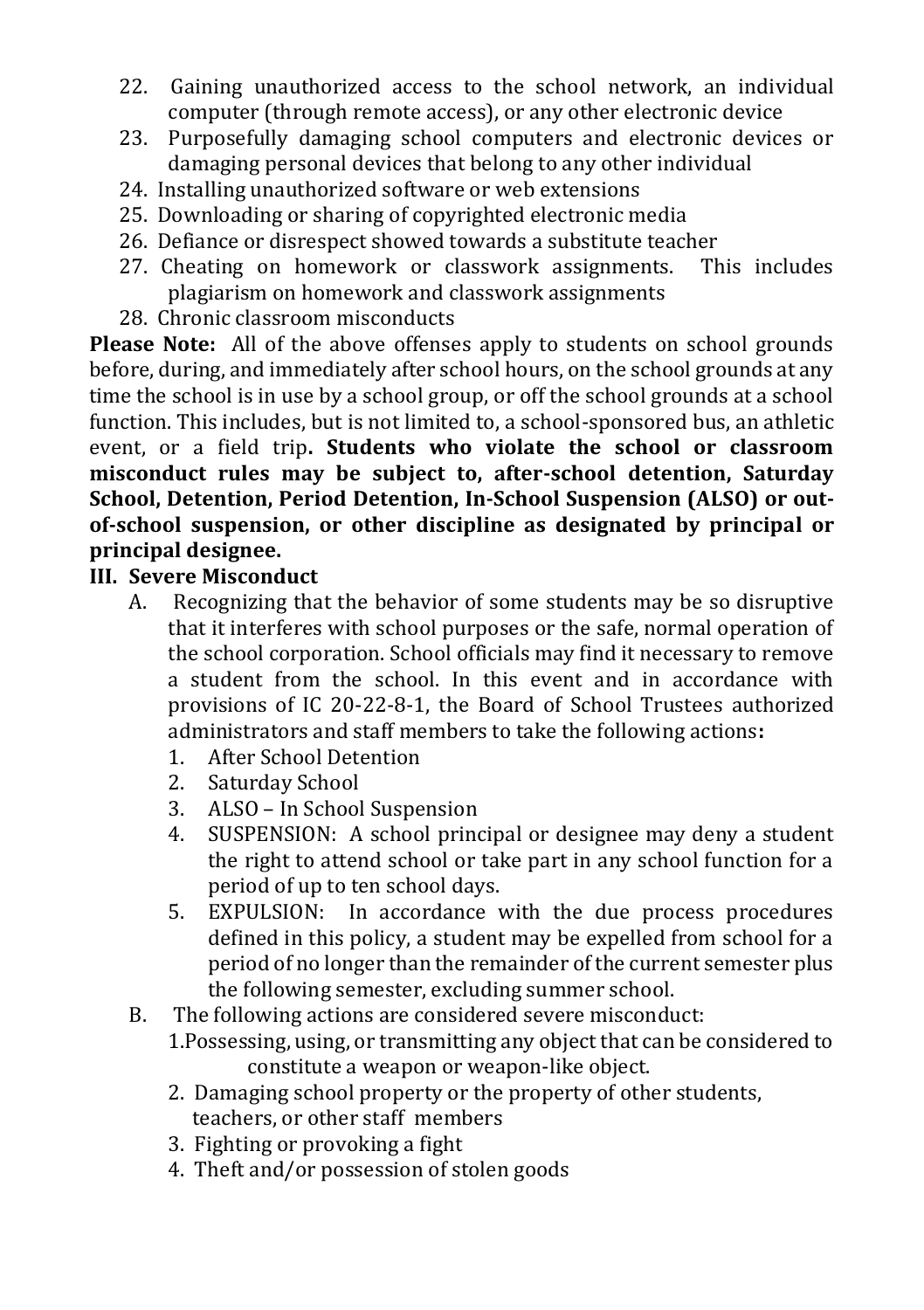- 5. Being verbally abusive to, using obscene language or gestures to, any student, teacher, or other school employee
- 6. Forgery, theft, or alteration of school forms, notes from parents, or fictitious phone calls.
- 7. Acts of truancy
- 8. Violation of the closed campus regulations
- 9. Insubordination-refusal to follow a directive or reasonable request by an administrator, teacher, teacher assistant, or other staff member.
- 10. Smoking, usage, and/or possession of any tobacco products, look alike, or substitute anywhere on the school grounds, school building, or at bus stops. This includes "E-Cigarettes" or any other object that produces a vapor to be inhaled. Violations of this tobacco policy may result in the following punishments:
	- 1st Offense- 1 day suspension from school and all school activities or 1 day in ALSO, plus 1 Saturday School
	- 2nd Offense- 2 day suspension from school and all school activities or 2 days in ALSO, plus 2 Saturday Schools
	- 3rd Offense- recommendation for expulsion from school pending due process
- 11. Behavior which may be considered as sexual, racial, or religious harassment
- 12. Wearing any clothing or behaving in any manner which may suggest or demonstrate any association with gangs, gang recruiting, or other gang-related activities
- 13. Repeated violations of student dress code regulations
- 14. Repeated violations of student misconduct rules
- 15. Student hazing or initiation
- 16. Using on school grounds, during school hours, an electronic paging device, a cell phone, or any other electronic device in a situation not related to a school purpose or education function.
- 17. Repeated bullying or intimidation
- 18. Taking, possessing or transmitting inappropriate pictures or video. This includes but is not limited to nude images, drug related images and exceptionally violent images.
- 19. Removing a school owned device from school grounds without permission. This action could also subject a student to criminal prosecution.

**Please Note:** Students violating these rules may receive up to 120 hours of assigned community service, ALSO, assignment of counseling services and programming, out-of-school suspension for 1-10 days, Saturday School, and/or a recommendation for expulsion pending due process.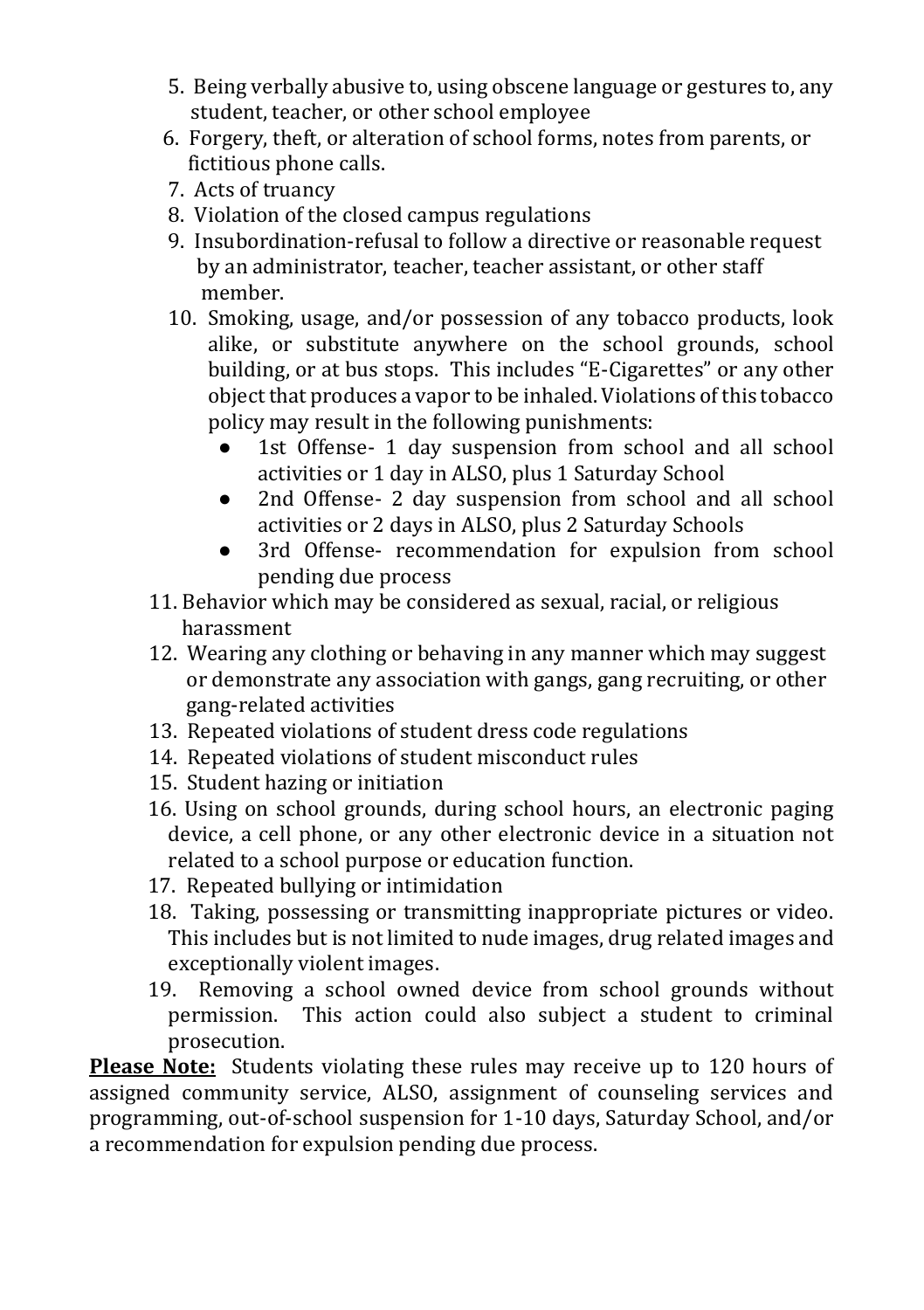### **IV. Grounds for Suspension or Expulsion**

**A.** Grounds for suspension or expulsion are student misconduct or substantial disobedience. The following includes examples of student misconduct or substantial disobedience, but are not limited to:

1. Using violence, force, noise, coercion, threat, intimidation, fear, passive resistance, or other comparable conduct constituting an interference with school purposes, or urging other students to engage in such conduct. The following enumeration is only illustrative and not limited as to the type of conduct prohibited by this subdivision:

2. Occupying any school building, school grounds, or part thereof with intent to deprive others of its use.

3. Blocking the entrance or exits of any school building or corridor or room therein with intent to deprive others of lawful access to or from, or use of the building, corridor, or room.

4. Setting fire to or damaging any school building or property.

5. Prevention of or attempting to prevent by physical act the convening or continued functioning of any school or education function, or of any meeting or assembly on school property.

6. Continuously and intentionally making noise or acting in any manner so as to interfere seriously with the ability of any teacher or any of the other school personnel to conduct the education function under this supervision.

7. Causing or attempting to cause damage to school property, stealing, or attempting to steal private property.

8. Intentionally causing or attempting to cause physical injury or intentionally behaving in such a way as could reasonably cause physical injury to any person. Self-defense or reasonable action undertaken on the reasonable belief that it was necessary to protect some other person does not, however, constitute a violation of this provision.

9. Harassing, threatening, or intimidating another person. "Harassing" behavior is behavior directed toward another person for non-school purpose after that person has clearly indicated the behavior is not welcome.

10.Possessing a knife, pepper spray, mace, firearm, or dangerous device or something that appears to be a dangerous device, or a destructive device. Destructive device is:

> a). An explosive, incendiary, or overpressure device that is configured as a bomb, a grenade, a rocket with a propellant charge of more than four ounces, a missile having an explosive or incendiary charge of more than one-quarter ounce, a mine, a Molotov cocktail or a device that is substantially similar to an item described above.

> b). A type of weapon that may be readily converted to expel a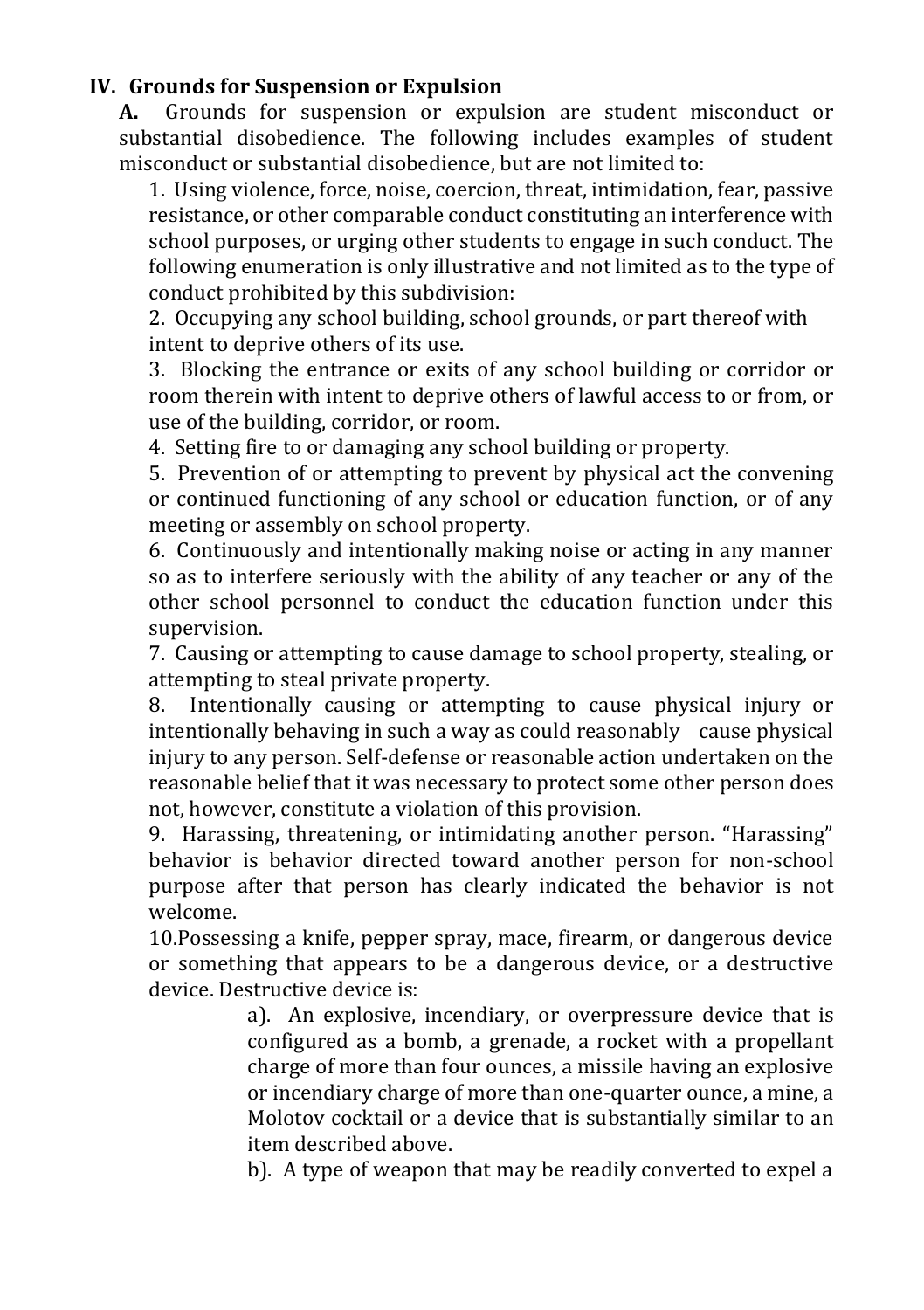projectile by the action of an explosive or other propellant through a barrel that has a bore diameter of more than one-half inch, or

c). A combination of parts designed or intended for use in the conversion of a device into a destructive device. A destructive device is NOT a device that although originally intended for use as a weapon, is redesigned for use as a signaling, pyrotechnic, line throwing, safety, or similar device.

11. Possessing, using, transmitting, or being under the influence of any narcotic drug, hallucinogenic drug, amphetamine, barbiturate, marijuana, alcoholic beverage, **unauthorized prescription medication** or intoxicant of any kind. Use of drugs authorized by a medical prescription from a physician is not a violation of this subdivision.

 12. Possessing, using, dispensing, or transmitting any mood altering or mind altering substance which is represented to be or look like or act in the same or similar fashion to any narcotic drug, hallucinogenic drug, amphetamine, barbiturate, marijuana, alcoholic beverage, stimulant, depressant, or intoxicant of any kind. This would include "herbal" substances as well as any synthetically designed chemicals that would in any way mimic any illegal controlled substance or other substance that would lead to an "altered state". This would include but not limited to "White Lightning", "K-2, or "Salvia". This would also include substances sold that are represented to be any of these items which may in fact be innocuous or inert.

13. Possessing, using, transmitting, or providing any instrument, device, or other object which might be used for:

a). Introducing into the human body any of the prohibited substance that are listed in (6) above.

b). Testing the strength, effectiveness, quantity, or quality of a prohibited substance listed in (6) above.

c). Enhancing the effect of a prohibited substance listed in (6) above.

14.Engaging in the unlawful selling of a controlled substance or engaging in a criminal law violation that constitutes a danger to other students or constitutes an interference with school purposes or an educational function.

15. Failing in a substantial number of instances to comply with directions of teachers or other school personnel during any period of time when the student is properly under this supervision, where the failure constitutes an interference with school purposes or an educational function.

16. Engaging in any activity forbidden by the laws of Indiana that constitutes an interference with school purposes or educational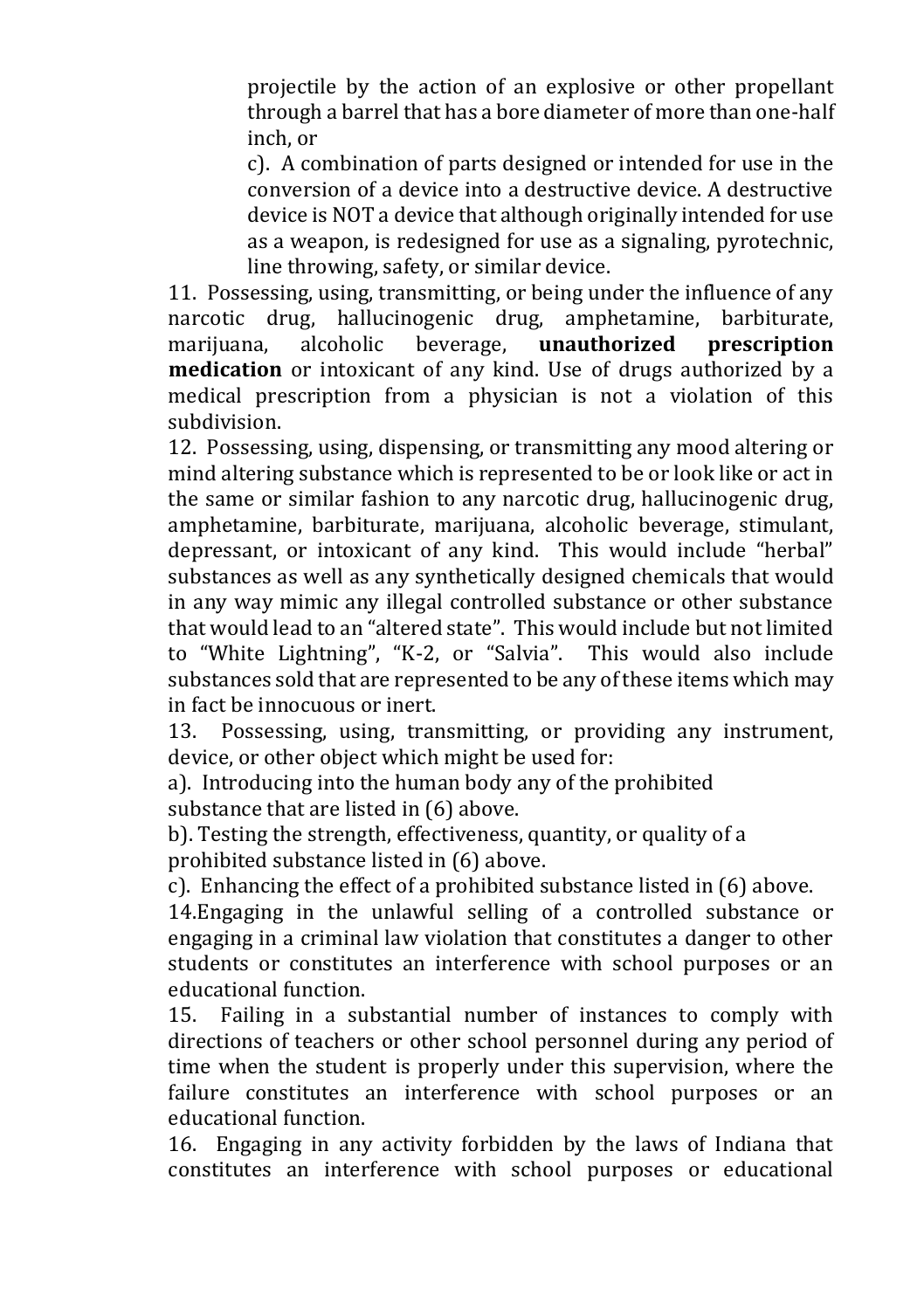function. This includes, but is not limited to, bomb threats, false reporting of 911, and pulling fire alarms.

17. Violating or repeatedly violating any rules that are reasonably necessary in carrying out school purposes or an educational function and are validly adopted in accordance with Indiana law, including, but not limited to:

a. Engaging in sexual behavior on school property;

b. Disobedience of administrative authority;

c. Willful absence or tardiness of students;

d. Possessing, using, or transmitting any substance which is represented to be or look like a narcotic drug, hallucinogenic drug, amphetamine, barbiturate, marijuana, alcoholic beverage, stimulant, depressant, or intoxicant of any kind;

e. Possessing, using, transmitting, or being under the influence of caffeine-based substances, substances containing phenylpropanolamine (PPA), or stimulants of any kind, be they available with or without a prescription.

f. Possessing, using, transmitting, or being under the influence of any non-prescription drug.

Failing to submit any medications either prescription or nonprescription to the school nurse.

18. Possessing, handling, or transmitting any firearm, explosive, or weapon on school property.

a. The penalty for possession of a firearm is a 10 day suspension and expulsion from school for one calendar year. The length of the expulsion may be reduced by the superintendent if the circumstances warrant such reduction.

b. The superintendent shall immediately notify the appropriate law enforcement agency when a student is expelled under this rule.

19. Repeatedly committing acts to be considered as bullying.

**B.** The grounds for suspension or expulsion listed above apply when a student is:

1. On school grounds immediately before, during, and immediately after school hours and at any other time when the school is being used by a school group;

2. Off school grounds at a school activity, function, or event; or

3. Traveling to or from school or a school activity, function, or event.

**C.** In addition to the grounds listed above, a student may be suspended or expelled for engaging in unlawful activity on or off school grounds if the unlawful activity may reasonably be considered to be an interference with school purposes or an educational function, or the student's removal is necessary to restore order or protect persons on school property. This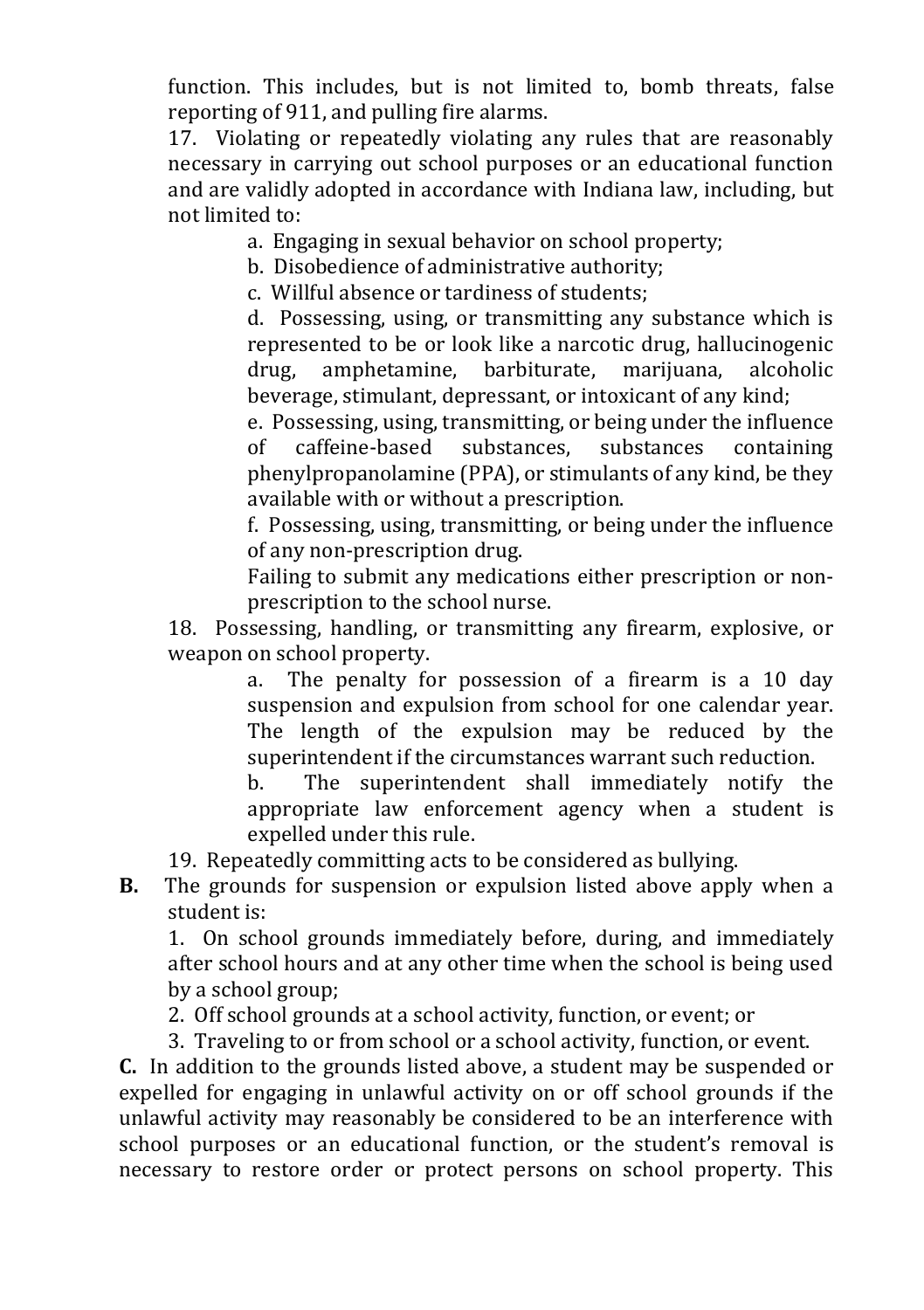includes any unlawful activity meeting the above criteria which takes place during weekends, holidays, other school breaks, and the summer period when a student may not be attending classes or other school functions.

**D.** Student Due Process procedures may be instituted for violation or repeated violations of student conduct ruled involving fighting, usage of tobacco products, failure to comply with reasonable requests, and attendance/truancy regulations.

**E.** Students that are in possession of a weapon on school grounds or at a school-sponsored event; will be expelled from school for a period of one calendar year in accordance with adopted school policy and Indiana Code.

# V. **Grounds for Exclusion**

Any student may be excluded from school in the following circumstances, subject to the procedural provisions of Indiana Law:

A. If the student has a dangerous communicable disease or parasite infestation transmissible through normal school contact that poses a substantial threat to the health or safety of the school community.

B. If the student's immediate removal is necessary to restore order or to protect persons on school corporation property. This shall include conduct off school property, where the student's presence in school would constitute an interference with an educational function.

### VI. **Due Process**

Due process is guaranteed to individuals by the Fourteenth Amendment of the Constitution. Due process in education implies that rules and regulations of schools are published and distributed; that students know and understand these rules and regulations; that when a student is believed to have violated a rule or regulation, he or she is confronted with this belief and given the opportunity to respond to the accusation; that when rules or regulations are violated, certain consequences may occur, and that, if expulsion or exclusion from school is a recommended consequence, and if the student or his/her parent wishes, a hearing must be held by a hearing examiner. Appeals to the civil courts may follow in sequence.

### VII. **Suspension Procedures**

- A. When a principal or designee determines that a student should be suspended, the following procedures will be followed:
	- 1. A meeting will be held prior to the suspension of any student. At this meeting the student will be entitled to:
		- a. A written or oral statement of the charges;

b. If the student denies the charges, a summary of the evidence against the student will be presented; and,

c. The student will be provided an opportunity to explain his or her conduct.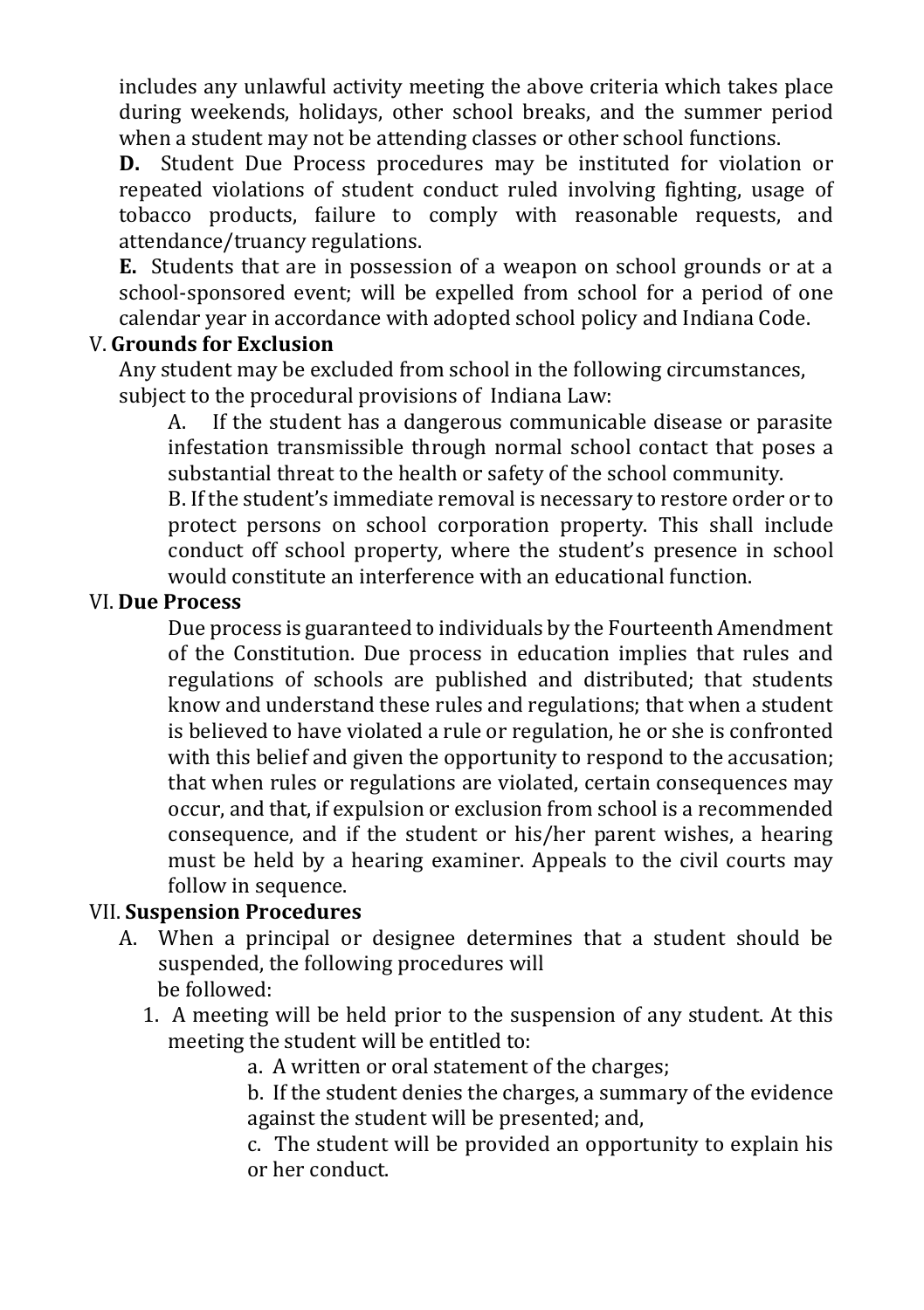B. The meeting shall precede suspension of the student except where the nature of the misconduct requires immediate removal. In such situations, the meeting will follow the suspension as soon as reasonably possible following the date of the suspension.

C. Following the suspension, the parents or guardians of suspended students will be notified in writing. The notification will include the dates of the suspension describe the student's misconduct, and the action taken by the principal.

### VIII. **Expulsion/Exclusion Procedures**

A. When a principal or designee recommends to the superintendent or designee that a student be expelled from school, the following procedures will be followed:

1. The superintendent or designee may conduct an expulsion meeting or may appoint one of the following persons to conduct the expulsion meeting:

a. Legal counsel.

b. A member of the administrative staff who did not expel the student during the current school year and was not involved in the events giving rise to the expulsion.

2. An expulsion will not take place until the student and the student's parent/guardian is given notice of their right to appear at an expulsion meeting conducted by the superintendent or the person designated above. Failure by a student or student's parent to request and to appear at this meeting will be deemed a waiver of rights administratively to contest the expulsion.

3. The notice of the right to an expulsion meeting will be in writing, delivered by certified mail, or by personal delivery, and contain the reasons for the expulsion and the procedure for requesting the meeting. 4. At the expulsion meeting, the principal or designee, will present evidence to support the charges against the student. The student or parent/guardian will have the opportunity to answer the charges against the student, and to present evidence to support the student's position.

5. If an expulsion meeting is held, the person conducting the expulsion meeting will make a written summary of the evidence heard at the meeting, take any action found to be appropriate, and give notice of the action taken to the student and the student's parent.

6. Legal counsel may be present for consultation during a hearing recess only. They may not participate in the hearing itself.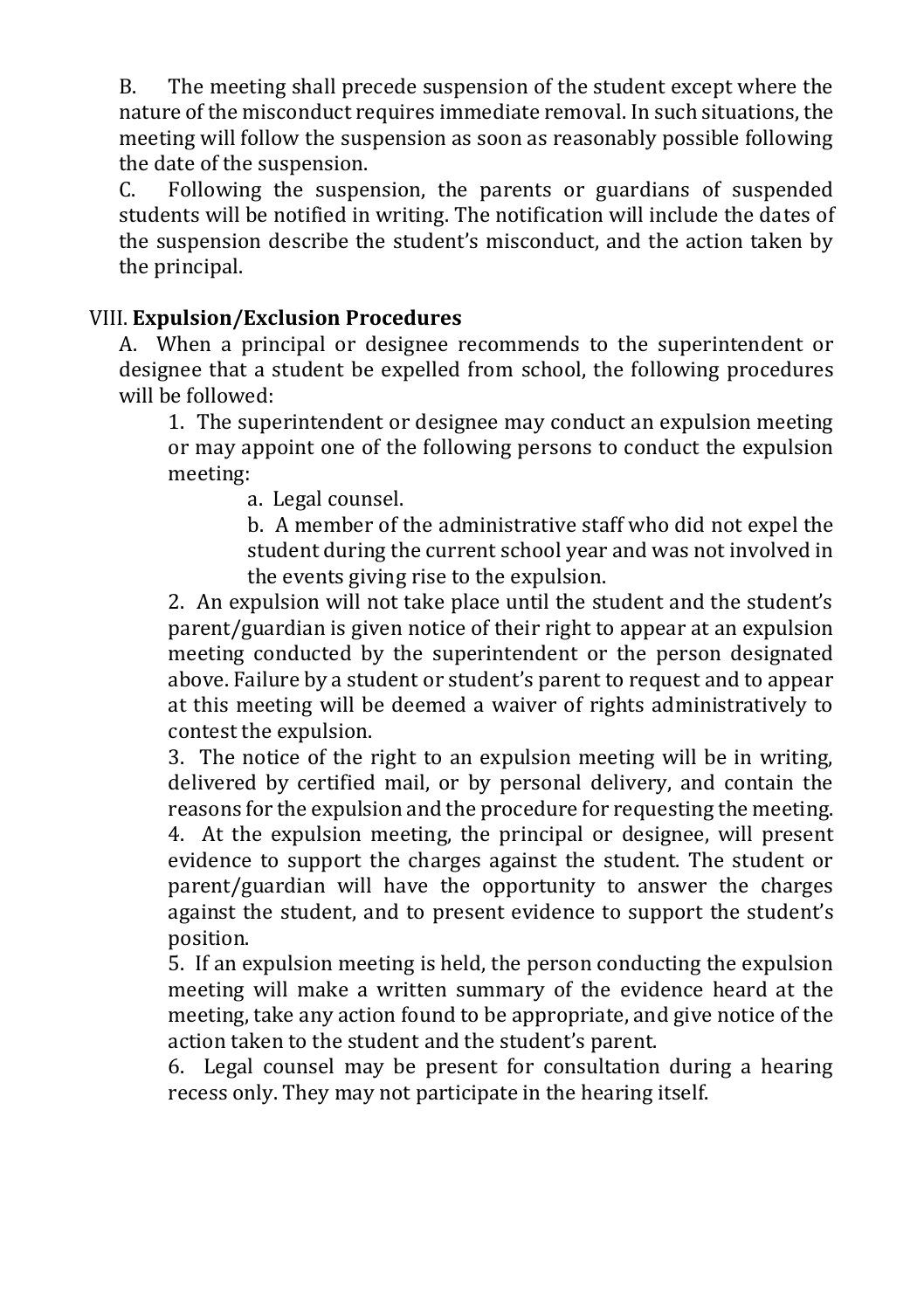# **TRANSPORTATION AND GETTING TO SCHOOL**

# **I. To and from School**

- A. Bicycle riders are expected to park their bicycles in the designated area. Recreational riding is not permitted at any time-this includes skateboards.
- B. Students who WALK to and from school are requested to walk on established walkways and paths and not cut across grassy areas. NEVER walk between buses! Walkers are to leave at the 2nd round dismissal and exit through the main front door only.
- C. School rules and policies will be in effect for all students en route to and from school and at bus stops.
- D. The main entrance is the bus loading zone and should be kept clear of unnecessary traffic.
- E. Students who are transported to and from school by automobile are to be let out as quickly and safely as possible at the auditorium/patio entrance to the building (West side). This is for the before and after school delivery and pick up of students. Students getting picked up by parents at the end of the school day are to leave at the 2nd round dismissal.
- F. During school hours, student delivery and pick up are at the main entrance (bus traffic has the right of way before 8:30 AM and after 2:30 PM).
- G. Given inclement weather conditions, all students will be allowed to ride student transportation to and from School.

# **II. Student Walkers**

- A. Students residing in close proximity to any Jennings County School are not provided transportation. In some areas transportation is provided to elementary school age students only. Transportation is provided based on distance, presence of sidewalks for all or a large portion of the way, and the age of the students involved. If you have questions regarding eligibility of bus ridership, please contact your child's school. In the future additional areas may be added based upon funding provided for transportation from the State of Indiana. As a general rule Middle School and High School students that reside on the following streets would not be provided transportation to and from school:
	- West side of Norris Avenue between Walnut and S St
	- Gilbert Street
	- Harms Street
	- Oakridge Drive
	- **Long Street**
	- Durbin
	- Woodside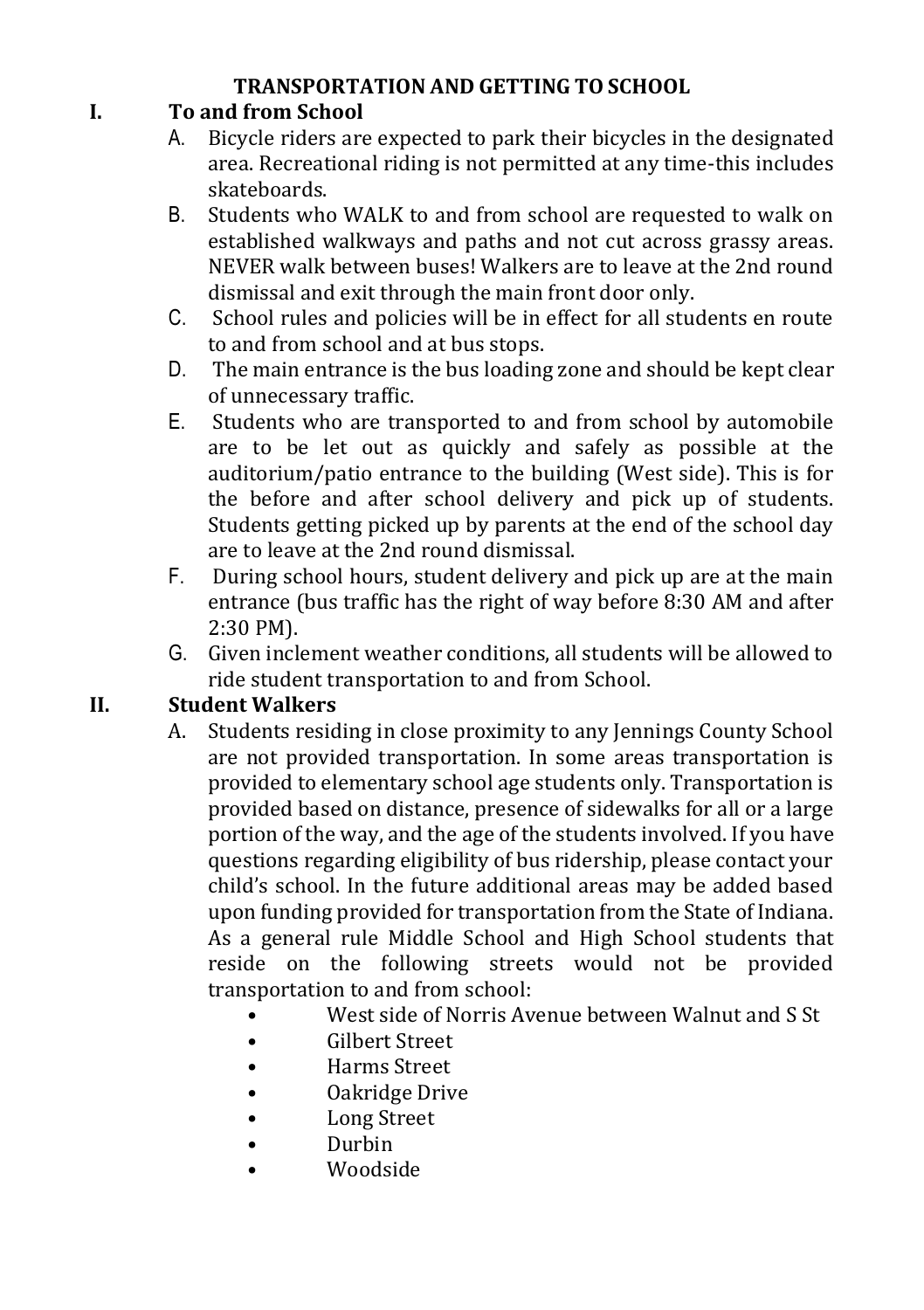- Child's Lane
- Westwood Place
- Byram Lane
- Mount Street
- Platter Drive west of Norris Avenue
- Wheeler Lane, Twin Oaks Drive, and Hayden Pike between Walnut and Edgewood
- Oak Meadows
- Village Apartments
- Dallas Drive
- South Street
- Brownstown Road between Hayden Pike and Walnut
- East and West Noon Drive
- Woodfield Court
- Persimmon Drive
- Daniel Drive
- Barlow Drive
- B. Crossing Guards are provided at two locations on Walnut Street; one at the access road to Oak Meadows and a second at Brownstown Road where it intersects with Walnut Street (U.S. 50). Parents are responsible for making certain that students arrive to school in a timely fashion.
- C. Review safe practices to follow when crossing streets as well as good practices and manners when walking sidewalks as a pedestrian. Students should also try to walk with a friend to and from school. If there are nuisance pets or other problems en route notify your parent and school personnel so they may be addressed.

### **III. Bus Transportation**

A. Students riding school buses are subject to the school rules and regulations. These rules and regulations are in effect from the time that the student departs for school and returns home from school. Proper conduct is an important factor for the safety of all children riding buses. The school bus driver shall be responsible for discipline on the bus, just as the teacher in the classroom**. Upon the recommendation of the bus driver, school authorities may deny the privilege of riding on the school bus to any student who refuses to conduct themselves in an acceptable manner on the bus.** A notification to parents in the form of a school bus discipline report should be followed for any misbehavior that distracts the driver. Driving a school bus is a serious profession, and we are concerned for the safety of everyone.

### **B. Before the Bus Arrives**:

1. Leave home on time each day.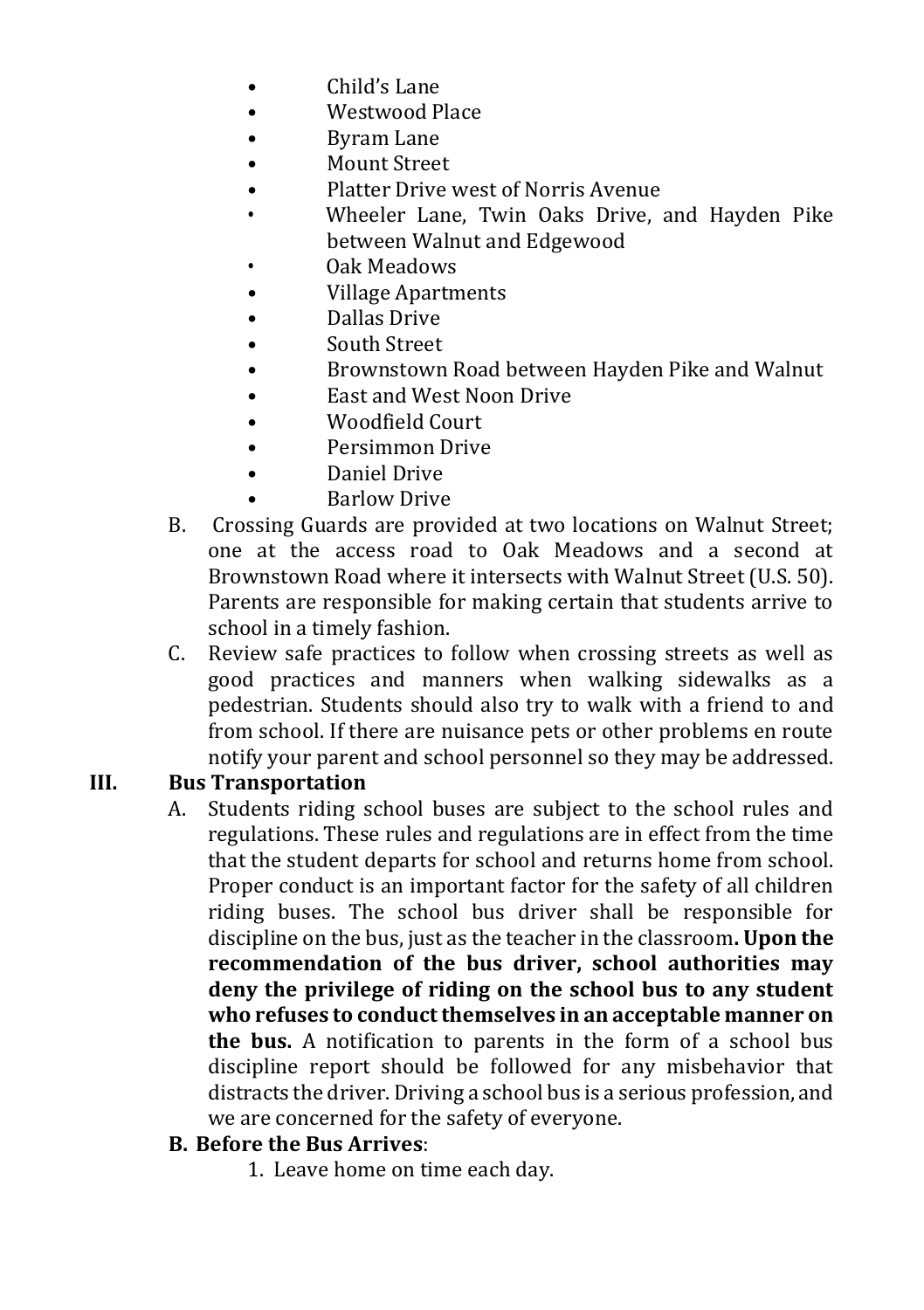- 2. Walk facing traffic if there are no sidewalks.
- 3. Arrive at the pick-up spot five minutes before the bus.
- 4. Wait off the roadway, not in the street.
- 5. Stay off peoples' lawns and private property.

# **C. Boarding the Bus:**

- 1. Wait for the bus to come to a full stop.
- 2. Be polite and take your turn getting on the bus.
- 3. Use the handrail.

# **D. Leaving the Bus:**

- 1. Do not leave your seat until the bus comes to a full stop.
- 2. Take your turn; don't crowd in front of others.
- 3. Use handrails.
- 4. Watch your step.
- 5. Look both ways before you cross the street.
- 6. Go directly to your residence from the bus; do not go to the mailbox or a neighbor's home.

# **E. In Case of an Emergency and When the Driver Leaves the Bus:**

- 1. Stay seated.
- 2. Do not touch emergency equipment.
- 3. Depend on the driver's training to take care of the situation.
- 4. A responsible older student will be acquainted with
- emergency procedures.

# **F. Conduct on the Bus:**

1. Follow the directions of the driver.

2. Walk to your assigned seat and remain there. Absolutely no standing or moving around while the bus is in motion. Face forward with both feet on the floor.

3. Do not talk to the driver unless it is an emergency. (Drivers need to keep their minds on driving and their eyes on the road.)

- 4. Talk quietly so that the driver can hear traffic sounds.
- 5. Keep arms, feet, and school books out of the aisles.
- 6. Do not open or close the windows.

7. Keep hands and head inside the bus. Do not stick anything out of the windows.

8. Loud talk, profane language, or yelling is not permitted.

9. Tobacco and vaping products of any kind are prohibited at the bus stop and on the school bus.

10. Do not deface or litter the bus.

11. Do not tamper with any safety device or any other equipment.

12. The possession of knives or any weapon-like objects on the bus is forbidden.

13. The use of video games, music devices, cell phones,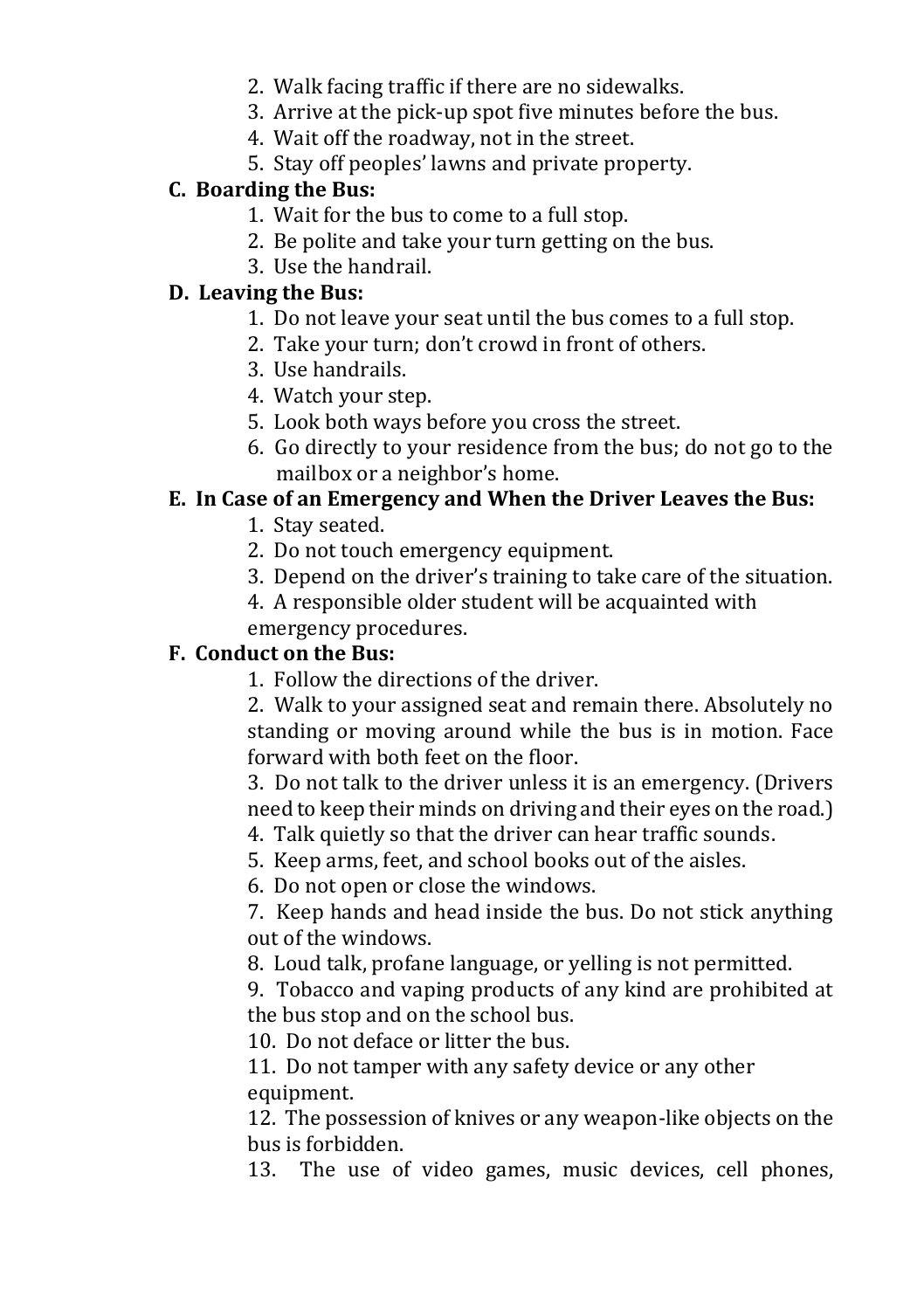cameras, and musical instruments, or other nuisance items on the bus are prohibited.

# G. **Riding a Bus Other Than the One Assigned:**

1. If a student is riding home with another student, they both must have a note written by a respective parent.

2. The note from the parent must be given to the main office no later than 10:30am.

3. A phone call will be made to each of the parents to confirm.

4. Each bus note will be signed by the principal after confirmation and then can be picked up in the main office by the student on their way out of the building.

5. The signed note must be presented to the bus driver then for the student to be allowed to board.

Note: If notes are not received by the main office by 10:30 or cannot be confirmed, students will not be allowed to ride a bus other than their original, assigned bus. We do this for the safety and security of all of our students.

# III. **BUS CONDUCT DISCIPLINE PROCEDURE**

A. Riding Jennings County Schools' buses is a privilege. All students deserve a safe, undisrupted ride to and from school. It is the function of the driver to make certain that the bus is safe for all students and it is the function of the individual school administrators to support the drivers when they have problems with student behavior on the bus. The following guidelines are for students of Jennings County Schools that ride buses to and from school. These guidelines are meant to provide a general outline for drivers and administrators to follow when disciplining students. **Drivers and administrators are not bound by these guidelines and need not follow them in every case.** All disciplinary problems will not fall under these categories and drivers and administrators must frequently use their own judgment when resolving these situations. **Likewise, though the guidelines are listed in order, this does not mean that this order must be strictly adhered to.** Under certain circumstances, due to the severity of an infraction, steps may be skipped to address the seriousness of the incident. In addition, any school rule which is violated while riding the bus may also carry additional consequences such as detention, after school detention, out-of-school suspension, ALSO, Saturday School, and/or expulsion from school. Do not bring large items onto the bus such as book bags on wheels, large musical instruments that cannot be held on the lap or between the feet, or school projects.

# **B. Minor Offenses**

These would include, but are not limited to, the following: 1. Gum chewing, candy, pop, or food on the bus.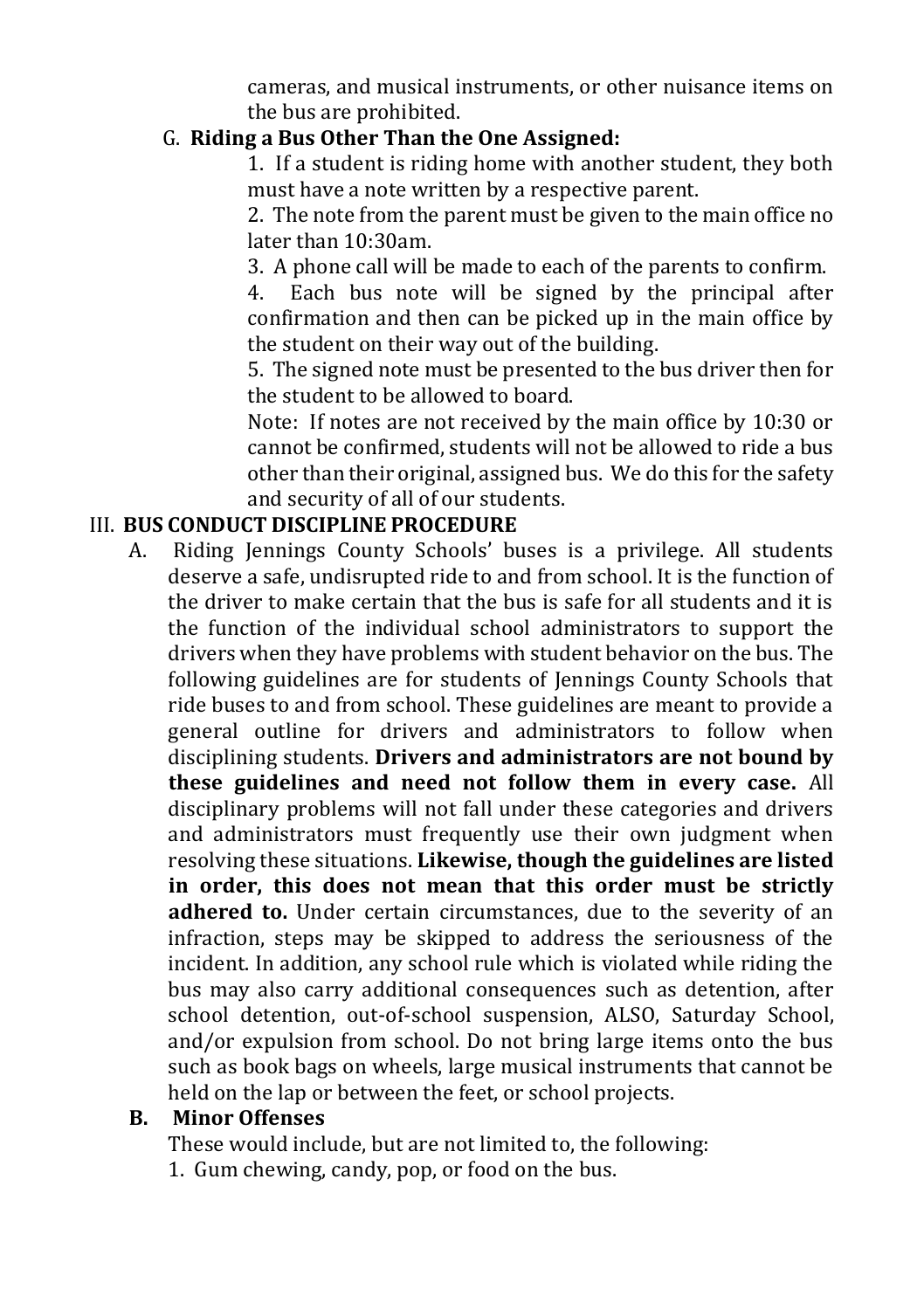- 2. Littering on or off the bus.
- 3. Feet, arms, books, etc. in the aisle.
- 4. Name calling.
- 5. Talking loud or yelling on the bus.
- 6. Yelling out of the window.
- 7. Opening windows without permission.
- 8. Switching seats without permission.
- 9. Rude or discourteous to other students.
- 10. Arriving late to the bus stop repeatedly.
- 11. Use of a musical item such as a game or a cell phone.

# C. **PROCEDURES**

Depending on the infraction, any of the following could be employed for minor offenses:

- 1. Verbal warning by driver.
- 2. Driver contact of parent.
- 3. Disciplinary report resulting in bus probation.
- 4. Disciplinary report resulting in a bus suspension 1-3 days.
- 5. Disciplinary report resulting in a bus suspension 3-5 days.

6. Disciplinary report resulting in a bus suspension 5-10 days and a recommendation for bus removal for the remainder of the semester or school year.

# D. **Severe Offenses**

These would include, but are not limited to, the following:

- 1. Fighting.
- 2. Profanity.
- 3. Drugs, alcohol, vaping paraphernalia, tobacco-possession, sale, use being under the influence of, transportation, or distribution. This includes prescription and non-prescription medication that is represented to be another substance or which is in the possession of a student without the school's knowledge or permission.

4. Weapons of any kind (guns, knives, razors, razor blades, box cutters, pepper spray, mace, etc.) or any item which is used as a weapon or may be considered a weapon.

- 6. Insubordination-refusing to follow the directions of the driver; arguing or talking back to the driver when given directions.
- 7. Vandalism- causing damage to the bus inside or outside or the property of others at the bus stop or on the bus.
- 7. Any safety violation.
- 8. Throwing objects on or out of the bus, or at the bus stop.

 9. Rude, discourteous, harassing, bullying, intimidating, threatening, or sexual behavior.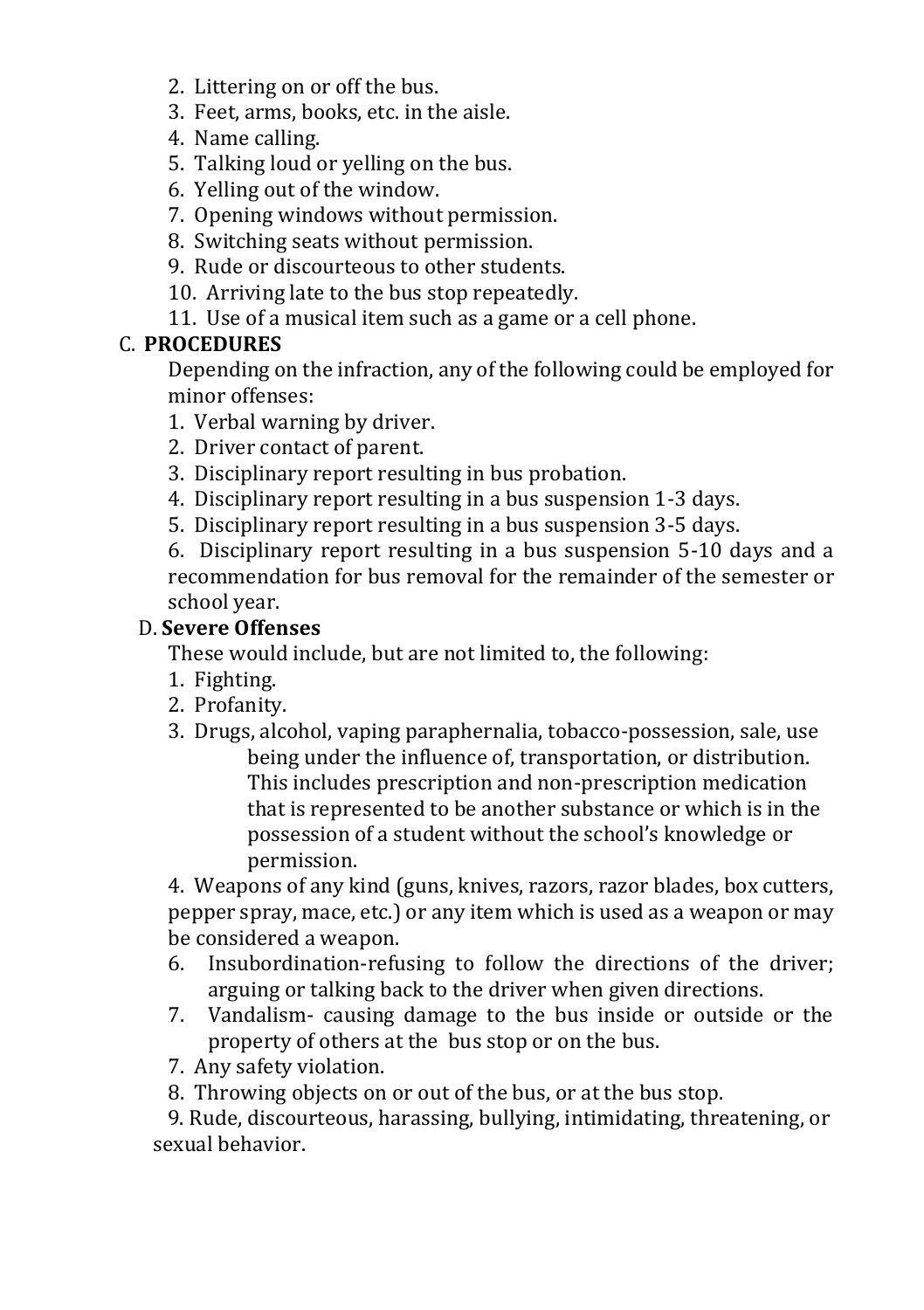# E. **PROCEDURES**

Depending on the infraction, any of the following could be employed for severe offenses:

1. Disciplinary report resulting in a 1-3 day bus suspension from all JCS buses.

2. Disciplinary report resulting in a 3-5 day bus suspension from all JCS buses.

3. Disciplinary report resulting in a 5-10 day bus suspension from all buses, and possibly a recommendation for removal from all buses for the remainder of the semester or the year.

Note: All bus suspensions require notification by an administrator.

### F**. SEVERE CLAUSE**

A student me be suspended on any bus conduct violation if the behavior is considered severe and/or threatening.

A. Steps may be skipped for a severe incident.

### G. **School Board Policies**

A complete copy of School Board Policy Statements is available for public inspection at the administration office and the principal's office of each building.

### **Non School Officials**

# **GENERAL INFORMATION**

A law enforcement officer, social services staff member, or other public or private professional service agency may confer with a student on school premises if done in the presence of the student's parent, or the building principal, or his/her designee.

### **Student Assistance**

There are programs available for students eligible for assistance to attend JCMS. The student or parent may request applied-appropriate forms to reduce or pay the cost of book rental or the cost of lunch/breakfast. Parents will be notified if their student qualifies for either program after review of the completed application(s).

### **Bookstore**

The bookstore is operated as a service to our students. Most necessary school supplies such as pencils, paper, folders, pens, etc. are available for purchase. The bookstore is located by the office and is open between 7:50-8:10 am and in an as-needed basis.

### **Fundraising Sales**

The school does not permit the selling of any items at school, regardless of whether it is for personal profit or to be donated to a nonprofit organization. The school system will designate approved fundraisers each year.

### **Lost and Found**

Students who find lost articles of clothing are asked to take them to the office during the school day. Lost articles which are not claimed within a reasonable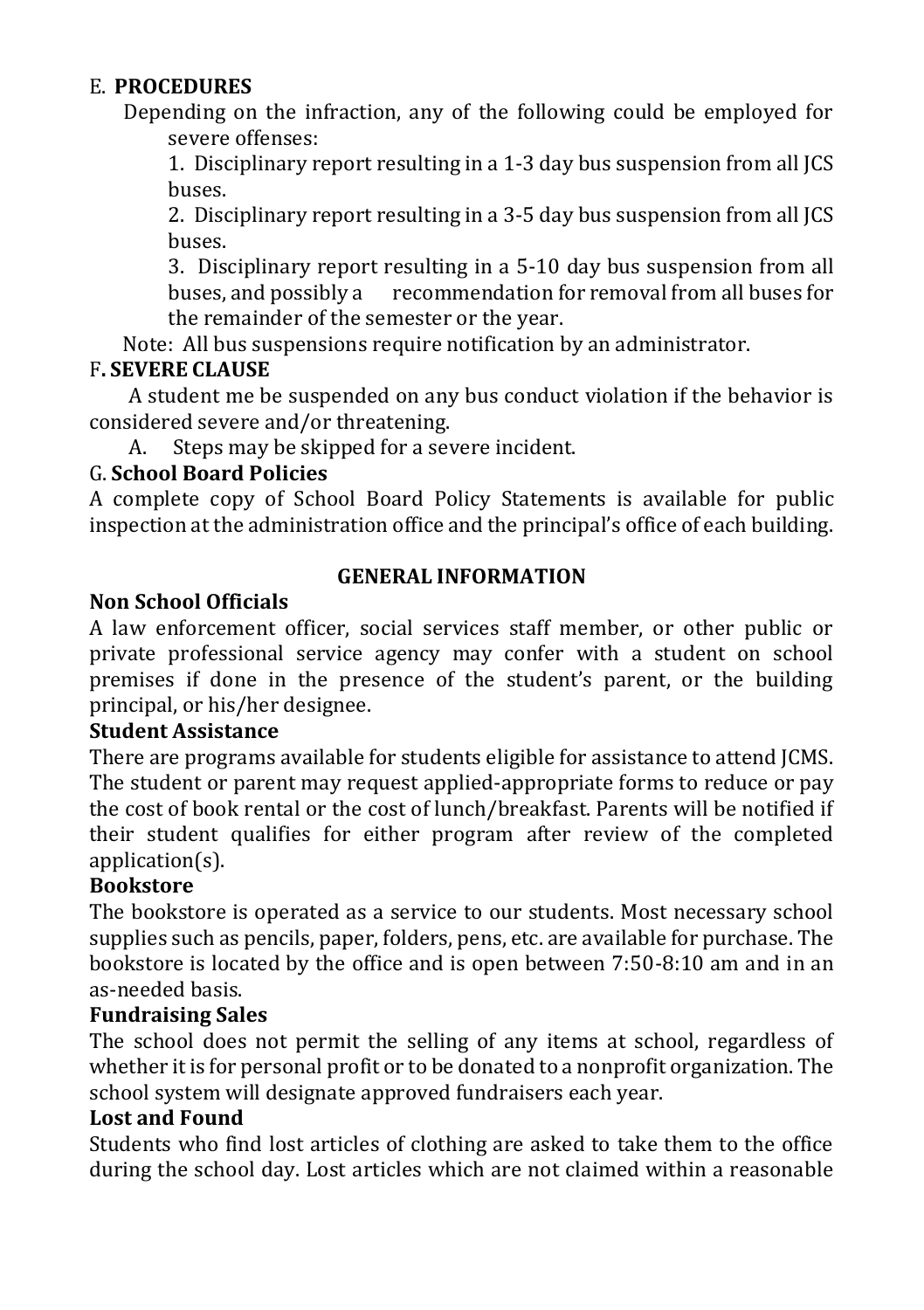time will be given to charitable organizations. Students are expected to check frequently in the office for articles or books they have lost.

# **Lockers**

All lockers made available for student use on the school premises, including lockers located in the hallways and physical education area are the property of the school corporation. These lockers are made available for student use in storing school supplies and personal items necessary for use at school, but the lockers are not to be used to store items which cause or can reasonably cause, or can reasonably be foreseen to cause an interference with school purposes or any educational function, or which are forbidden by state law or school rules. The student's use of the locker does not diminish the school corporation's ownership or control of the locker. The school corporation retains the right to inspect the locker and its contents to ensure that the locker is being used in accordance with its intended purpose, and to eliminate fire or other hazards, maintain sanitary conditions, attempt to locate lost or stolen material, and to prevent use of the locker to store prohibited or dangerous materials such as weapons, illegal drugs, or alcohol. Lockers are assigned to students only by the guidance office. Students who experience difficulty with a locker and need repairs should report the information in the guidance office. PE lockers are assigned by the teachers in that area. Students are responsible for keeping PE equipment locked at all times. Lost PE locks are the responsibility of the student. **Visitors**

Under no circumstances is a student to bring a visitor to the school, this includes young children. Visitors who are parents and who show an interest in the welfare of the school and the students are most welcome. No one will be permitted to visit the school who does not come to the principal's office and properly identify himself/herself stating the purpose of his/her visit. Parents wishing to discuss problems with teachers should call the-School Counseling office to arrange a conference.

# **Announcements**

Daily announcements related to school and student affairs will be given each morning or afternoon. It is important that students listen carefully. Students who wish to have activities announced must have the information written and approved by the sponsor. Special announcements will be kept to a minimum, so as not to disturb regular class procedure. Regular announcements are emailed to teachers to be read during homeroom and will be emailed to parents once per week.

# **Field Trips**

Students must have signed written permission slips on file before being allowed to go on any field trips. Students that are on an attendance contract are not allowed to attend any field trip. It is the parent's responsibility to provide required medication or supplies needed to treat medical conditions. If this is not provided, students will not be able to participate in school sponsored events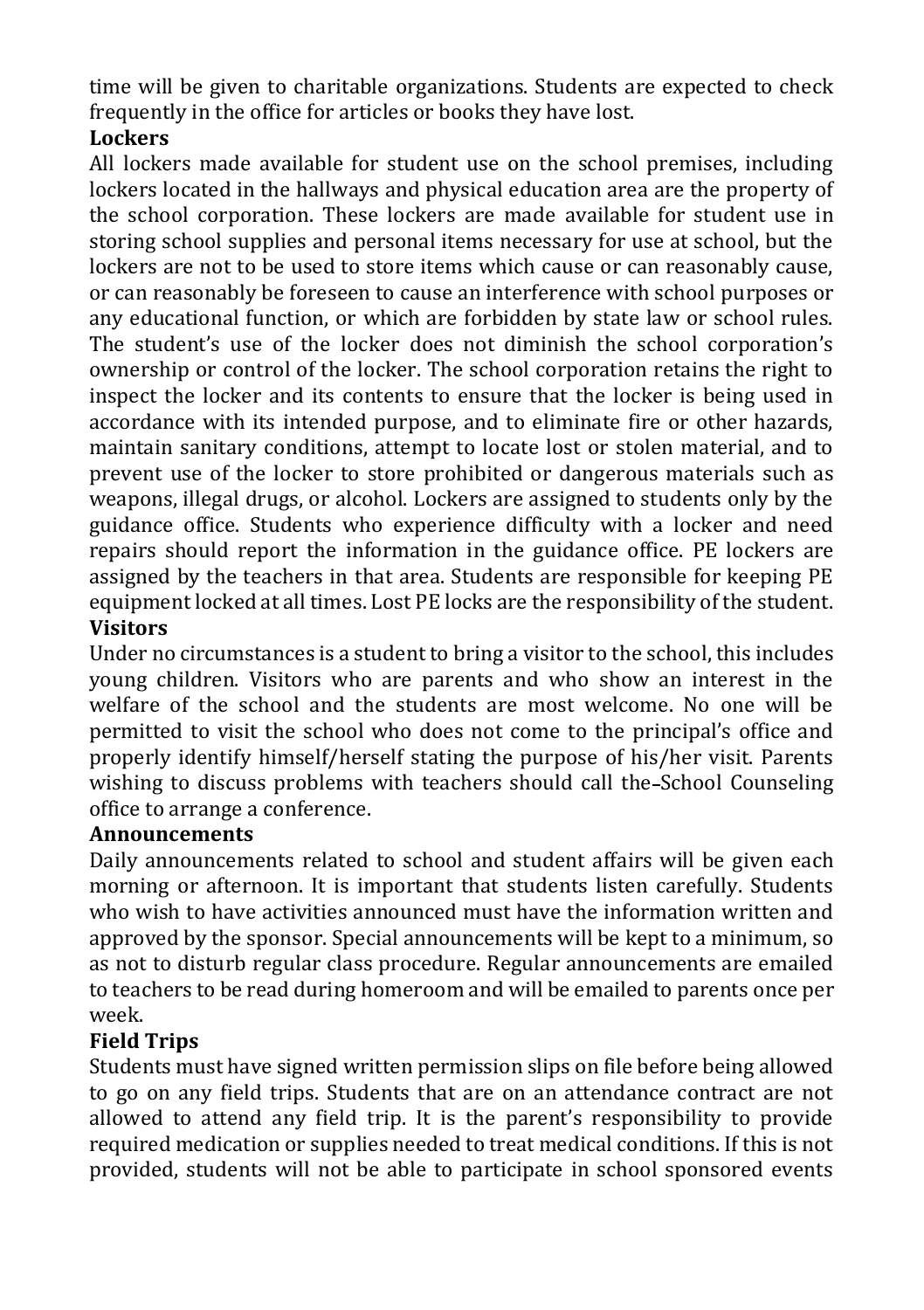### **ATTENDANCE**

# **I. Philosophy**

Regular school attendance will aid greatly in promoting the success of students. The educational process requires a continuous sequence of instruction and when broken by a period of absence, this instruction can never be fully regained by extra work. The regular contact of students with one another in the classroom and their participation in learning activities under the supervision of a qualified teacher will assist each child in attaining his or her maximum potential. The primary purpose of this attendance policy is to develop a sense of responsibility, to promote punctuality, to develop traits of good citizenship, and to enhance academic success. It is with these purposes in mind that this attendance policy and the implementation procedures described are approved.

# **A. The attendance policy governing the high school and middle school would consist of the following:**

In order for an absence to be excused, the parent/guardian must call the attendance office, send a note from home, or provide a medical excuse. The parent/guardian must make prior arrangements for absences due to special events or personal business.

# **SEVENTH EXCUSED/UNEXCUSED ABSENCES**

Principal sends parent/guardian a notification letter indicating that the student has missed seven days.

# **EIGHTH UNEXCUSED ABSENCE**

The Principal sends parent/guardian a letter requesting him/her to attend a conference with school officials at which time an attendance success plan will be created and signed. The parent and student may need to meet with a school counselor. IF the parent/guardian does not attend the attendance success plan meeting, a copy will be mailed to the parent by certified mail for notification. If the student success plan is not followed and additional absences occur, a student may be referred to the JCSC attendance committee.

# **TWELFTH EXCUSED (not medically verified) ABSENCE**

The Principal sends parent/guardian a letter requesting him/her to attend a conference with school officials at which time an attendance success plan will be created and signed. The parent and student may need to meet with a school counselor. IF the parent/guardian does not attend the attendance success plan meeting, a copy will be mailed to the parent by certified mail for notification. If the student success plan is not followed and additional absences occur without medical verification, a student may be referred to the JCSC attendance committee.

Parent must provide principal with medical statement for every absence verifying they were seen by a physician and cannot be backdated. Also, the parent may bring the child to school and may be excused by the school nurse.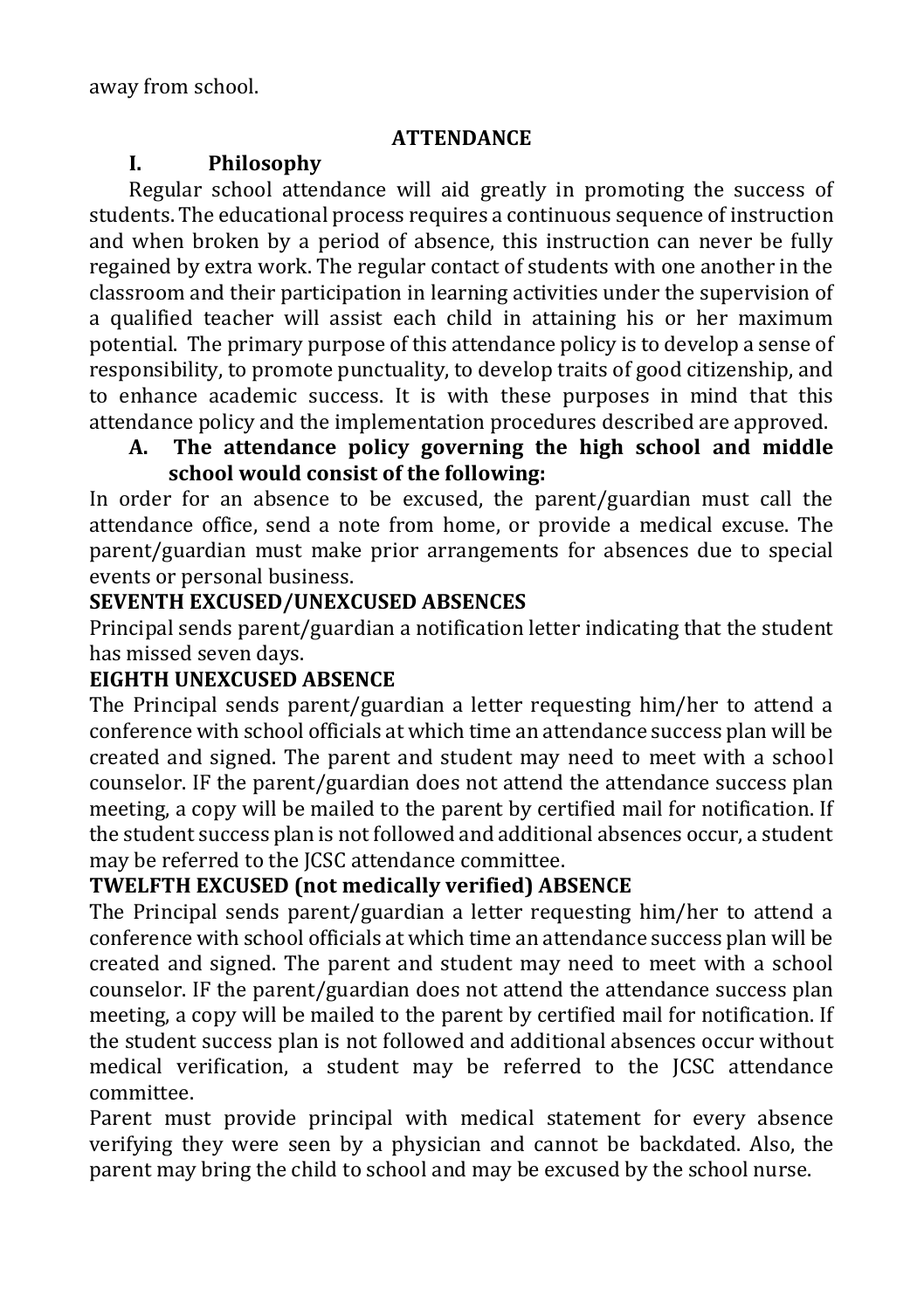Principal may grant excused absence for valid reason at the principal's discretion.

# **ACTIONS THAT MAY BE TAKEN BY THE JCSC ATTENDANCE REVIEW COMMITTEE:**

Request that the Division of Family and Children consider possible reduction of Temporary Assistance for Needy Families benefits. AND/OR

Request that a police officer investigate sending a copy to the parent/guardian, Probation Department, superintendent, principal, and Department of Family and Children. AND/OR

The Probation Department may file a juvenile delinquency petition alleging truancy or completes an informal adjustment with the family at the request of the prosecutor. AND/OR

Request or file an affidavit against the parent/guardian for educational neglect. AND/OR

Recommend the student for retention in current grade. AND/OR Recommend the student for expulsion. AND/OR

Request that the Prosecuting attorney initiate legal action against the parent and/or child; court hears case.

It is very important that you understand that it is your responsibility, as a parent or guardian, to ensure that your child regularly attends school as required by law. When a student accumulates more than ten unexcused absences, the student will be deemed "habitually truant". This is defined in Indiana State Statute 20-33-2-11(b)(1).A letter will be delivered in conjunction with and will be part of a criminal investigation that will list you as a "involved person." In the event that your child is absent from school and does not meet the requirement for an excused absence, the case will be formally prepared for prosecution in the Circuit Court of Jennings County. This letter will serve as your only notice that any further unexcused absences during the current school year could result in your arrest and subsequent prosecution for violation of Indiana Code 20-33-2-28. If convicted, you could receive up to 2.5 years in jail and a fine of up to \$10,000.00.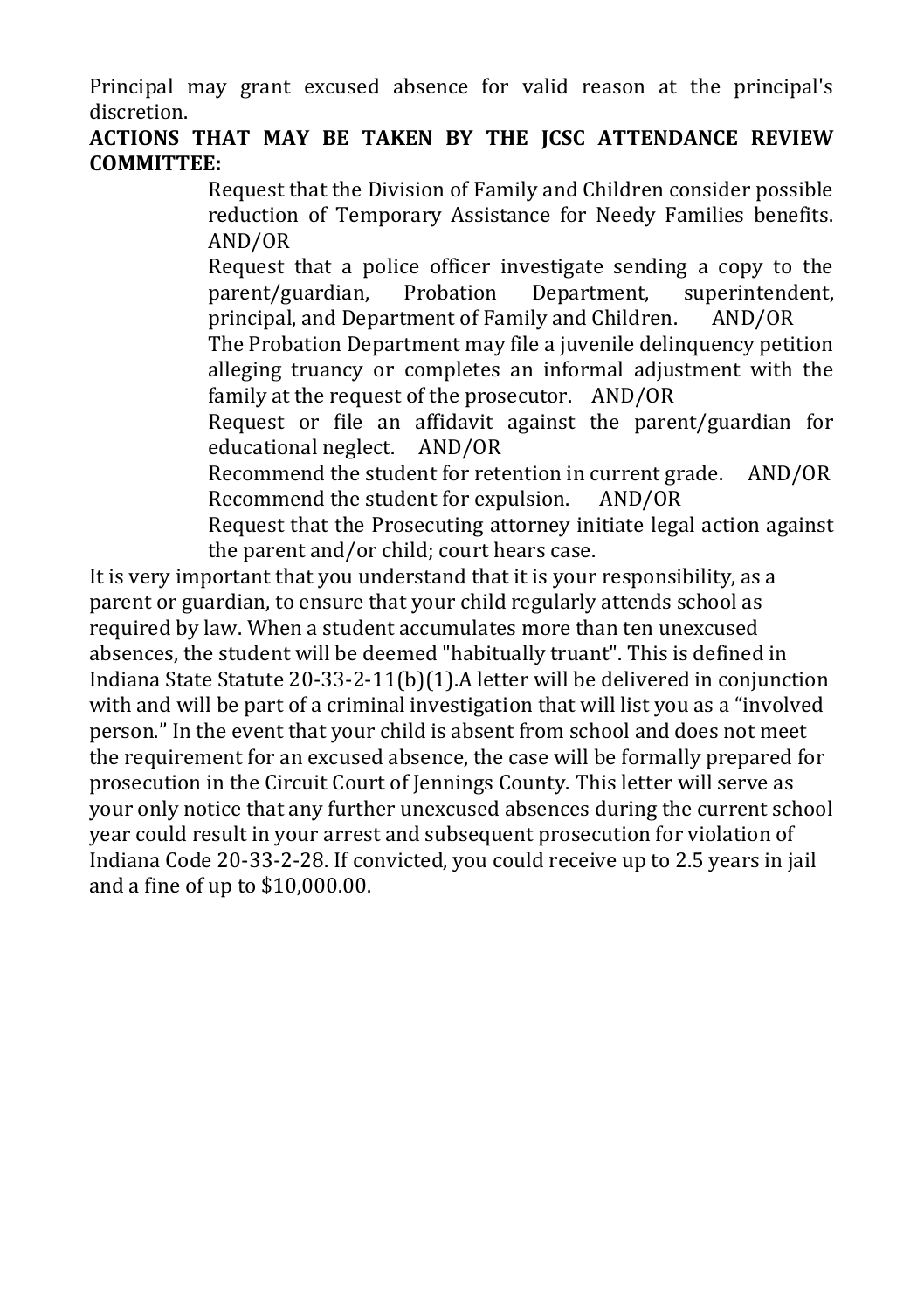### II. **Absence Classifications**

Absences will be classified as excused, unexcused, or truant depending on the reason for the absence.

### A. **EXCUSED** - A student will be excused for the following reasons:

a. Personal illness up to 10 total days without a doctor's note.

b. Personal, medical or dental appointments. (Medical certificate is required within one week of absence. Also, the medical certificate should specify the amount of time that the student should be absent from school.)

c. Serious illness or death in the immediate family. d. Students may be excused for other reasons if the parent makes a request in writing in a timely fashion PRIOR to the requested absence. The school may approve an absence without prior notice if circumstances reasonably prevented the student from having obtained prior permission. Approval will be contingent upon attendance history and academic standing.

e. If a school bus is unable to reach a bus pick-up due to poor road conditions, flooding, or other issues and cannot pick-up a child and the child has no other means whereby he/she may be transported to school; that child's absence will be considered a weather omission day.

f. The following are excused days not counted toward the ten-day absence limit:

1. Absences covered by a doctor's written verifying each date of absence.

2. Death in immediate family.

3. Work rendered on election (required documentation) or work rendered as a

legislative page.

4. Court subpoena.

**C. Unexcused -** All other absences from school will be considered unexcused. Students who are on an attendance agreement may not be allowed to attend field trips.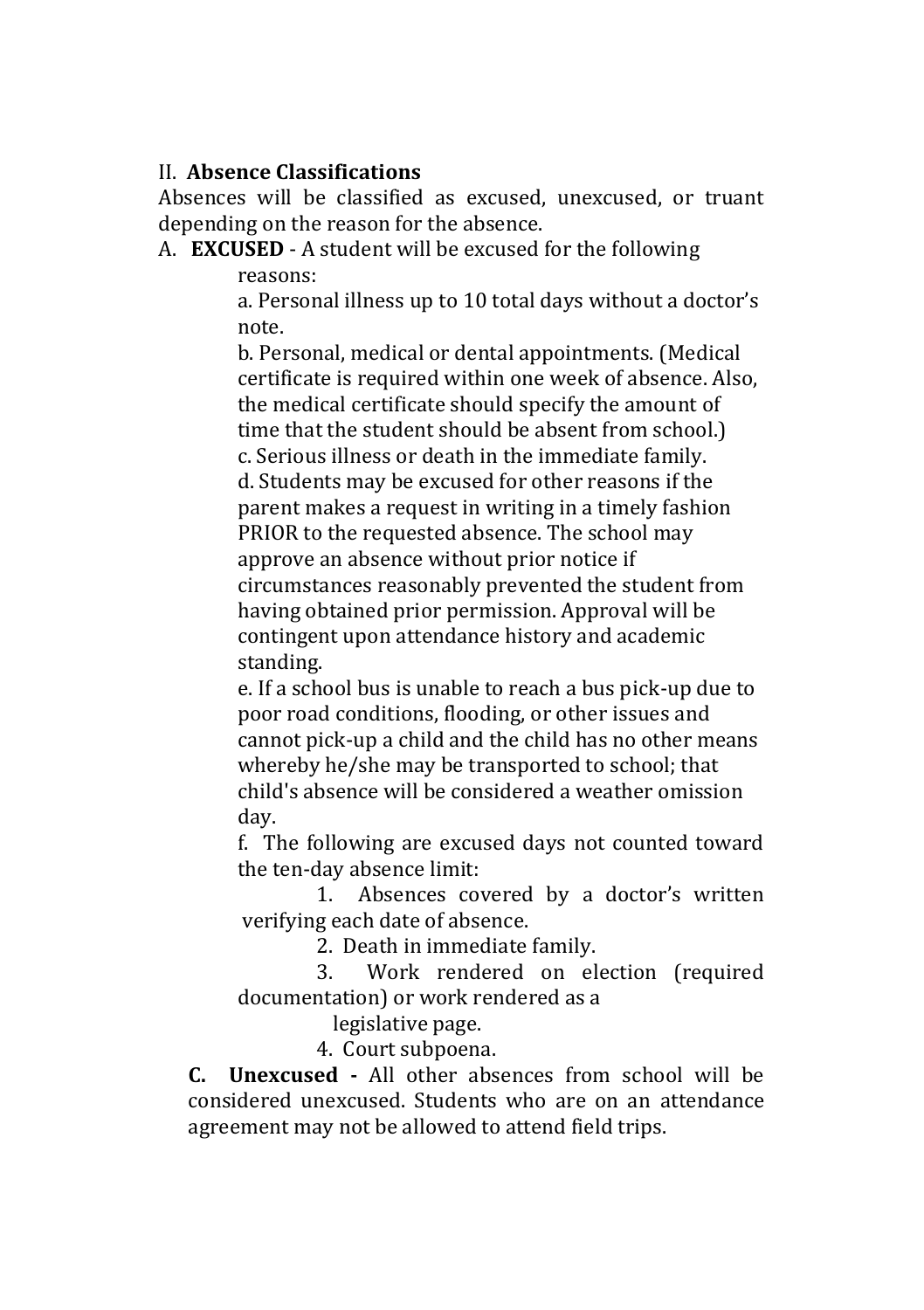**D. Truant -** A student will be considered truant if he or she is absent from school all or part of

a day if:

1. The absence is without the prior knowledge and consent of either the parent or the school.

2. A "fictitious" phone call is received by the school excusing the absence.

3. A forged note is received excusing an absence.

4. The student forges or alters a pass.

5. A student is released to another room, office, or

assigned area and the student does not report and/or does not stay after reporting.

6. The student leaves at 1st round dismissal if that is not the student's correct round.

- **Please Note:** A student who commits an act of truancy will receive no make-up work.
	- **E. Habitual Truancy -** If a student is judged to be a habitual truant, he/she may become ineligible to receive his/her Indiana driver's license until he/she reaches the age of eighteen (18) years. A habitual truant is defined as follows: A student who is truant more than three times in one school year.

### **III. Pre-arranged Absences**

Annually, the Board of School Trustees adopts and publishes a school year calendar including student attendance days, days students are not in school, and vacation periods. Parents are required to ensure that their children are in school during student attendance days. The board recognizes that there occasionally may be circumstances, other than illness or death in the family, which warrant the student being absent from school. Parents MUST PRIOR to the student being absent. The determination as to whether the absence will be considered excused or unexcused will be based upon: evidence of a rare social or educational opportunity, the length of the absence, the involvement of other family members, and the student's prior attendance record.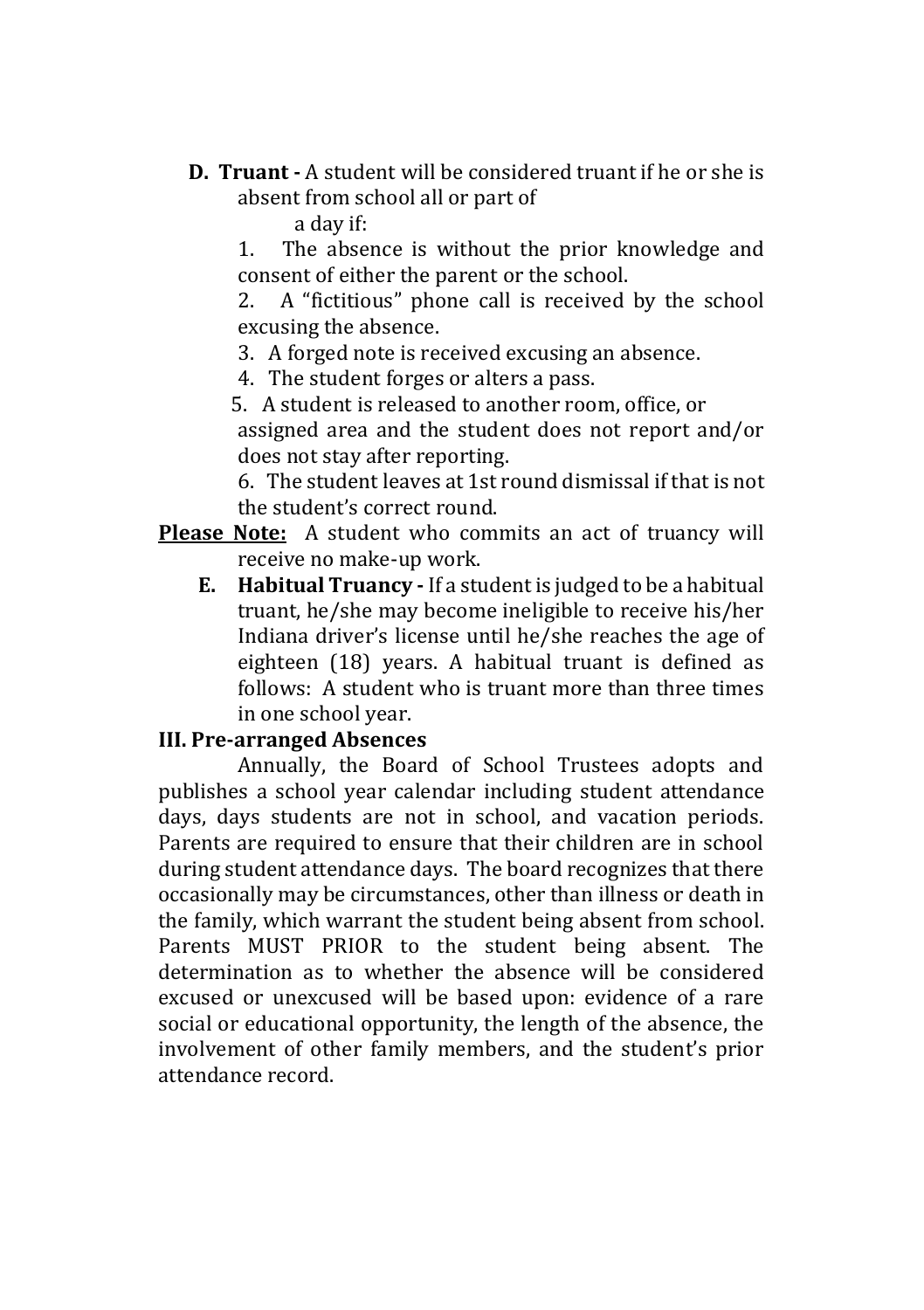### **IV. Excused from Participation:**

If it is necessary for an academic student to be excused from a classroom activity for medical reasons, the student should have a parent-signed request to give the teacher. If the request is for an extended period of time, the student may be requested to obtain a physician's statement.

Occasionally, parents call the office and make verbal requests for students to be excused from participation due to illness. The nurse will issue an excuse for that one day and request that a written statement be brought for additional days of non-participation.

If a student is unable to participate in a physical education activity, a parent note signed by the principal or assistant principal is considered excused for two (2) days only. If a student is physically unable to participate in physical education class for more than two (2) days, a doctor's statement is required.

### **V. Passes for Leaving School:**

A. Students are not permitted to leave the school grounds at any time during the school day without a permit from the school office. Failure to follow the proper procedure will be considered truancy.

B. Students are not allowed to leave school to eat lunch, unless a parent-signed permission slip is on file in the main office for the student to go home for lunch. Students may not have restaurant food delivered to school.

C. When students have appointments, parent must call or send a note to the office stating the date, time, and place prior to the appointment. The student will be called to the office when the parent arrives. The student should report to the office when called. When the student returns to school following the appointment, he/she should report to the attendance office with a doctor's slip and get an admittance pass to class.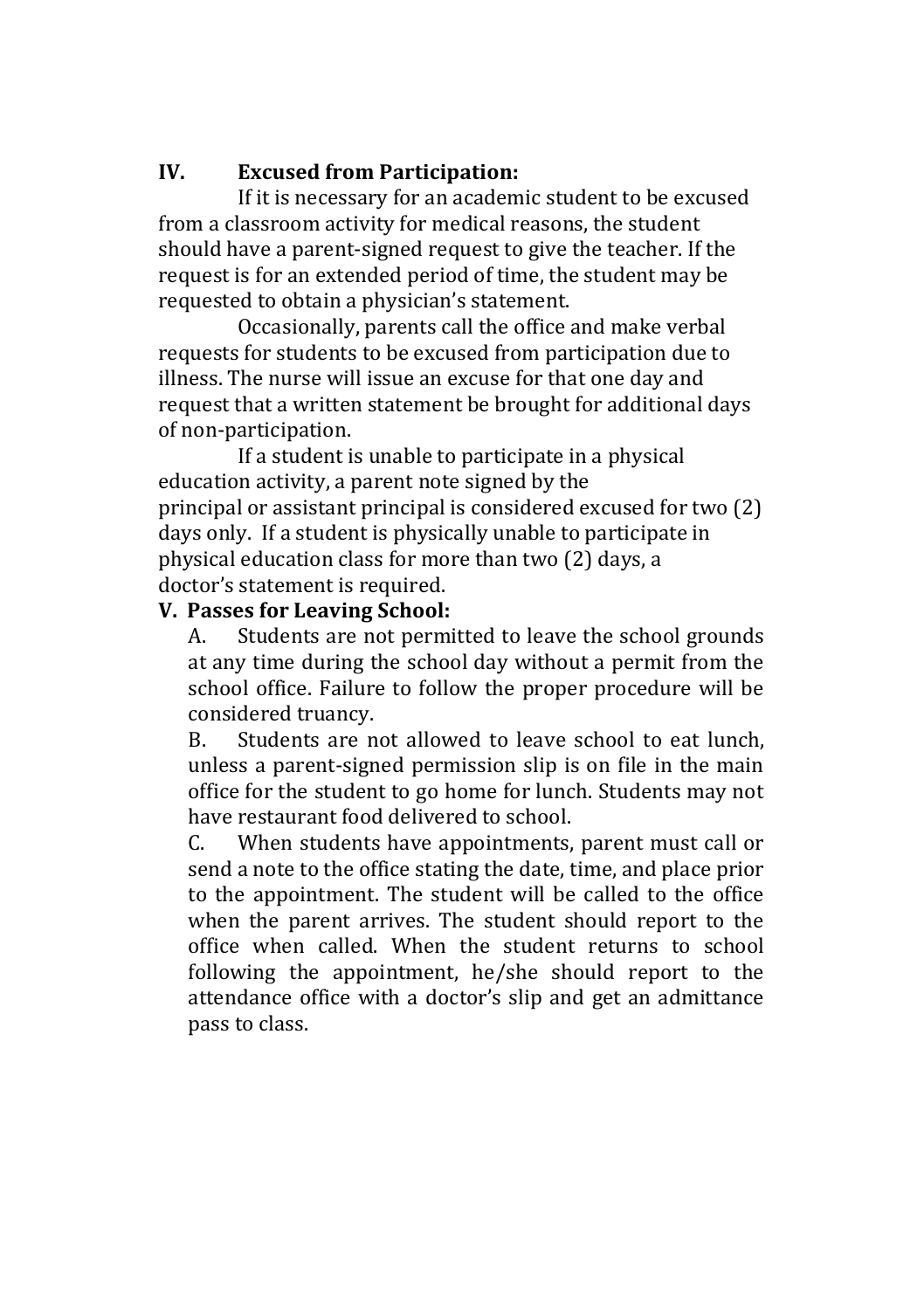#### **NOTIFICATION TO PARENTS REGARDING STUDENT RECORDS**

The Principal is the Custodian of Records and is responsible for the supervision of student

records at the school.

(His) (Her) office is located at the school's main office or s/he can be reached by calling the

office during business hours.

Each student's records will be kept in a confidential file located at the student's school office. The information in a student's record file will be available for review only by the parents or legal guardian of a student, and eligible student who is eighteen (18) years of age or older, and those authorized by Federal and State statutes and regulations, School Board policy and School Corporation administrative guidelines.

A parent of eligible student has the right to:

- A. inspect and review the student's education records within forty-five (45) days after receipt of the request. The school has a form which can be used to submit a request. The Custodian of Records will notify the parent or eligible student of the time and place where the records can be inspected.
- B. request amendments if the parent or eligible student believes the record is inaccurate, misleading, or otherwise in violation of the student's rights. The school has a form which may be used to identify which information in the record the parent or eligible student believes is inaccurate or misleading and to specify why it is inaccurate or misleading.
- C. Consent to disclosures of personally-identifiable information contained in the student's education records, except to those disclosures allowed by the law. The school's administrative guideline 8330 describes those exceptions and is available upon request.
- D. challenge Corporation noncompliance with a parent's request to amend the records through a hearing. If the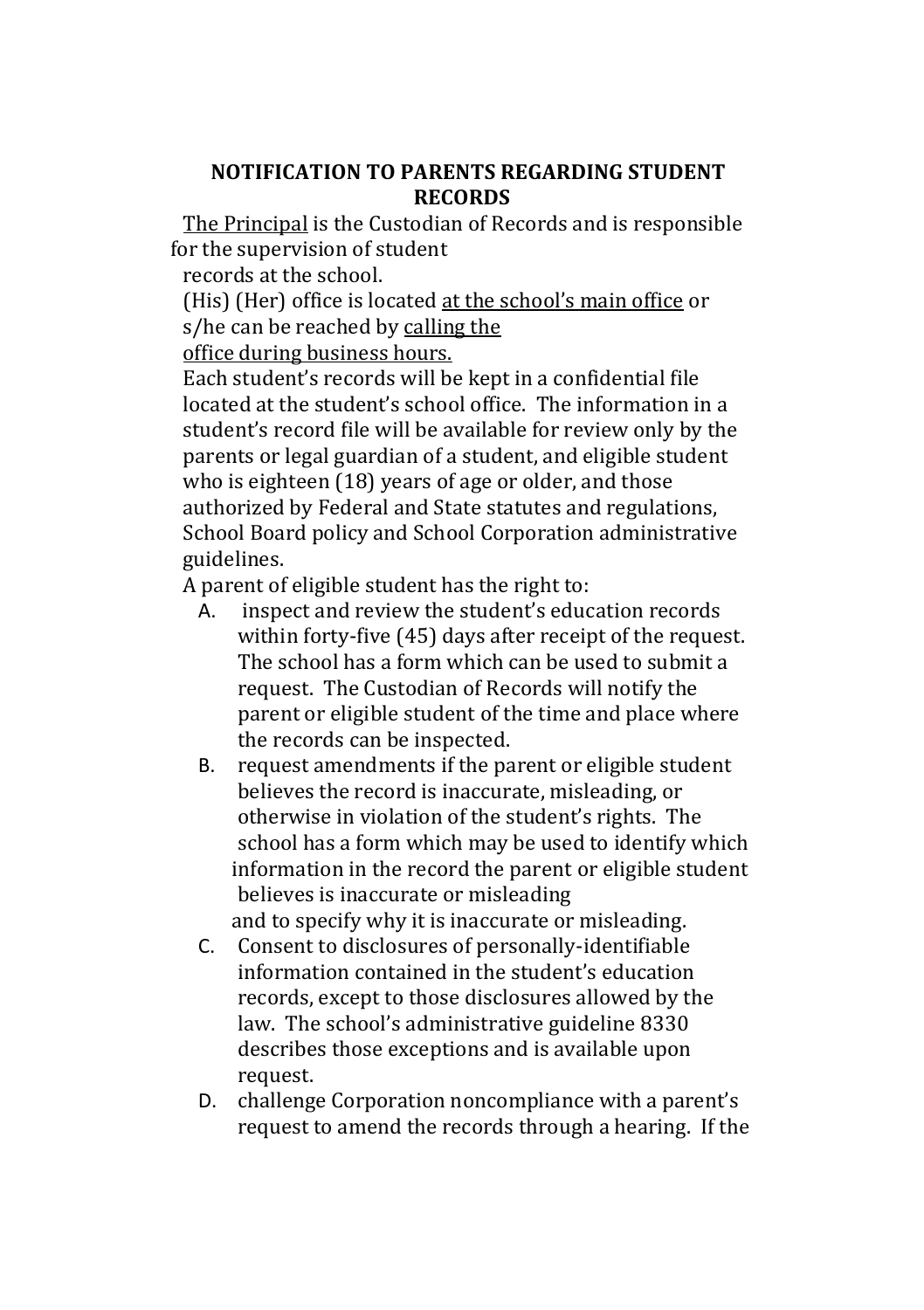Custodian of Records decides not to amend the record, the parent or eligible student will be so notified and provided the opportunity for a hearing. Additional information concerning the hearing will be provided when notified of the opportunity for a hearing.

- E. file a complaint with the U.S. Department of Education, 600 Independence Avenue, Washington, D.C. 20202.
- F. Obtain a copy of Board Policy 8330 and AG 8330 on student records.

In addition to school officials with a legitimate educational purpose, the Board may disclose personally identifiable information from the education records of a student without obtaining prior written consent of the parents or the eligible student:

- A. to officials of another school, school system, or institution of postsecondary education where the student seeks or intends to enroll, or where the student is already enrolled if the disclosure is for purposes related to the student's enrollment or transfer, subject to the requirements of 34 C.F.R.99.34.
- B. to authorized representatives of the U.S. Comptroller General, the U.S. Attorney General, the U.S. Secretary of Education, or State and local educational authorities, such as the Indiana Department of Education. Disclosures under this provision may be made, subject to the requirements of 34 C.F.R. 99.35, in connection with an audit or evaluation of Federal-or Statesupported education programs, or for the enforcement of or compliance with Federal legal requirements that relate to those programs. These entities may make further disclosures of personally identifiable information to outside entities that are designated by them as their authorized representatives to conduct any audit, evaluation, or enforcement or compliance activity on their behalf.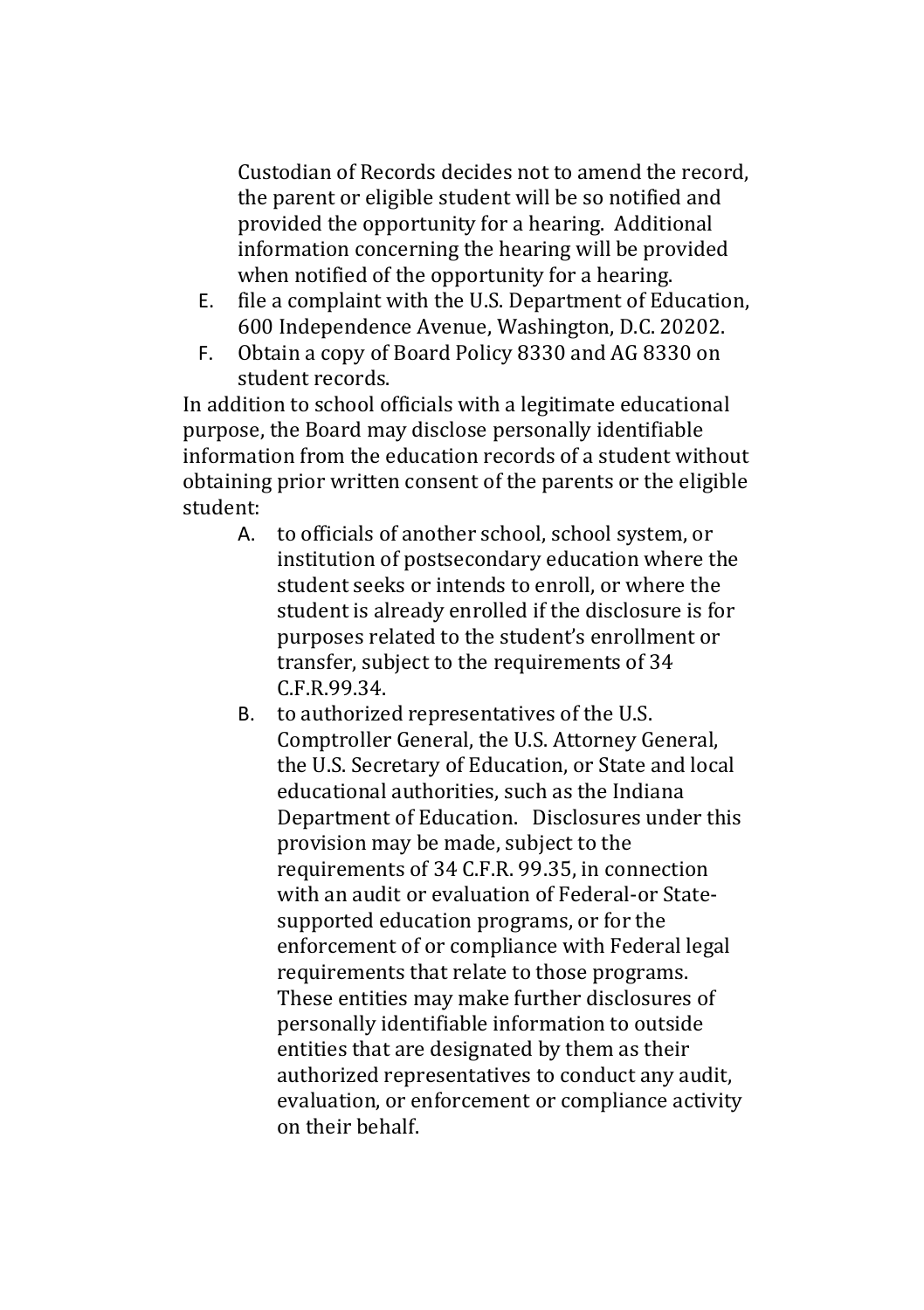- C. in connection with financial aid for which the student has applied or which the student has received, if the information is necessary to determine eligibility for the aid, determine the amount of the aid, determine the conditions of the aid, or enforce the terms and conditions of the aid.
- D. to organizations conducting studies for, or on behalf of, the school, in order to: (1) develop, validate, or administer predictive tests; (2) administer student aid programs; or (3) improve instruction.
- E. to accrediting organizations to carry out their accrediting functions.
- F. to parents of an eligible student if the student is a dependent of IRS tax purposes.
- G. to comply with a judicial order of lawfully issued subpoena.
- H. to State and local officials or authorities in the juvenile justice system as it pertains to the system's ability to effectively serve, prior to adjudication, the student whose records were released upon certification that the information will not be unlawfully released to third parties.
- I. to appropriate officials in connection with health or safety emergencies
- J. information the school has designated as "directory information," as defined below, and subject to the restrictions explained below.

# **Student Privacy and Parental Access to Information (Board Policy 2416)**

The School Board respects the privacy rights of parents and their children. No student shall be required as a part of the school program or the Corporation's curriculum, without prior written consent of the student (if an adult, or an emancipated minor) or, if an unemancipated minor, his/her parents, to submit to or participate in any survey, analysis, or evaluation that reveals information concerning: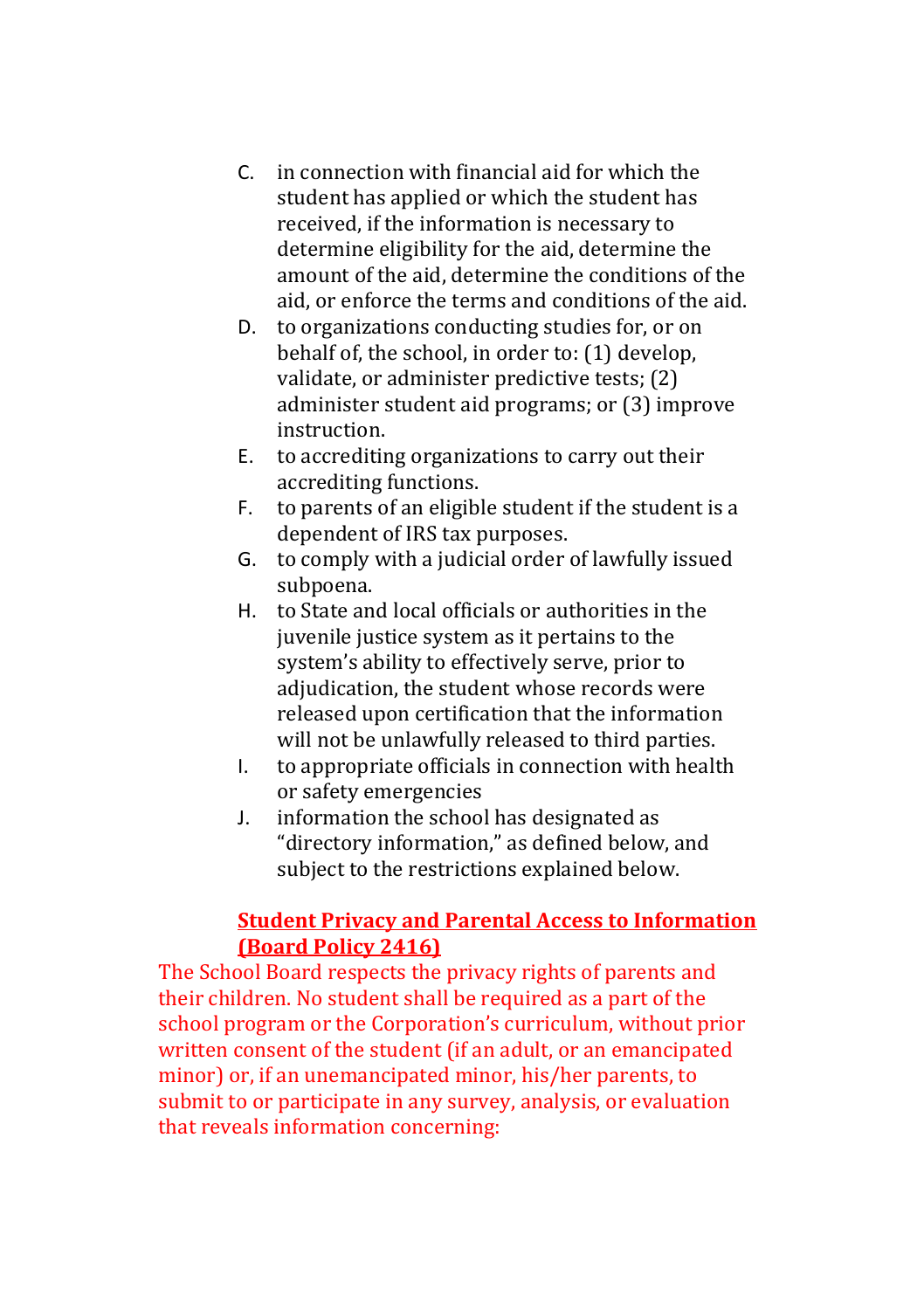A. political affiliations or beliefs of the student or his/her parents;

B. mental or psychological problems of the student or his/her family;

C. sex behavior or attitudes;

D. illegal, anti-social, self-incriminating, or demeaning behavior;

E. critical appraisals of other individuals with whom respondents have close family relationships;

F. legally recognized privileged and analogous relationships, such as those of lawyers, physicians, and ministers;

G. religious practices, affiliations, or beliefs of the student or his/her parents; or

H. income (other than that required by law to determine eligibility for participation in a program or for receiving financial assistance under such a program).

Parents may inspect any materials used in conjunction with any such survey, analysis, or evaluation by requesting access from the school principal.

*Each year the Corporation will provide public notice to students and their parents of its intent to make available, upon request, certain information known as "directory information". The Board has designated as student "directory information": a student's name; address; telephone number; date and place of birth; e-mail address; photograph; major field of study; grade level; participation in officially-recognized activities and sports; height and weight, if a member of an athletic team; dates of attendance; date of graduation; type of diploma awarded; awards received; honor rolls; and/or scholarships. The Corporation will make the above information available upon a legitimate request unless a parent, guardian, or eligible student notifies the School in writing within ten (10) days (refer to Board Policy 8330) from the date of this notification that s/he will not permit distribution of any or all such information. Parents or eligible students who choose to prohibit the Board from disclosing any or all such directory information may not prevent the Board from requiring a student to wear, publicly display, or disclose a student ID card or badge that*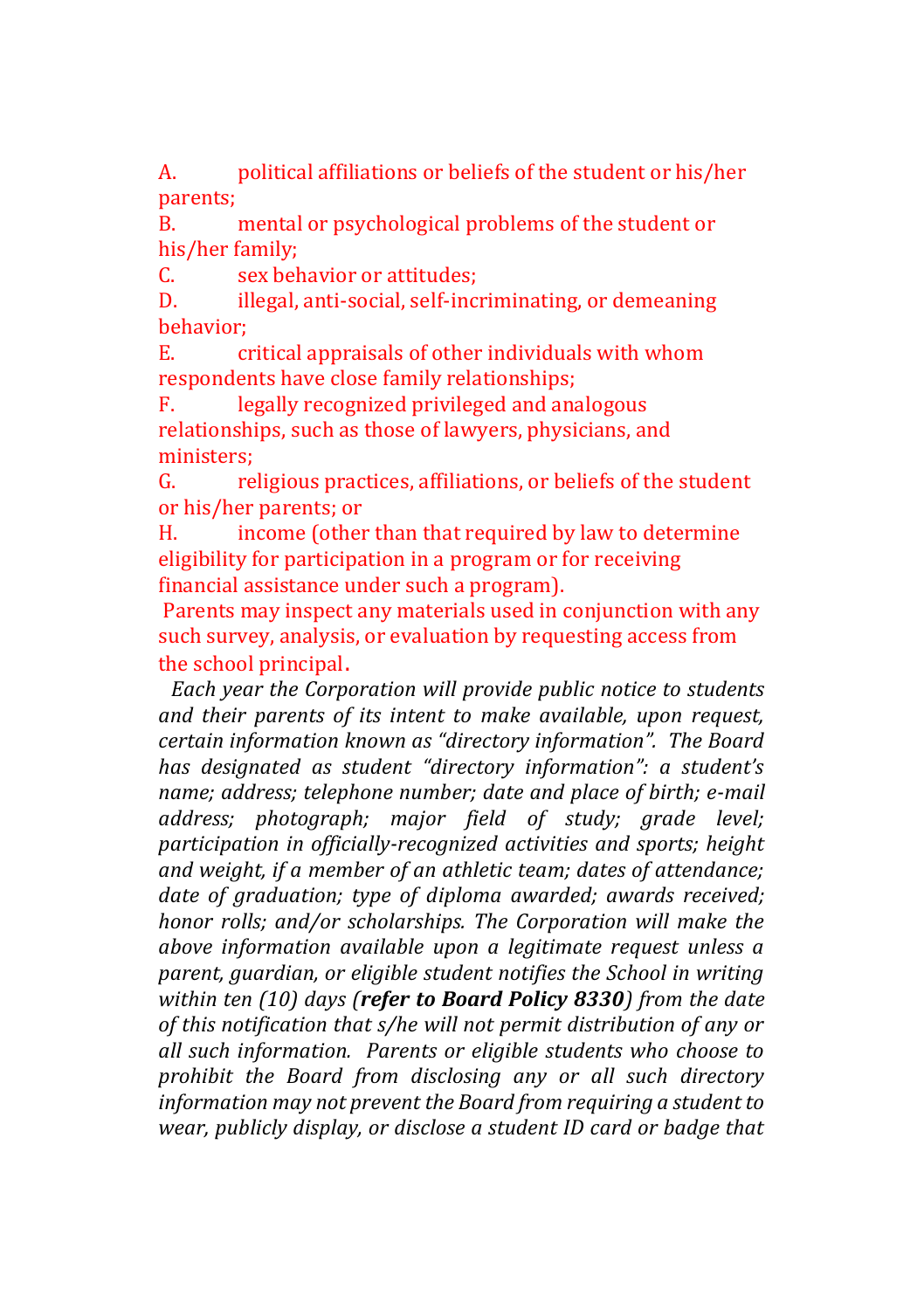*exhibits directory information. Students enrolled in online courses or programs sponsored or conducted by the Board must disclose or permit the disclosure of the student's name, identifier, or school email address in a class in which the student is enrolled.*

#### **NOTICE OF RESTRICTION TO RELEASE DIRECTORY INFORMATION TO MILITARY REPRESENTATIVES**

Release of Student Directory Information by the high school to recruiting representatives of the various military services and academies is required by Federal law.(10 U.S.C. 503, 10 U.S.C. 9528, 20 U.S.C. 7908, and 34 C.F.R. Part 99) A parent or a student has the right to restrict the release of such information to the military recruiting representatives if the parent or student signs a written request by the end of the student's sophomore year in high school. (10 U.S.C. Section 9528)

#### **Notification Regarding Inspection of Instructional Materials**

Members of the public have the right to inspect instructional materials, including but not limited to print and non-print materials, films, tapes and any other supplementary material, used as part of the educational curriculum. Each school principal is responsible for coordinating inspections of instructional materials at the school. Additionally, the JCSC Director of Curriculum and Instruction can be contacted in regards to requests to review materials. (JCSC Policy 9130 Form 2 and Form 3)

### **RIGHT TO FILE A COMPLAINT WITH THE U.S. DEPARTMENT OF EDUCATION**

Any parent or student who believes that the School Corporation has failed to comply with the Family Education Rights and Privacy Act (FERPA) or the Protection of Pupil Rights Amendment (PPRA) with regard to student records, may file a complaint directly with the following:

Family Policy Compliance Office U.S. Department of Education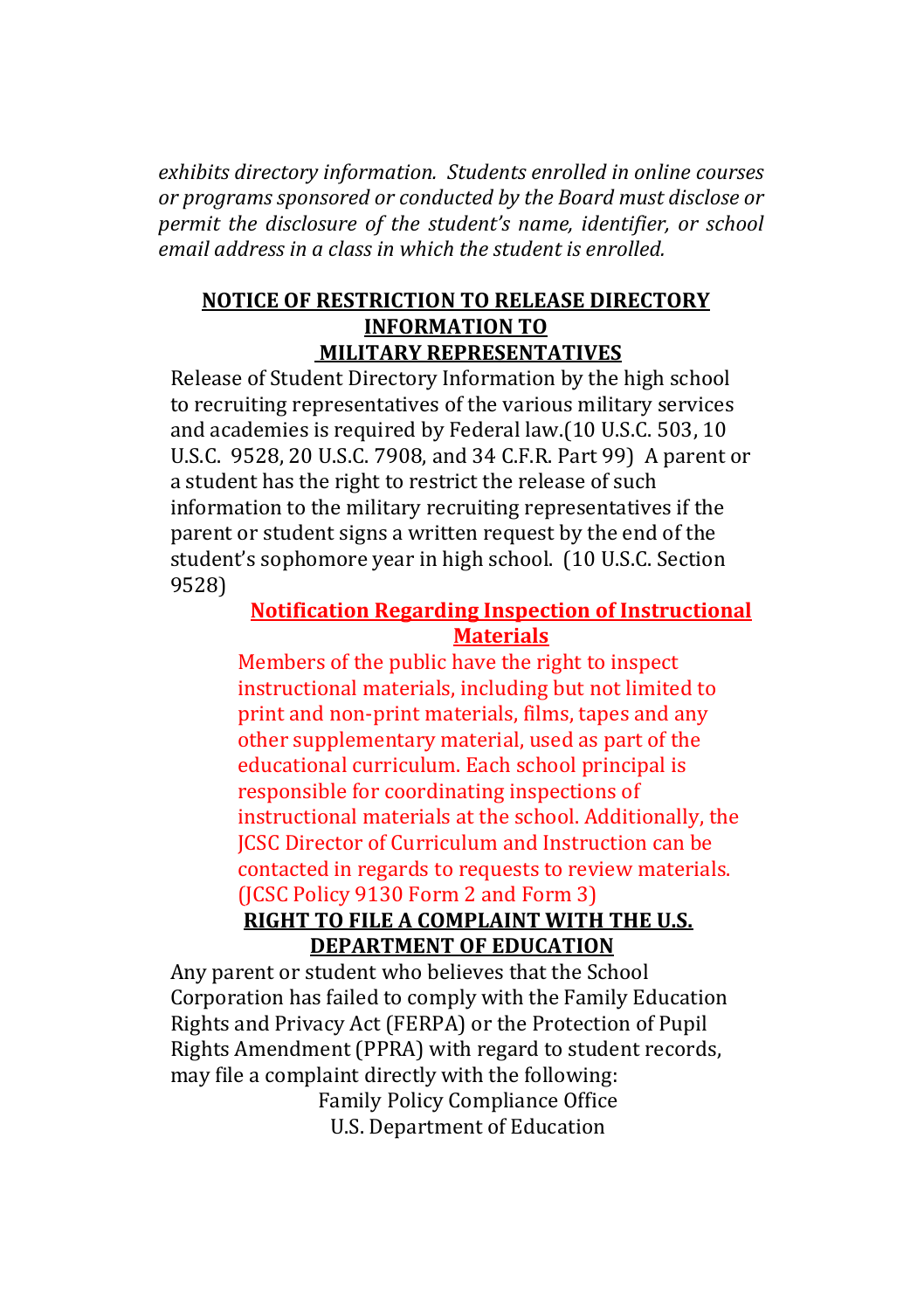### 400 Maryland Avenue, S.W. Washington, D.C. 20202-4605

### **ACADEMICS**

# **I. Study Skills**

# **A. A Student Who Does Well Academically:**

- 1. Brings notebook, paper, pen or pencil, and other materials necessary to class daily.
- 2. Participates in the classroom, listens well, and takes part in discussions.
- 3. Asks questions if he/she does not understand the discussion or if a problem exists.
- 4. Plans work and schedules time for homework each day and understands the assignment before leaving class.
- 5. Applies his/her acquired knowledge to different situations.
- 6. Strives to do his/her best.
- 7. Follows all instructions given by staff members.8. For useful tips to help your child be successful in school, visit [www.ED.gov](http://www.ed.gov/) or Rose Hulman Homework Help (1-877-Ask-Rose).

### **B. How to Study**

1. Attitude is important – think positively, work independently, seek help only when you have exhausted your own resources; then ask questions, use library sources.

- 2. Learning requires concentration keep your mind on what you are doing. It will take less time.
- 3. At home, have a definite, well-lighted, quiet place to study.

Regardless of grades, students should study at home each day.

4. Read the entire assignment rapidly to grasp the basic content. Reread slowly to understand content, details, explanations, and directions. If the assignment is not written, make notes of your own; outline what you have learned.

5. If the assignment is a long-term project, do a little of it each day; don't let it go until the last minute. It will be easier, and you'll do a better job.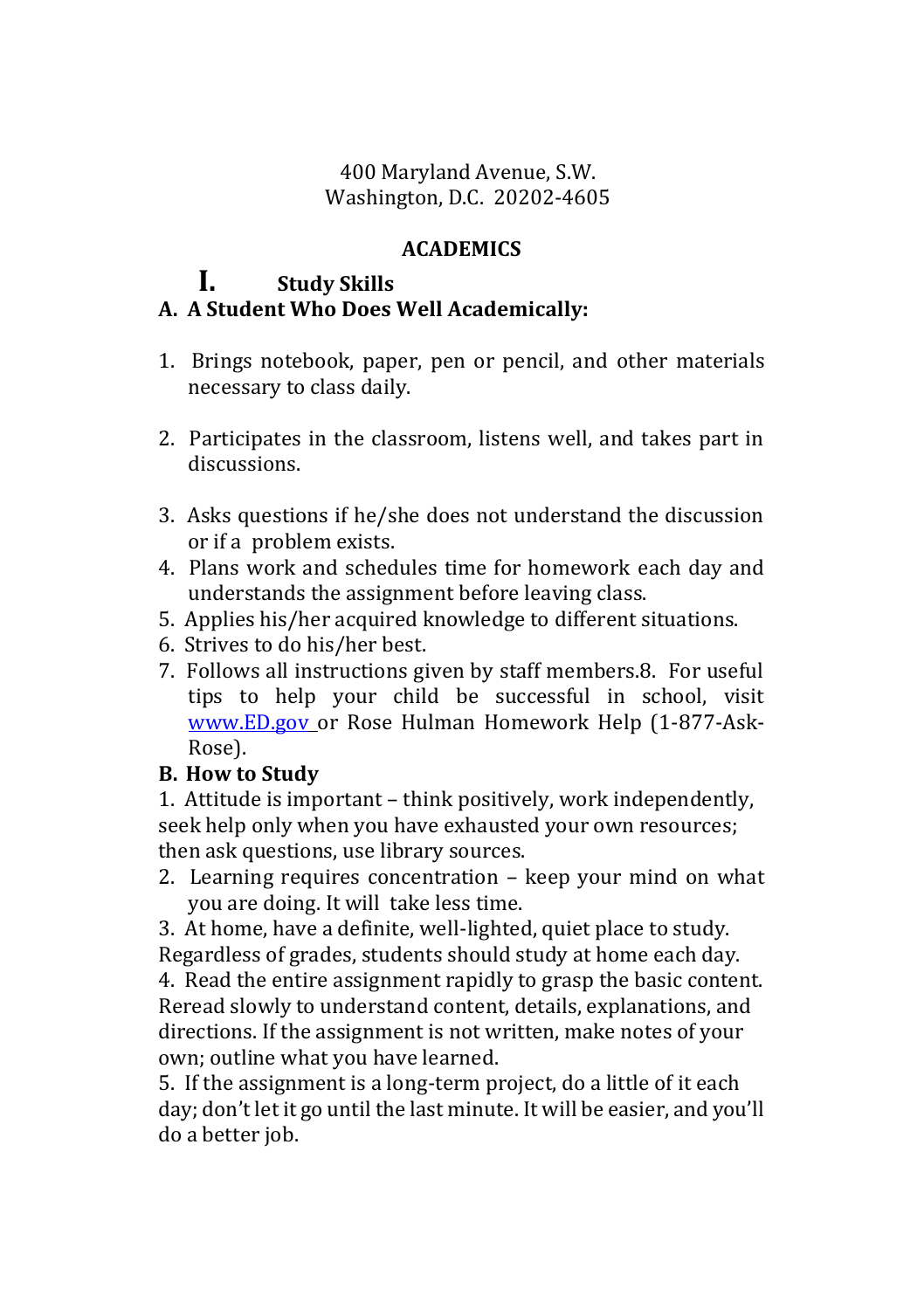# **C. HOW TO TAKE A TEST**

- 1. Relax and forget other people.
- 2. Read the directions carefully, and then follow them.
- 3. Read the whole test first to see what's asked for and how to budget your time.
- 4. Read each question twice before answering.
- 5. Think before you write.
- 6. Answer questions fully with information asked for not what isn't asked for.
- 7. Check your paper for spelling and grammar before turning it in.

# **II**. **Homework**

Often, class time is set aside for individual study work under the supervision of the teacher who can, during this time, help students with their particular weakness and observe study and work habits of all students in class. Home study is a necessary part of each pupil's education program. Each student must be expected to spend some time, in addition to class instruction, to achieve satisfactory work.

Some assignments are long-range in nature and require planned study time for completion. Planned study eliminates the necessity of spending too much time in completing an assignment the day before it is due.

# **III**. **Make-Up Work**

It is always the responsibility of the student, upon returning, to ask teachers for make-up work. When a student is absent for two school days, it is recommended that assignments and homework be obtained by telephoning the guidance office. Requests for assignments should be made prior to 9:00a.m.

Students who get assignments upon returning to school will have one day for each day's absence in which to submit the required make-up work. Missed work caused by an extended illness will be reviewed, and specific dates will be established for the work to be completed.

A student who is present when a test or a long-term project is announced is expected to take the test or turn in the project as scheduled or upon returning to school. In laboratory classes such as art, physical education, industrial technology, family and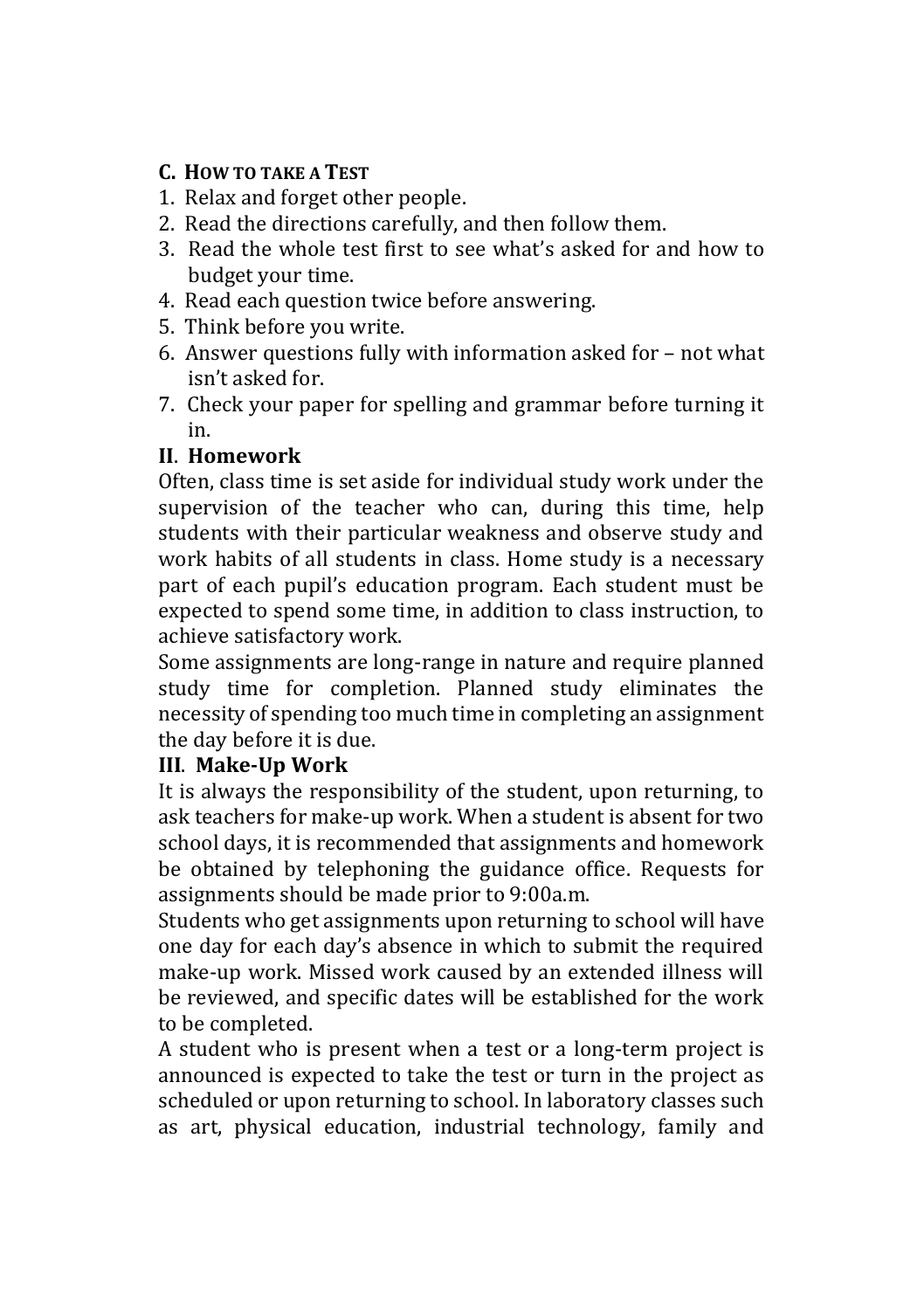consumer science, and science, which do not lend themselves to make-up work, the make-up procedure will be determined by the teacher.

Students going on field trips are responsible for any work missed during their trip. Assignments due on the day of the field trip should be turned in before the trip, or as pre-arranged with the teacher. Students with unexcused absences or on an attendance contract may not be allowed to attend field trips.

### **IV. Scheduling and Class Assignment**

We believe in educating a well-rounded student. With that in mind, each student has the opportunity for 7 classes throughout the day. The 4 core classes that everyone is required to take are Science, Social Studies, Language Arts and Math. In addition to all students will have a class period of either Health or P.E. each semester. The other two periods in a day are used for "elective" classes, enrichment classes or special service classes.

### **Elective Classes offered:**

- Semester Art, Business, Engineering & Technology, Media, Music Appreciation, Exploratory Language, Project Lead The Way, Study Skills, Math and English/Language Art Labs
- Year Long Band, Choir, Orchestra, Introduction to Agriculture
- Advanced Year Long Classes with Prerequisites Una Voce, Advanced Art, Advanced Media, French, German, Spanish, Advanced Engineering & Technology, Advanced Media, Advanced CSIM

7th & 8th grade students will be able to request "elective" classes but are not guaranteed any of their choices other than Band, Orchestra, Advanced Art and Choir. We do try and accommodate at least one of their choices but is at the discretion of the building principal.

**Special Service Lab Classes:** We offer specific classes designed at giving additional support and enrichment to the subjects of Math and Language Arts. The purpose of these classes is to assist students that the extra support will allow them to excel to their maximum potential and will help to ensure that the student has the skills necessary to be successful in their future educational career. Lab classes fill a period that would otherwise be taken by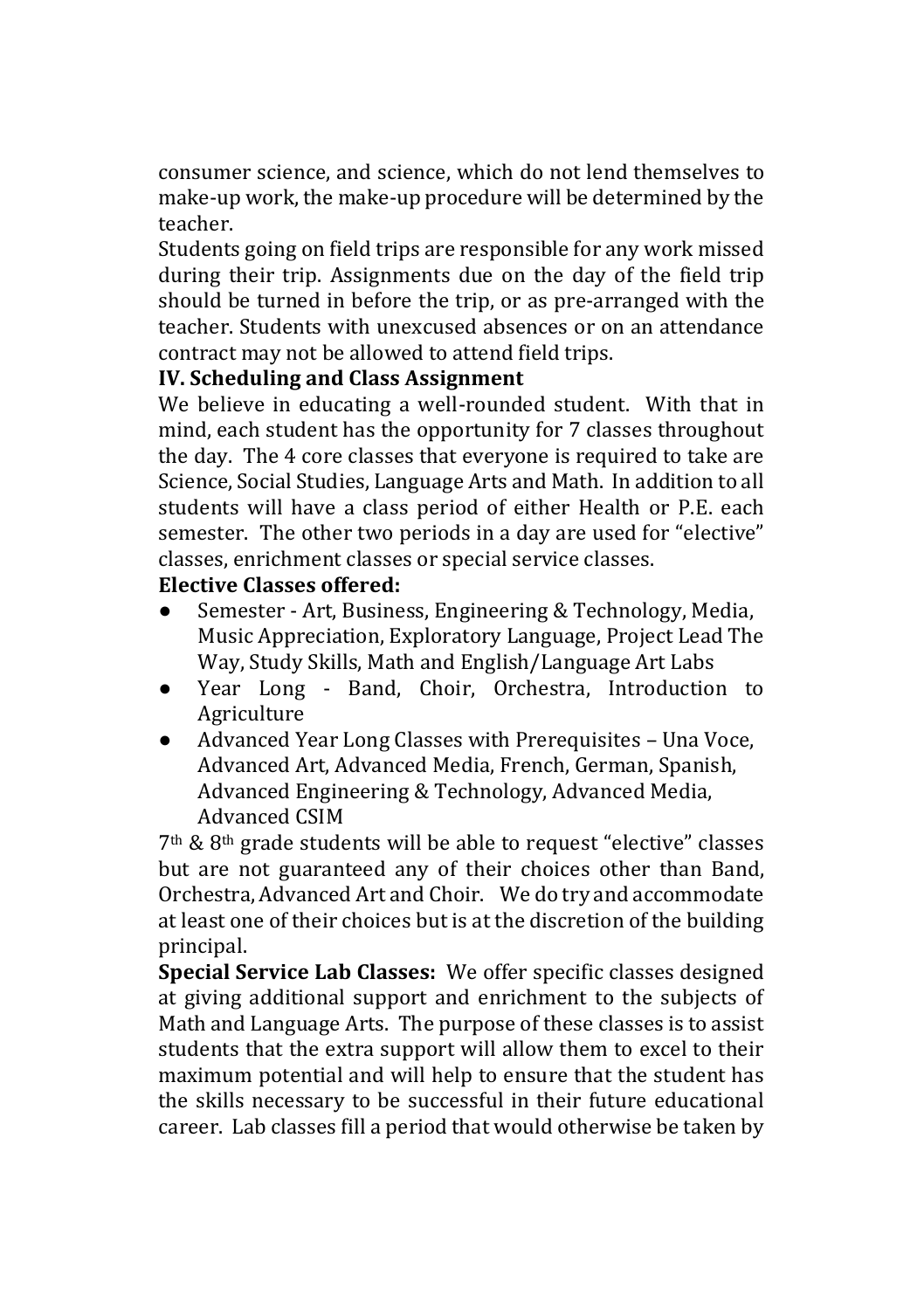an "elective" class and are at the sole discretion of the building principal. Students can be assigned to any of these classes at any given time. Information used to make placement decisions includes, but not limited to: student request, parent request, formative assessments, department assessments, teacher recommendations, ILearn scores, and current year grades.

**Remediation Support:** JCMS has an exceptional remediation team that offers the opportunity for students to receive assistance when they may be struggling. Students can be pulled from electives throughout the year when necessary. Students who have taken advantage of our support team have seen significant improvements in grades and self-confidence.

# **V. High School Courses Taken During Middle School**

Algebra I, Introduction to Agriculture and foreign language classes (French I, German I or Spanish I) that are taken while in middle school will be recorded on the student's high school transcript with the grade earned and credit awarded. The student may elect to repeat Algebra I, Introduction to Agriculture, French I, German I or Spanish I during their freshman year of high school. In that case, the grade and credit from middle school will not appear on the high school transcript. If the student changes the foreign language course during their freshman year from the language that was studied in middle school, then the middle school language grade and credit will appear on the high school transcript.

#### **VI. Assessments**

The School Board, in compliance with law and rules of the State Board of Education, shall implement the Indiana ILearn to assess student achievement and needs in English/language arts and mathematics in order to determine the progress of students and to assist them in attaining Corporation and State Department goals.

Additionally, the Board shall administer any end of course exams as may be required by the State Board of Education in grades 9 through 12 such as end of course examinations for algebra I.

*The Board has determined that students who opt out of statewide assessments can/may be retained up to two times per grade level in grades 3-8.*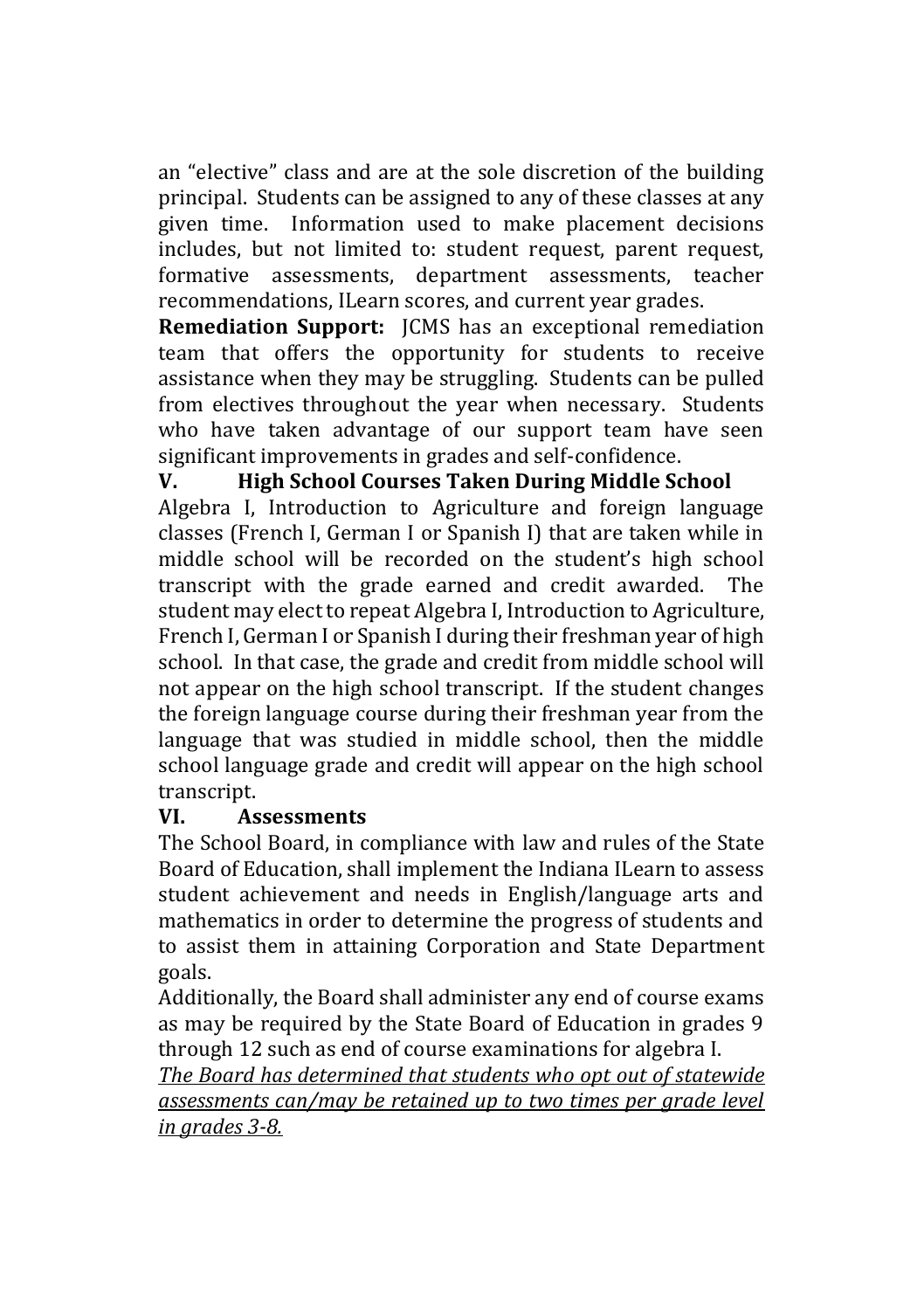### **VII. GRADING**

Letter symbols indicate a student's achievement and progress:

| A+        | 100-99 | C+ | 79-78     |
|-----------|--------|----|-----------|
| A         | 98-93  | C  | 77-73     |
| A-        | 92-90  | C- | 72-70     |
| B+        | 89-88  | D+ | 69-68     |
| B         | 87-83  | D  | 67-63     |
| <b>B-</b> | 82-80  | D- | $62 - 60$ |
|           |        | F  | $59-0$    |

The grade given at the end of the semester is the grade that will be recorded on the permanent record. Students who continue to perform below average work, show unsatisfactory effort, or have poor attendance may be retained in the same grade for the next year. Final grades will be rounded to the next whole number (.0- .4 down/.5-.99 up)

JCMS 2020-21 Academic Awards (based on a 12.0 grading system)

- $High Honor Roll = All A's$
- Honor Roll =  $A's \& no more than 2 B's$

# **VIII. Jennings County Schools' Progress Reports and Promotion**

Policy Statement IDF the Board believes that parents are entitled to be informed concerning all phases of their child's education; and further, the Board recognizes that progress reports are effective and vital forms of communication between schools and parents. These measures of accomplishment shall be offered on regularly scheduled basis and shall be terms adequate to communicate to parents. Parents may view their child's performance at all times by reviewing their child's grades online in Skyward or may call the school at any time to request a progress report.

- a) **GRADING SYSTEM -** Students shall be evaluated according to the performance requirements established for the learning experience in which they have participated.
- b) **METHODS OF REPORTING -** Parents may view their child's performance at all times by reviewing their child's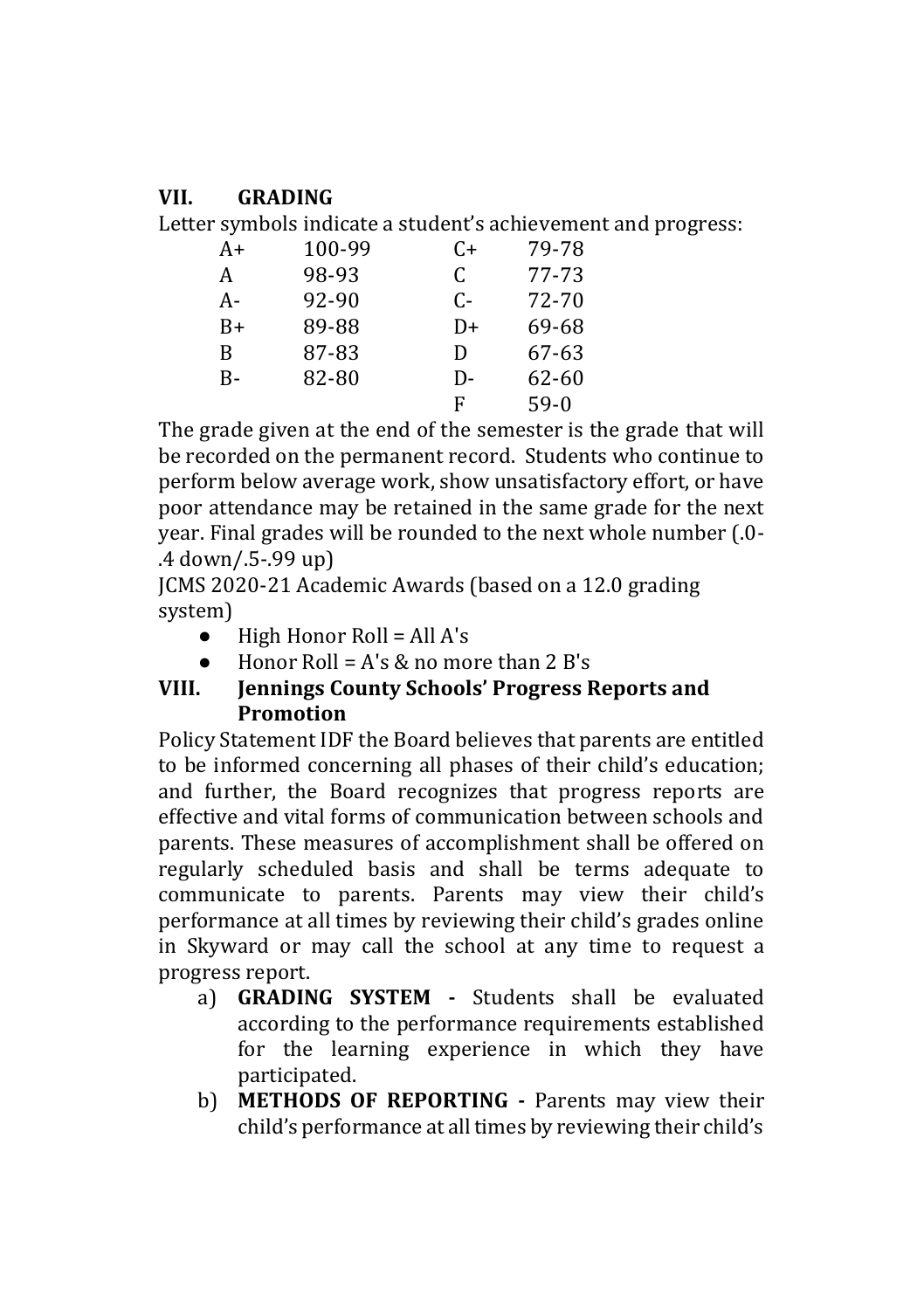grades online in Skyward or may call the school at any time to request a progress report. All student reports are sent home with students at the end of the nine weeks. The fourth nine/second semester week report card is mailed.

c) **PARENT-TEACHER CONFERENCE -** Parents and teachers are encouraged to facilitate communication between each other. Such conferences are not necessarily only for reporting but are encouraged for any occasion that will promote the welfare of the student under consideration.

# **IX. School Counseling Services**

- A. **Counselors Role**: JCMS school counselors are vital members of the educational team. They help all student in areas of academic achievement, personal/social development and career development, ensuring today's students become the productive, well-adjusted adults of tomorrow.
- B. Counseling services are available to all students. The counselor's purpose is to help students, teachers, and parents in understanding the student's potential ability and achievement levels. Both students and parents should feel free to consult with counselors about classroom concerns, plans and decisions, or personal problems. School Counselors will also assist parents in arranging conferences with teachers.
- C. Students may be referred to school counselors by themselves, parents, teachers, other students, or administrators. Counselors may also request conferences with students about matters of general interest. Students are encouraged to become acquainted with their school counselors. They are professionally trained to listen and assist with your concerns.
- D. **Confidentiality:** School counselors recognize their primary obligation for confidentiality is to the student but balance that obligation with an understanding of the family or guardians' legal and inherent rights to be the guiding voice in their children's lives. It is the school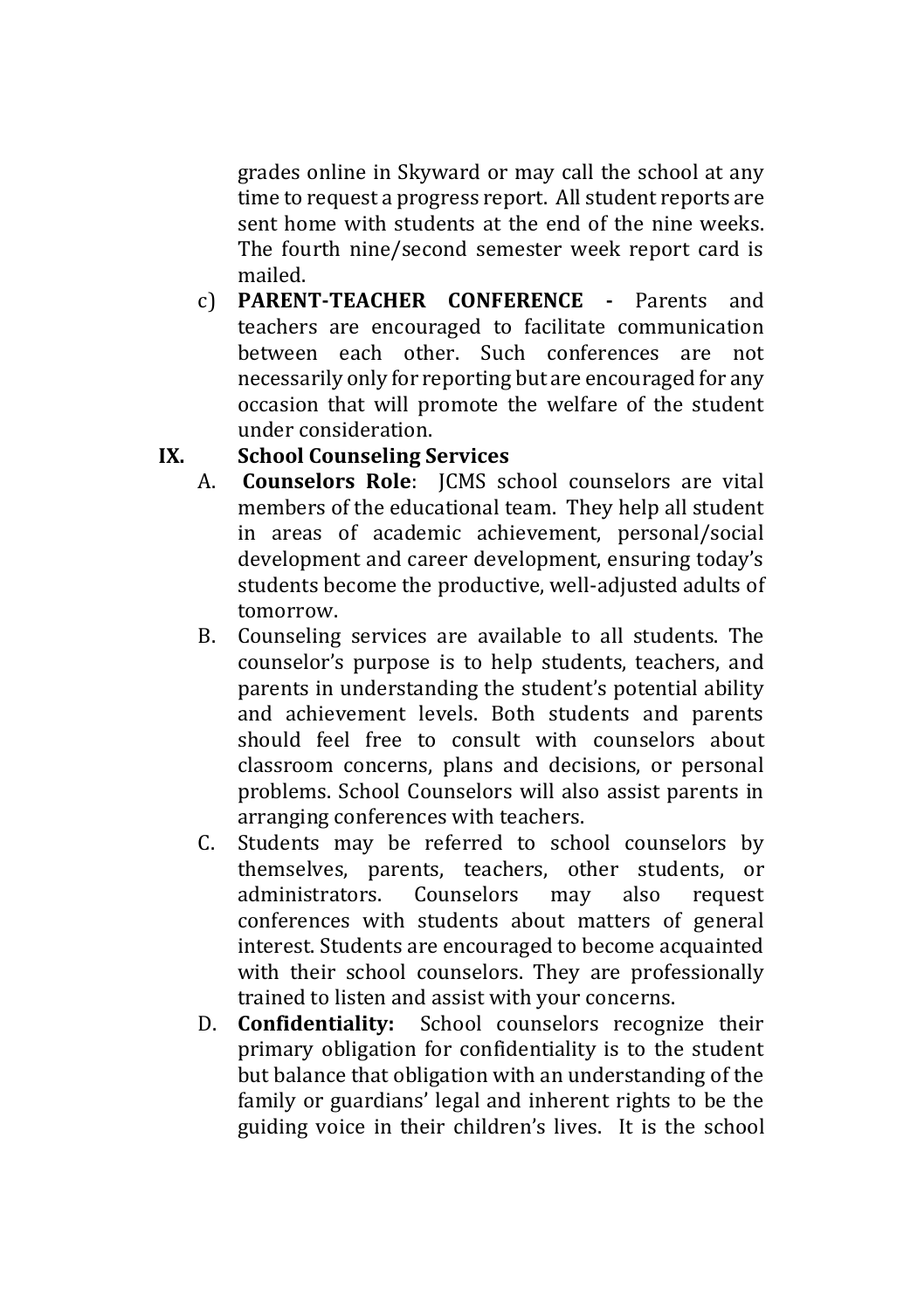counselors' responsibility to fully respect the right to privacy of those with whom they enter a counseling relationship and to provide an atmosphere of trust and confidence. Exceptions to confidentiality exist, and students should be informed that situations arise in which school counselors must inform others of information obtained in counseling relationships in order to protect students themselves or others. There are four exceptions to confidentiality that are required by law and/or ethical standards:

- 1. Harm to self or others
- 2. Suspected abuse or neglect
- 3. Court or other legal issues
- 4. Violation of a school rule

# **X. Student Records**

Student records are governed and controlled by adopted policy to comply with provisions of the "Family Educational Rights and Privacy Act of 1974" (20 U.S.C. 1232g) and the regulations of Departments of Education and Health and Human Services. Student records are accessible to parents upon request.

#### **XI. Change of Address**

If, at any time during the school year, a student moves to a different address in the county, the change must be reported to the School Counseling office. A change in telephone number must also be reported.

#### **XII. Withdrawal from School**

In order for all necessary records to be completed, parents are requested to contact the School Counseling office two (2) days prior to the date of withdrawal stating their intention. Students are required to turn in all books the last day in attendance at school.

### **XIII. Child Custody**

JCMS is utilizing the following procedures concerning child custody. Any questions concerning documents need to be directed to the School Counseling office.

1. In case one parent asks that the children not be allowed to leave the school with the other parent, a custody paper, restraining order, or some other legal document must be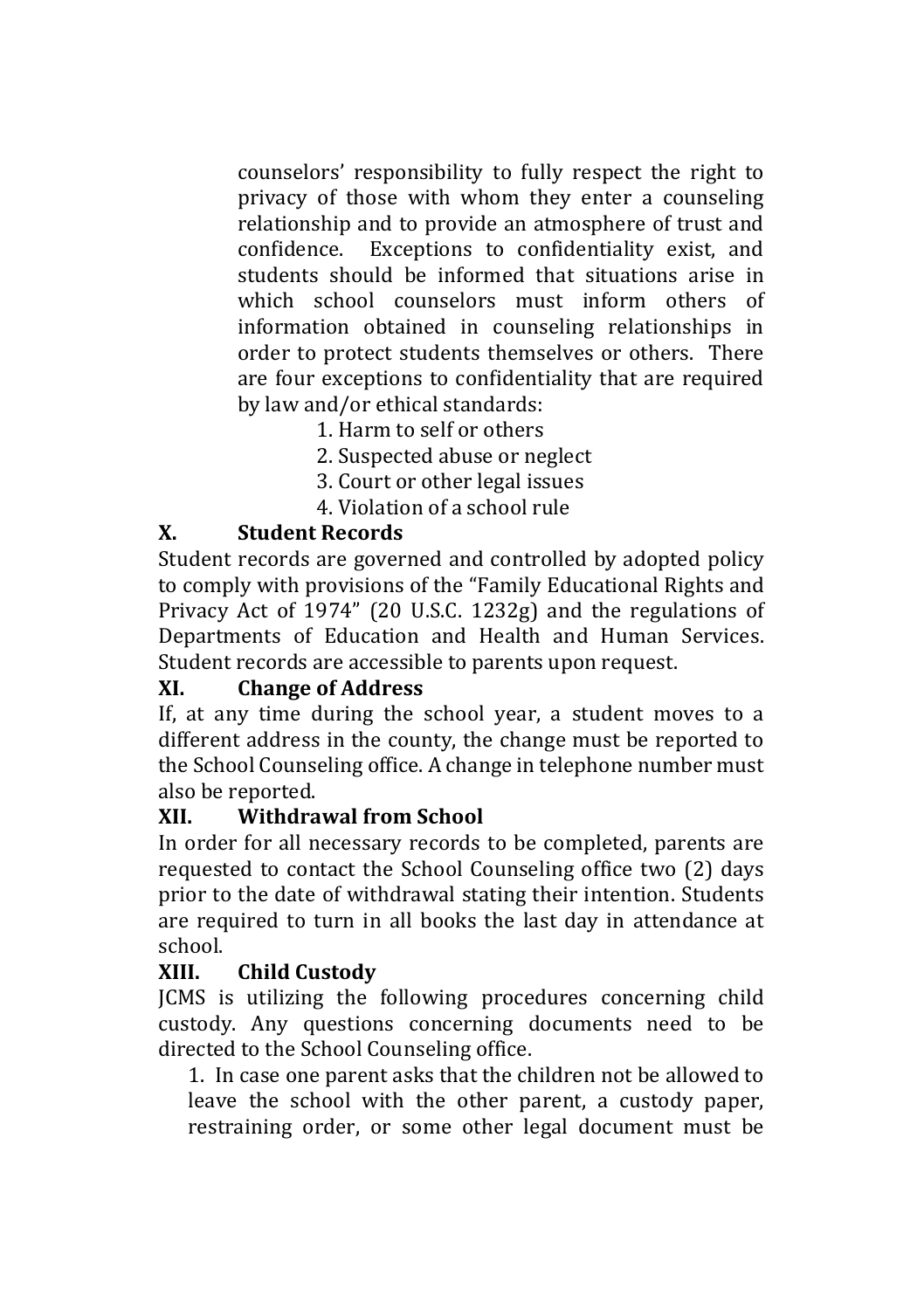noted in the student's records.

2. Legal opinion states that either parent has equal rights to the child unless one of the above mentioned legal documents have been issued.

3. In the event that a parent says they have such a document at home, it becomes imperative that the document or notarized copy be brought in within a short period of time to be included in the child's school records.

**PROMOTION, PLACEMENT, ACCELERATION AND RETENTION** The JCSC Board of Education recognizes that the personal, social, physical, and educational growth of children will vary and that the child/student should be placed in the educational setting most appropriate to their needs at the various stages of their growth.

- **I. Promotion, Retention and/or Placement for Middle School:**
	- A. JCMS students will be grade level classified and/or promoted according to academic progress.
	- B. A student entering JCMS as a seventh grader will have been promoted from the sixth grade.
	- C. A seventh grade student may be promoted to the eighth grade and an eighth grade student to the ninth grade according to the following standards:

1. Has demonstrated the degree of social, emotional, and physical maturation necessary for a successful experience in the next grade

- 2. Individual performance on ILearn
- 3. Formative assessment growth
- 4. The student's attendance has not interfered with the student's academic progress.
- 5 Other assessments deemed necessary for evaluation
- 6. Chronological age
- 7. Number of times student has been retained
- 8. Evaluating of benefit to retain at JCMS versus opportunity to have additional
	- chances while at high school to earn credits
- 9. Professional staff recommendation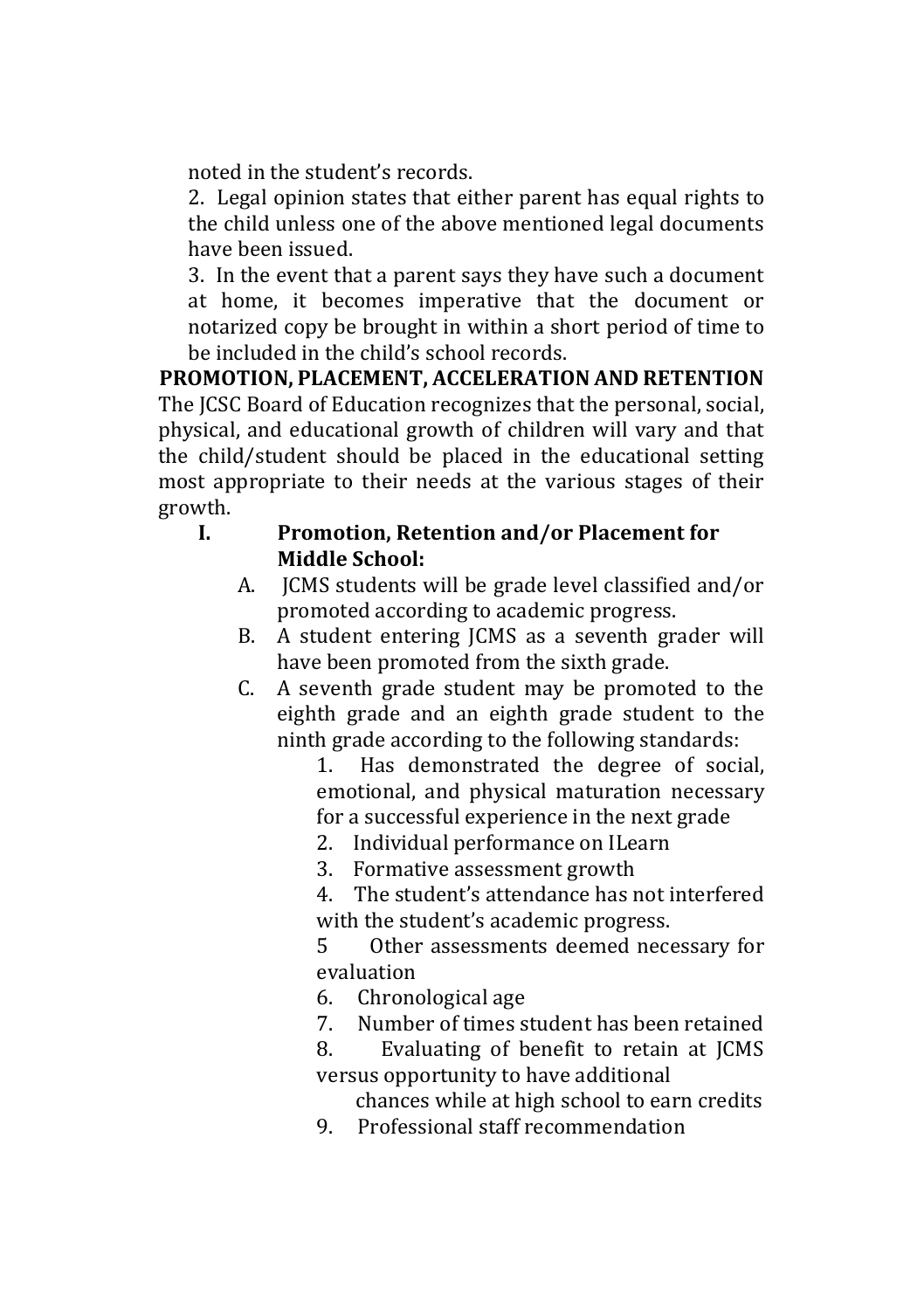10. The final decision will rest with the principal

### **II. Acceleration**

A student may be accelerated to a higher grade level or class when the student has demonstrated achievement and ability that exceeds the student's grade level peers and/or met and exceeds the curricular requirement for that specified grade or class. A student may accelerate to the next level when the student has met the following criteria.

A. Has achieved and can demonstrate that s/he has the course/curricular require State Standards, and is prepared to meet the requirements for the academic level or sequence or classes.

B. The professional staff will submit an opinion, based upon student achievement data, that the student has achieved the instructional objectives set for the present class/course and is prepared to move to the next level.

C. The student has proven sufficient proficiency to allow the student to accelerate in the educational/academic program.

D. The student demonstrates the degree of social, emotional, and physical maturation necessary for a successful learning experience in the grade/course to which the student will be promoted or enrolled.

E. The final decision will rest with the principal.

### **RECOGNITION**

A recognition program is held at the close of the school year for all middle school students. The following awards are presented:

**DEPARTMENTAL AWARDS** are given to the students who have received straight A's for each nine weeks during the year.

**OUTSTANDING STUDENT AWARDS** are presented to the outstanding student(s) in each grade.

**HONOR ROLL, AND HONORABLE MENTION AWARDS** are presented to students as determined by grade point average.

**ATTENDANCE AWARDS** are presented to students who have perfect attendance (never absent or tardy)

**ATHLETIC AWARDS** will be presented at the end of each sport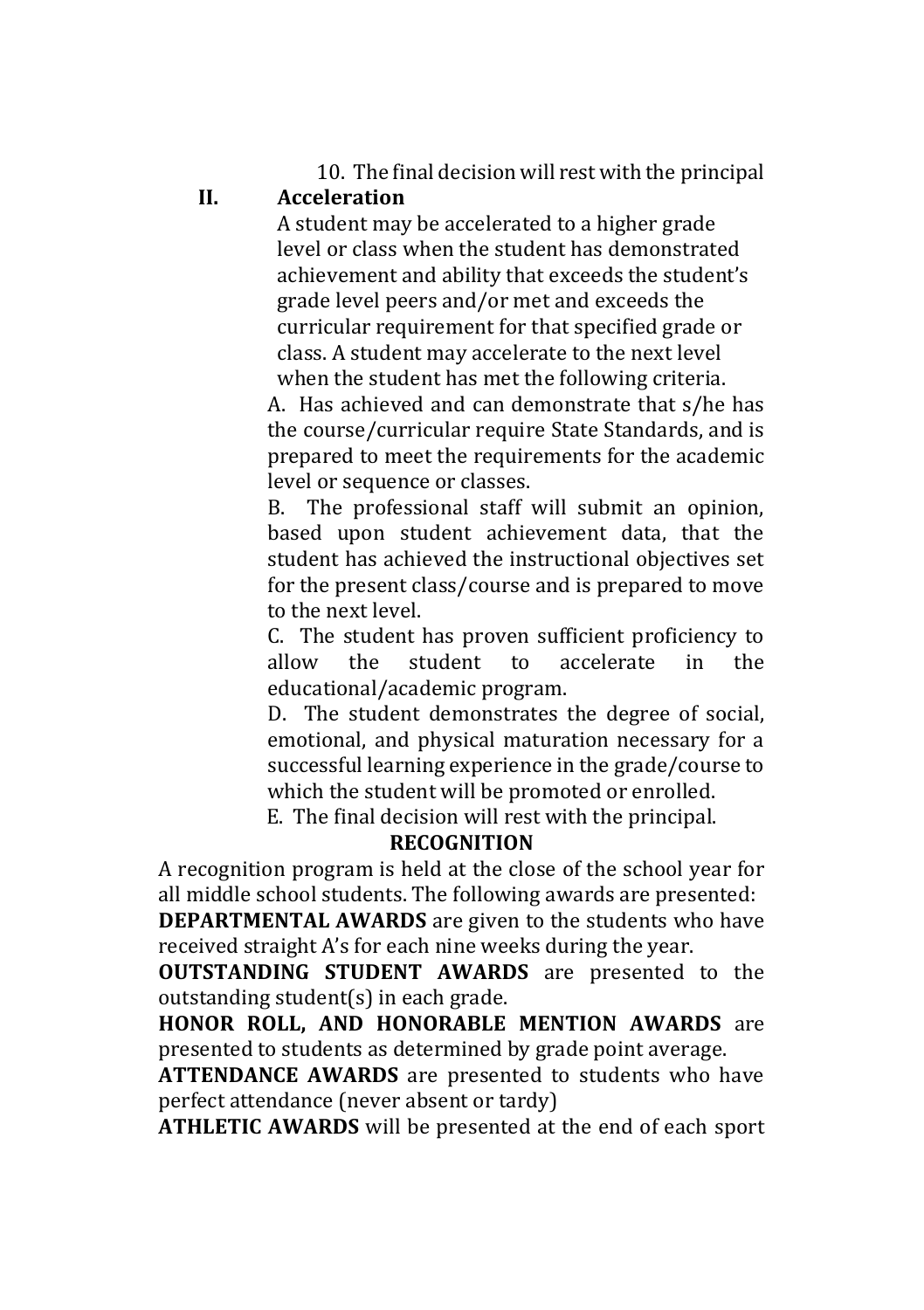season.

#### **STUDENT ACTIVITIES**

# **I. Clubs and Service Organizations**

Jennings County Middle School offers its students a variety of clubs and service organizations. They currently include: Science Club, Technology Club, Math Club, Academic Team Competition, Jennings Youth Involvement Team, Student Council, Survivor Book Club, Drama Club, Archery Club, Panther Print, CSI (Christian Student Involvement), Fiddle Club, and Builders C

### **II. Library Media Center**

The school library media center is a good place to read, research, or study. It is open from 7:50 to 3:15 each school day. Students can use the library computers to find library materials, complete homework, tests, and conduct research. The library subscribes to Grolier Online Encyclopedia that can be accessed at go.grolier.com (username: jcsc, password: home). Links to other helpful research sites and a library blog can be found on the library webpage located on the school webpage. Students can use the library printer to print materials for research projects and homework assignments. Students may check out two (2) books or Playaway audio books. Materials may be checked out for two (2) weeks and may be renewed unless someone has a hold on the items. Magazines may be read in the library. Lost or damaged library materials will need to be paid for by the end of the school year. You may ask the library media specialist to set up a payment plan with you if the lost item is expensive. Behavior such as writing on tables and chairs, gum chewing, throwing things, propping up feet on furniture, and sharing or tipping of chairs is not allowed in the library. Seventh grade students will be given a library orientation through their Language Arts classes. Students should feel free to ask staff to recommend books that they would enjoy.

# **Food Service Department Information Jennings County Schools Procedure for Student Lunch/Meal Accounts**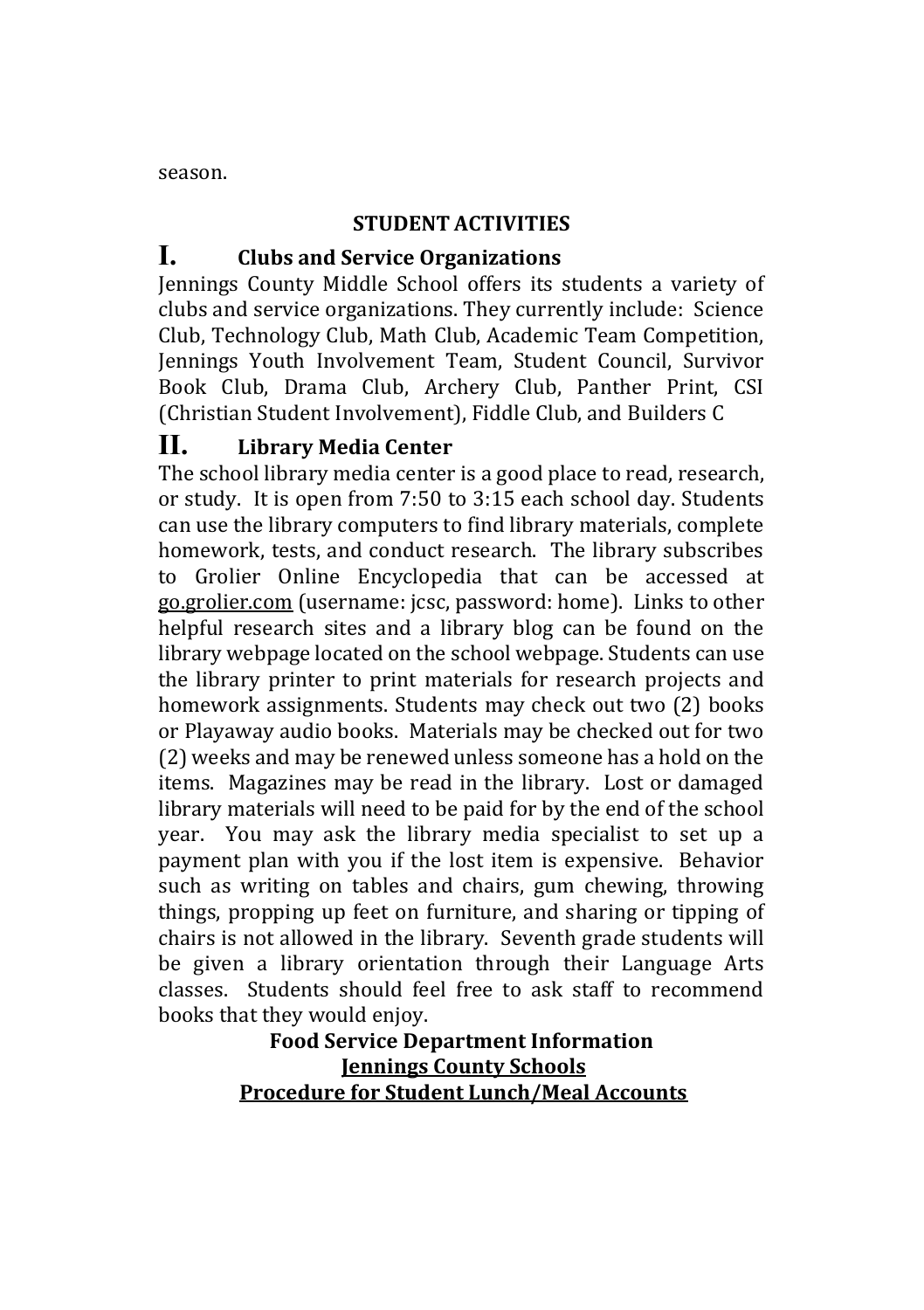The USDA National School Lunch Program (NSLP) requires school food authorities to establish written administrative guidelines and procedures for meal charges. Jennings County School Corporation will adhere to the following meal charge procedure.

> **All cafeteria purchases are to be prepaid before meal service begins. Cash and checks made out to your school are accepted for deposit.** Households with more than one child at the school may pay with one check, but must designate how much money is to go into each child's account. Different children in the same family may not share a meal account. To deposit money into their account at their school, the student will complete a meal account deposit slip. Your student will be provided with a copy of the deposit slip upon turning in the payment and deposit slip at their school. This is your proof of deposit.

> Parents may also pay online using a debit or credit card by logging on to their Skyward account. Online payments will be available for your student's the same day the online deposit is made.

> *Middle School and High School students may pay cash each day at the cash register, however, prepayments are highly encouraged at these schools.* If there is money left in your student's meal account at the end of the school year, it will be available for your student to use during the next school year.

- **Schools at all levels will provide one reimbursable breakfast per day to students that are approved for Free Meals at no charge.**
- **Students that are approved for Reduced Priced Meals may purchase one reimbursable breakfast per day for \$.30.**
- **Students approved for Free or Reduced Priced Meals may purchase an additional breakfast each day at the current menu price.**
- **Students that are not approved for Free or Reduced Priced Meals will pay the current menu price for**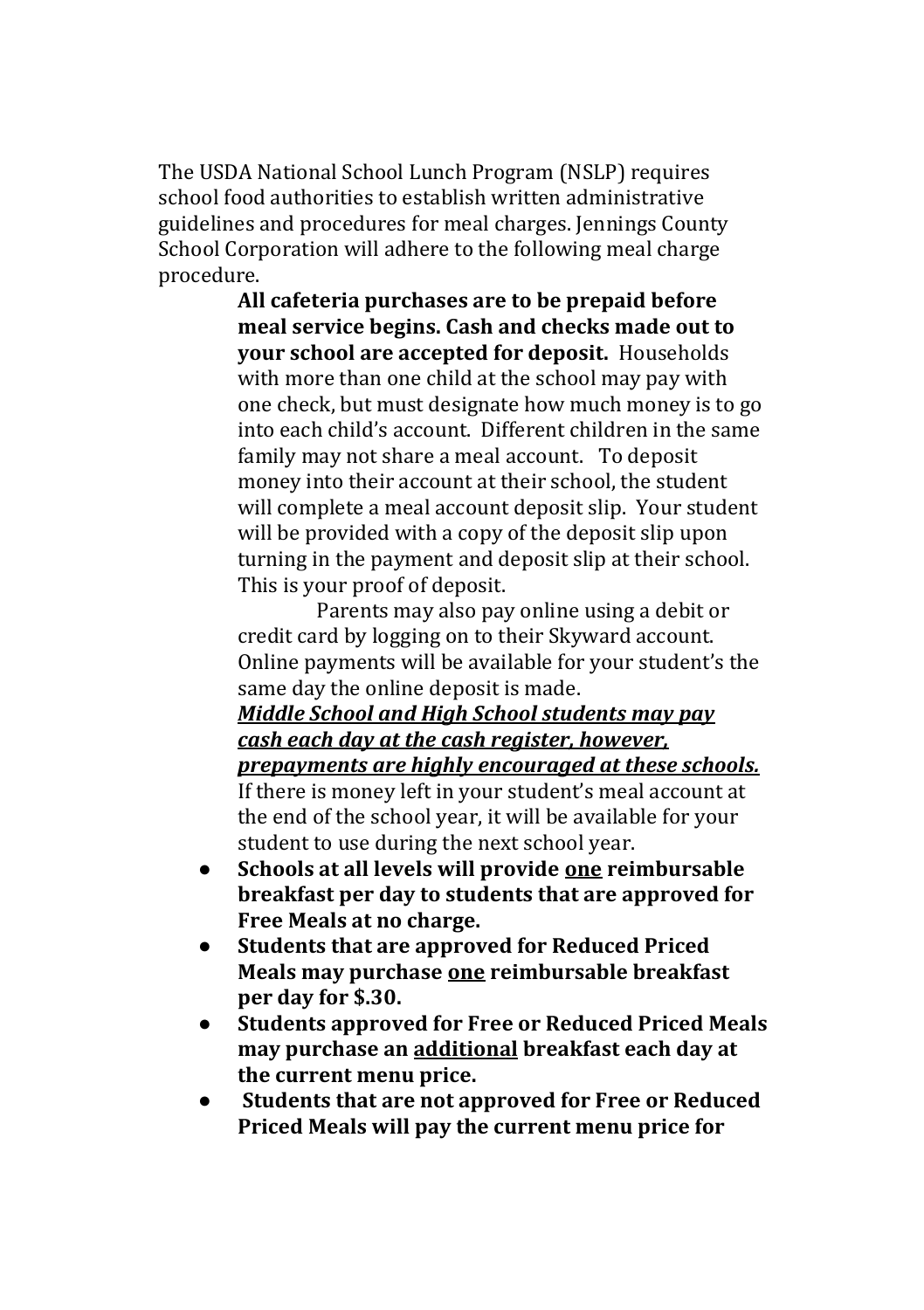**each breakfast purchased.** 

- **Schools at all levels will provide a reimbursable breakfast and/or lunch to a student who does not provide the required payment for that meal. Parents will be responsible for payment of all meals provided.**
- **A student who has a negative meal account balance may not charge "a la carte" item(s), including extra main entrees or extra milk. Your child may bring lunch from home and purchase milk, although there must be money in their meal account to pay for it.**
- The automated email system will notify parents every day of any outstanding negative balance in the student's lunch/meal account. The school office will send home letters to parents of students who carry negative balances of \$10.00 and above. At the elementary school level, the student's meal account balance will be sent home on the weekly newsletter
- A staff member or adult community resident shall not be permitted to charge meals
- The food service director or other school personnel will coordinate communications with the parent(s)/guardian(s) to resolve the matter of unpaid charges.
- Parents may log in to Skyward at any time to see their student's meal account balances and purchases. A report of your child's deposits and purchases is also available upon request from your school's office.
- All accounts must be settled at the end of the school year. Letters will be sent home approximately 15 days before the end of the school year to students who have any negative balances. Negative balances of more than \$25.00 not paid in full at the end of the school year will force the Corporation to take action to collect unpaid funds by means of collection agencies, small claims court, or any other legal method deemed necessary by the Corporation.
- Students who graduate or withdraw from the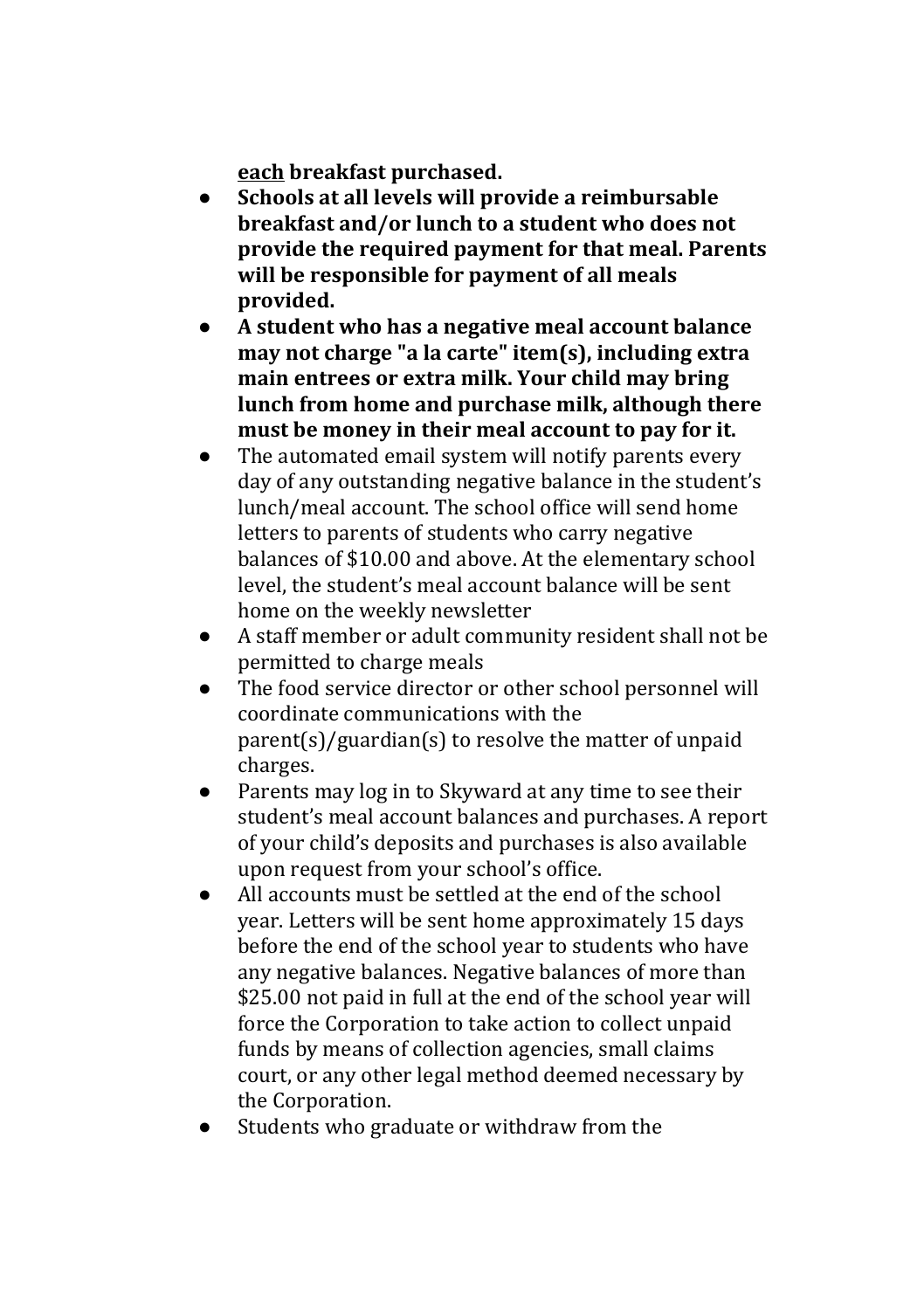corporation and have \$10.00 or more left in their lunch/meal food service account will be notified by mail by the school's office at the end of the school year and given the option to transfer the funds to another student or to receive a refund. If no response is received within 30 days, the student's lunch/meal account will close and the funds will no longer be available. Unclaimed remaining balances will be transferred to the school food service fund.

Students approved for free meals will be served a complete meal at no charge. Students approved for reduced price meals will be provided breakfast for \$.30 and lunch for \$.40.Applications for free and reduced priced meals are available in your school's office, on the school corporation's website at www.jcsc.org, or at the Superintendent's office. You may also complete and submit the application online on your student's Skyward account. **An application must be completed each school year. All students in your household must be listed on the same application, therefore please fill out only one application per family.**

*Parents/Guardians are responsible for the full payment of meals until your application for free or reduced priced meals has been processed and you receive a determination letter from the Food Service Department office indicating that your child has been approved for free or reduced price meals.*

The Jennings County Schools Food Service Department may be reached at 812-346-4483.

> *This Institution is an Equal Opportunity Provider.* **EMERGENCY INFORMATION**

#### **Emergency School Closings**

It may be necessary for the school to close or have delayed openings during the school year because of weather conditions or unsafe driving conditions. WJCP, WKRP, WINN, and WKKG radio stations, as well as WAVE, WISH, and WLKY television stations will broadcast school closing information if weather warrants closing. Students should not call the principal, teachers, or the school to request this information. If school is closed for a day, all middle school activities, including games, practices, and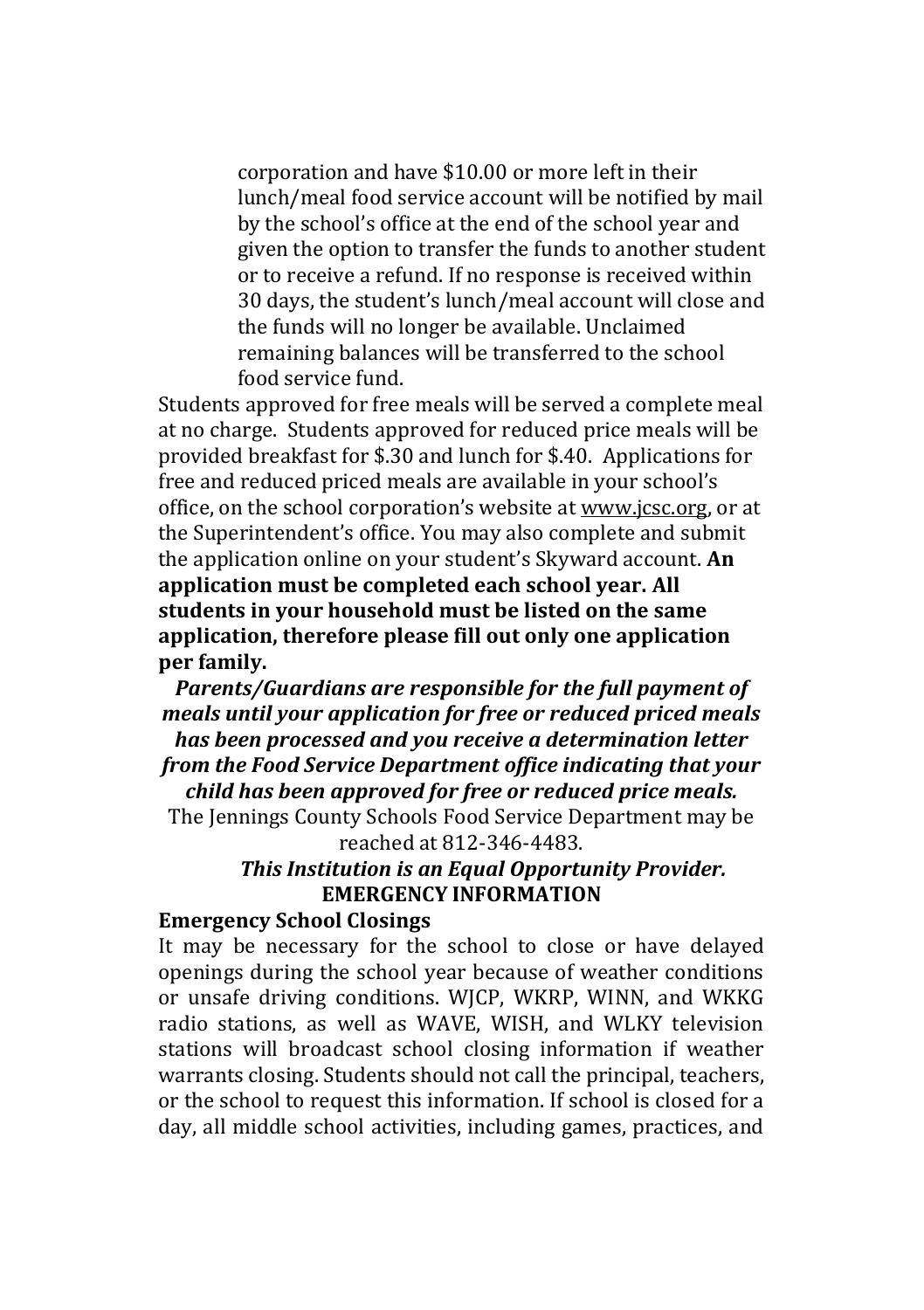#### meetings will be canceled. **Emergency Bus Schedule**

If school buses are restricted from using the gravel roads in Jennings County, they will run their regular routes on paved roads only if accessible. Students that live on gravel roads will be picked up at designated points in each township or parents may take their children to school.

### **Tornado Drills**

A tornado procedure has been established for school. Students should make certain they understand what they are to do in case of a tornado because any delay could mean the difference between injury and safety. When a tornado alarm is sounded, all students and teachers should report to their assigned areas of safety. Each student should take a book to use for protection of the head and face areas. There will be NO talking at all during the course of a tornado drill. Students should move quietly and quickly to their assigned area of safety so that they can hear instructions that are given by the principal or teachers. Your safety and health are dependent upon your following the rules of tornado safety.

### **Fire Drills**

A fire drill plan is posted in each room. Students should study the plan and become familiar with it. When the fire alarm sounds, students will leave the room. Before leaving the room, all windows and doors are to be closed and the lights are to be turned off. No one is to pass another or break the line of march. Running is not permitted! The first to reach an outside door is to hold them open until all have left the building. Students are not permitted to talk during a fire drill and are to remain at least 50 feet away from the building until a signal is given to reenter. No one is to return to the building until the signal is given by the principal or his/her authorized representative.

### **Evacuation Plan**

In the event that evacuation of the building is necessary due to an emergency such as a toxic material spill, structural damage to the building, or other emergency, students will be taken to a nearby school or community facility until transportation home can be arranged.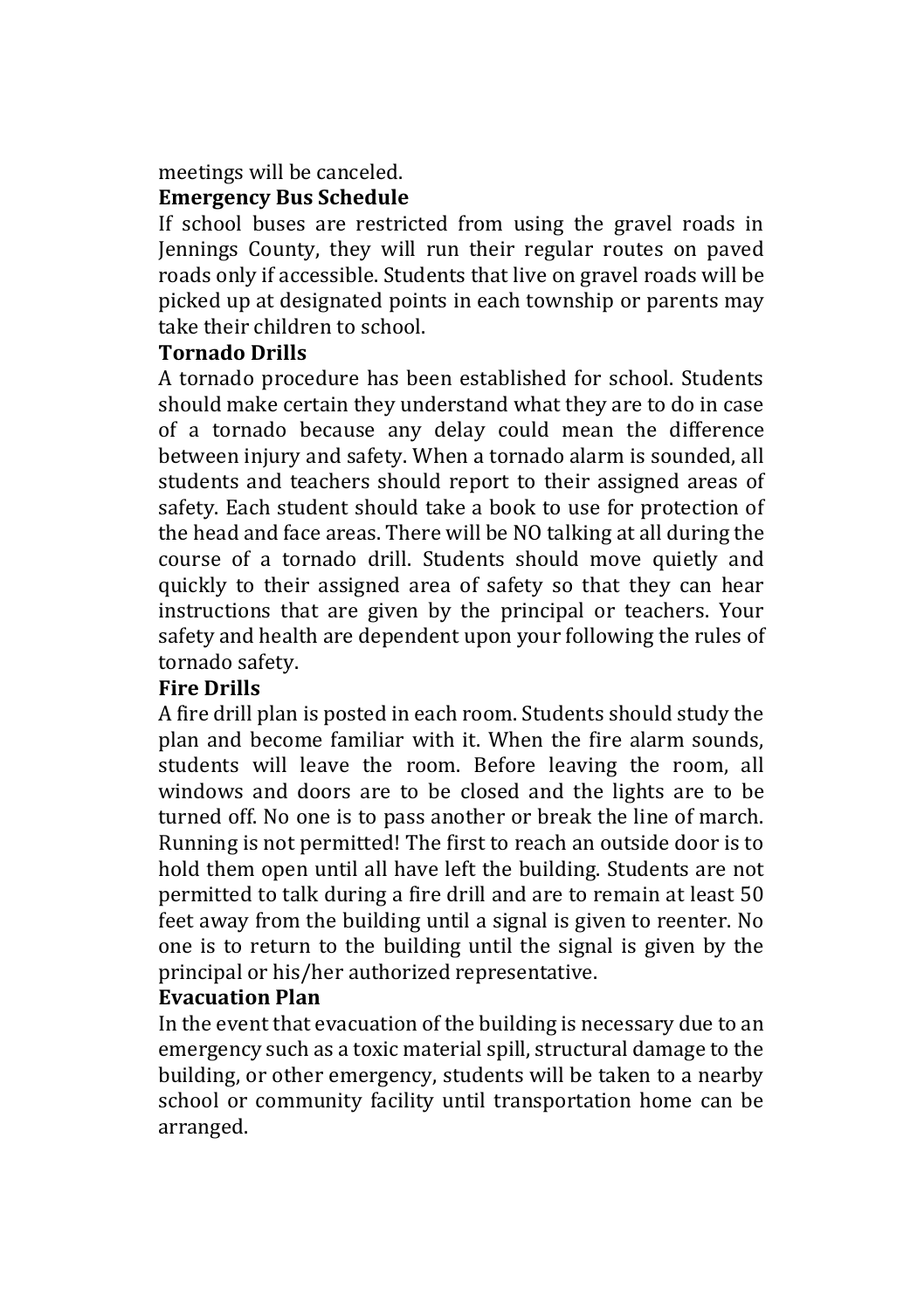### **HEALTH SERVICES**

If a student becomes ill at school, has an accident, or other emergency, he/she should report to the health room. The student may rest there, or if he/she is ill enough to leave school, the nurse will contact the parents and make arrangements for the student to go home. Under no circumstances is the student to make these arrangements or leave school without the proper permission from the nurse or principal.

#### **Bed Bugs**

The Jennings County School Corporation has a duty and obligation to make certain that each student has a safe experience while in our care. In order to exercise that care, students that come to school must be free from parasites while attending school. In the event it is determined that a student is infested with parasites, the student will be checked by qualified personnel for a period of ten days.

### **Treatment and Transportation**

The school system employs medical personnel to provide required student testing and emergency treatment of students. The school is not responsible for the cost of transportation to the hospital or for the costs of treatment at the hospital should that be necessary. Students will only be transported with permission or in a life-threatening situation.

#### **Medicines**

It is school board policy that neither prescription medications nor over-the-counter medications, such as aspirin and cough syrup, may be dispensed by school personnel. Under special circumstances, school personnel may administer medication if the following guidelines are met. We will not administer any medication to a student that is not prescribed by a doctor and/or (in the case of over-the-counter medication) approved by the Food & Drug Administration.

1. Written permission of parents or guardian is given

2. All medication is kept in the school office or in the office of the nurse.

- 3. Medication is in the original container and labeled with:
	- a. Student's name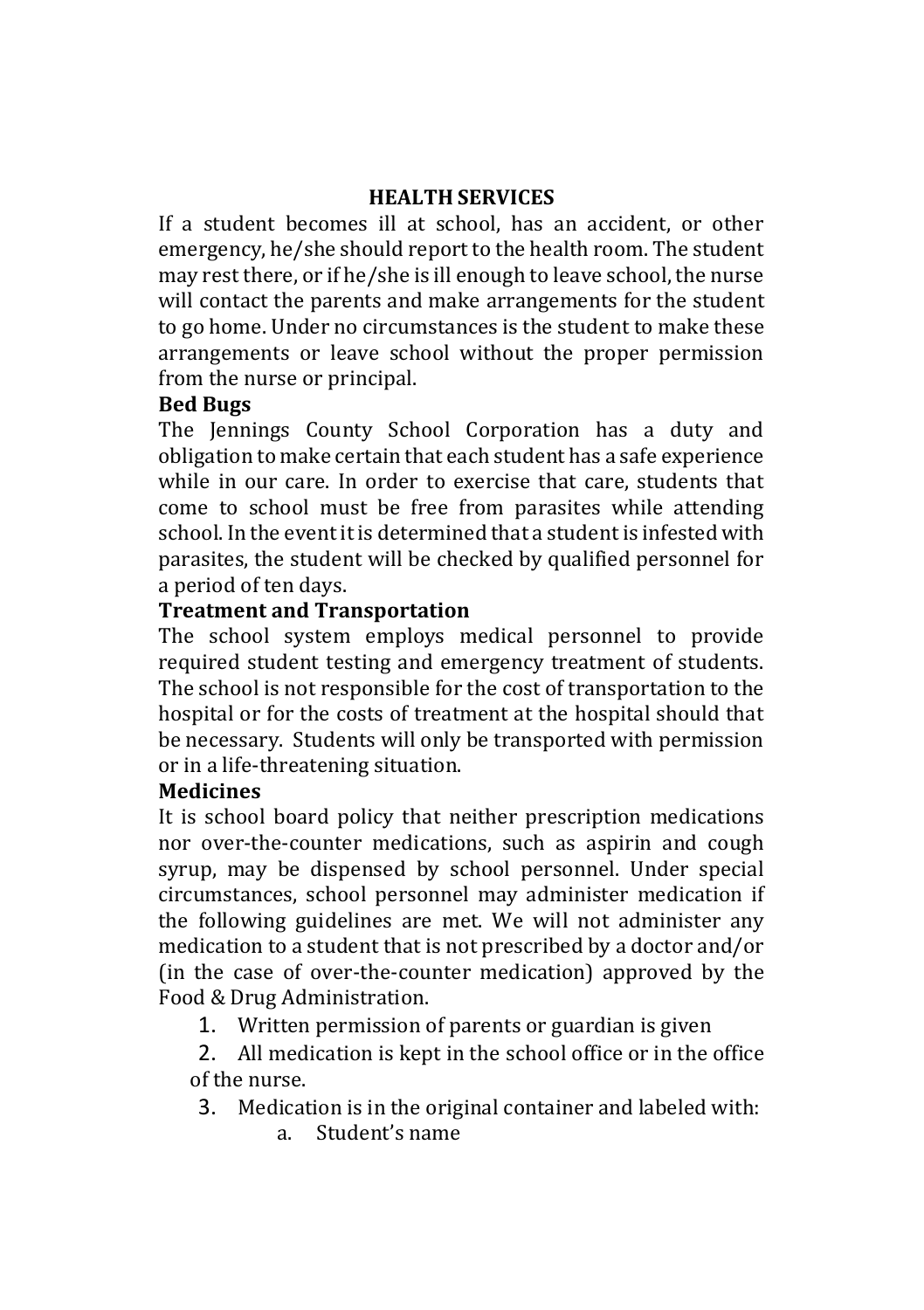- b. Name of medicine
- c. Dosage
- d. Doctors name

4. Forms for giving medicine at school may be obtained from the school office. Telephone calls to parents confirming statements will be made when necessary.

5. A student with an acute or chronic disease or medical condition may possess and self-administer medication that must be administered on an emergency basis while the student is on school grounds or off school grounds at a school activity, function, or event if the student's parent files an annual authorization that includes a written statement from the student's physician for the student to self-administer the medication.

 6. A school corporation may send home medication that is possessed by a school for administration during school hours or at school functions with a student if the student's parent provides written permission for the student to receive the medication.

#### **Immunization**

When a student enrolls in any Jennings County School, the parent must furnish a written statement of the student's immunization, accompanied by a physician's certificate or other documentation of testing history. This requirement applies to all students unless such documents are already on file with the school corporation. This requirement may be enforced by suspension, expulsion, or exclusion from school.

Note: If a student has a medical condition or disease that requires special accommodation she/she must have an annual medical note from a physician.

#### **ATHLETICS**

#### **School Attendance**

An athlete must be in school over one half of the school day in order to participate in a practice or a game. Doctor appointments and special situations are at the discretion of the athletic director. An athlete may not participate in practice or a game if the athlete is absent from school for the entire day without prior approval from the principal. If an athlete is absent from practice for five or more consecutive days due to illness or injury, a doctor's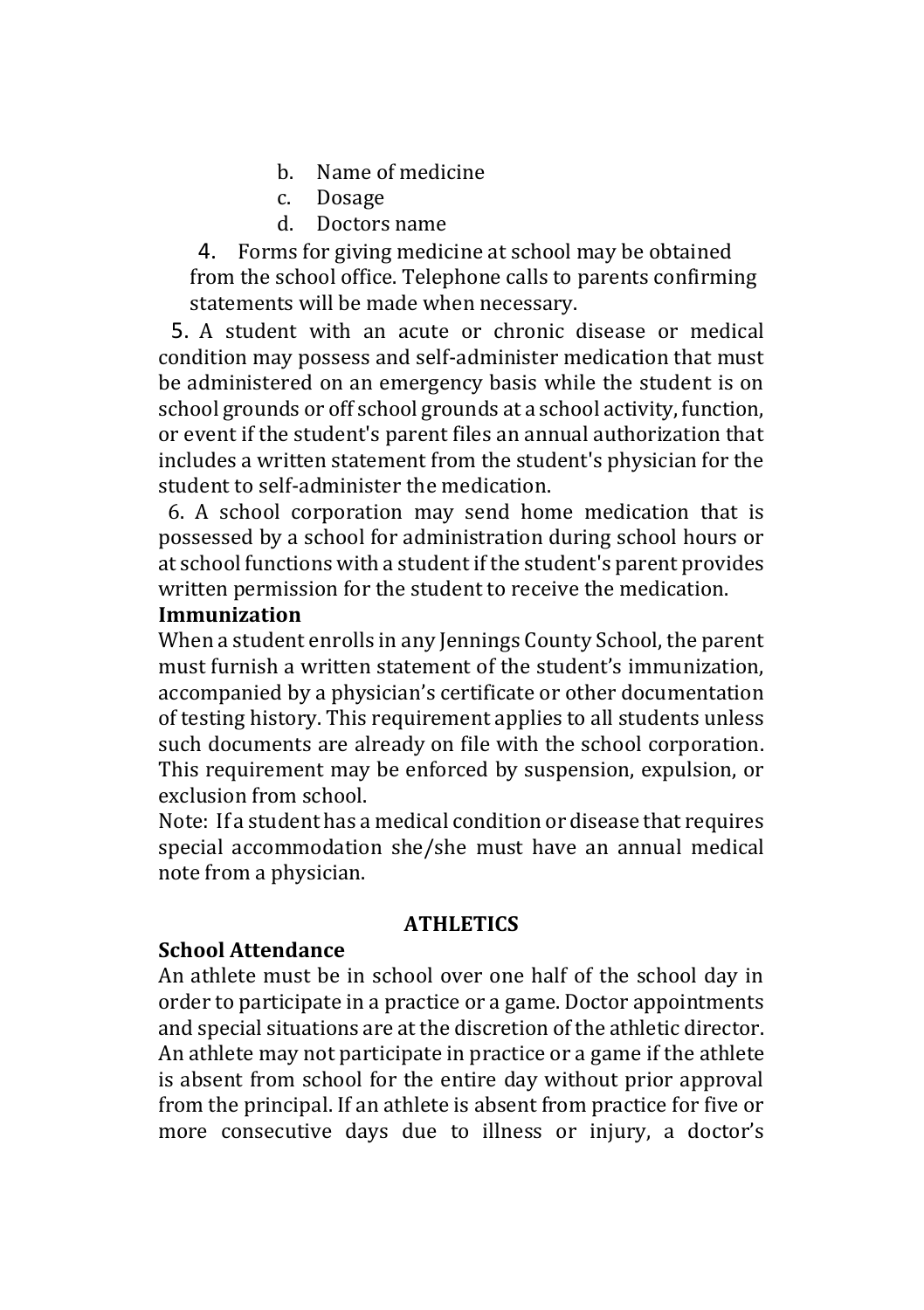statement is required for the student to be able to practice and compete again.

# **After School Policy**

Athletes can only stay after school if they have a practice immediately after school OR their coach is willing to stay and supervise them while waiting for a practice, game, or bus. All other athletes must leave school grounds.

# **Try Out Deadline**

An athlete cannot try out for a fall sport after the first five (5) days of school. Athletes may not try out for winter or spring sports after the 10th team practice. The 1st day of the organized season beginning is the 1st day of the practice.

# **Policy for Participation After an Athlete Quits One Sport**

An athlete that has participated in a sport for five (5) days and quits, may not participate in another sport during the same season without the written permission of the coach of the sport the athlete quit. If cuts have been made for a second sports team, the athlete may not participate on that team.

After quitting a sport during one season, an athlete may not begin participation in another sport during the next season until the previous sports regular season has been completed.

### **Dual Sport Participation Policy**

An athlete that wishes to participate in two sports during the same season must file an agreement form in the athletic office one week prior to the beginning of practice for the two sports. The agreement must be signed by the athlete, parents, both coaches, and athletic director.

### **Contest Expulsion – Student Athlete**

If an athlete is expelled from an athletic contest by a game official, the athlete will be suspended from the next played contest. A second expulsion during the same sport season will result in a more severe penalty, to be determined by the Athletic Director and the Head Coach of the sport in which the expulsion occurred. If the expulsion occurs during the last game of the season, the athlete will sit out the first game of the next season of the same sport.

# **Contest Expulsion – Visitors and Parent Spectators**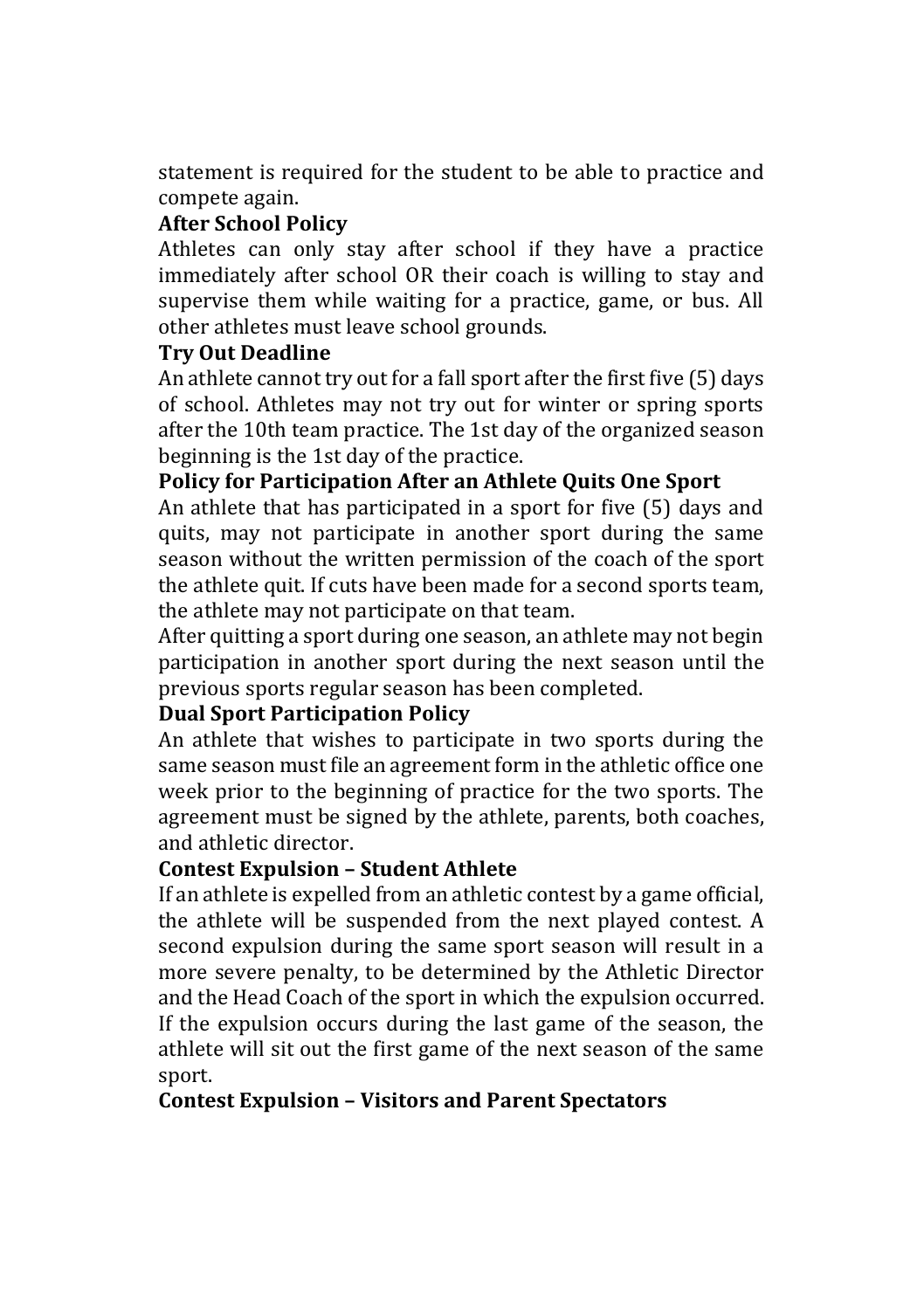We ask that all spectators at sporting events conduct themselves in an appropriate manner, setting an example for our athletes. In the case that a parent or any other spectator is not conducting themselves in an appropriate manner, the school principal or his or her designee has the right and authority to remove the parent or spectator from the school premises and ban them from that particular athletic event. Based on the parent or spectator's misconduct, the school principal or his or her designee has the right and authority to ban the parent or spectator from future athletic events (both home and away events), until expressly permitted to return by the school principal or his or her designee. Any banned parent or spectator may request a review of the ban by the superintendent by submitting a written request for review no later than five (5) calendar days after the ban by the school principal or his or her designee

### **Athletic Insurance**

Neither the Jennings County School Corporation nor the Jennings County Middle School-Athletic Department carries insurance which covers students in case of athletic injuries. Parents are encouraged to check with their present health and hospitalization insurance carrier to determine if additional insurance is needed.

# **Extracurricular Eligibility**

Athletics are part of the extracurricular programs at JCMS. Whether on the field or floor as a contestant, or in the classroom as a student, an athlete's conduct in and out of school should be such as:

- 1. not to reflect discredit upon their school;
- 2. not to create a disruptive influence on the discipline, good order, moral, or educational environment in the school;

3. to meet the eligibility requirements established by the school. To be eligible to practice or compete in any athletic event a student must be enrolled in Jennings County Middle School. Home schooled, private, or parochial school students who wish to participate in extracurricular sports or activities not offered at their school must be enrolled in and pass at least one full subject in order to be eligible to participate. To be eligible, middle school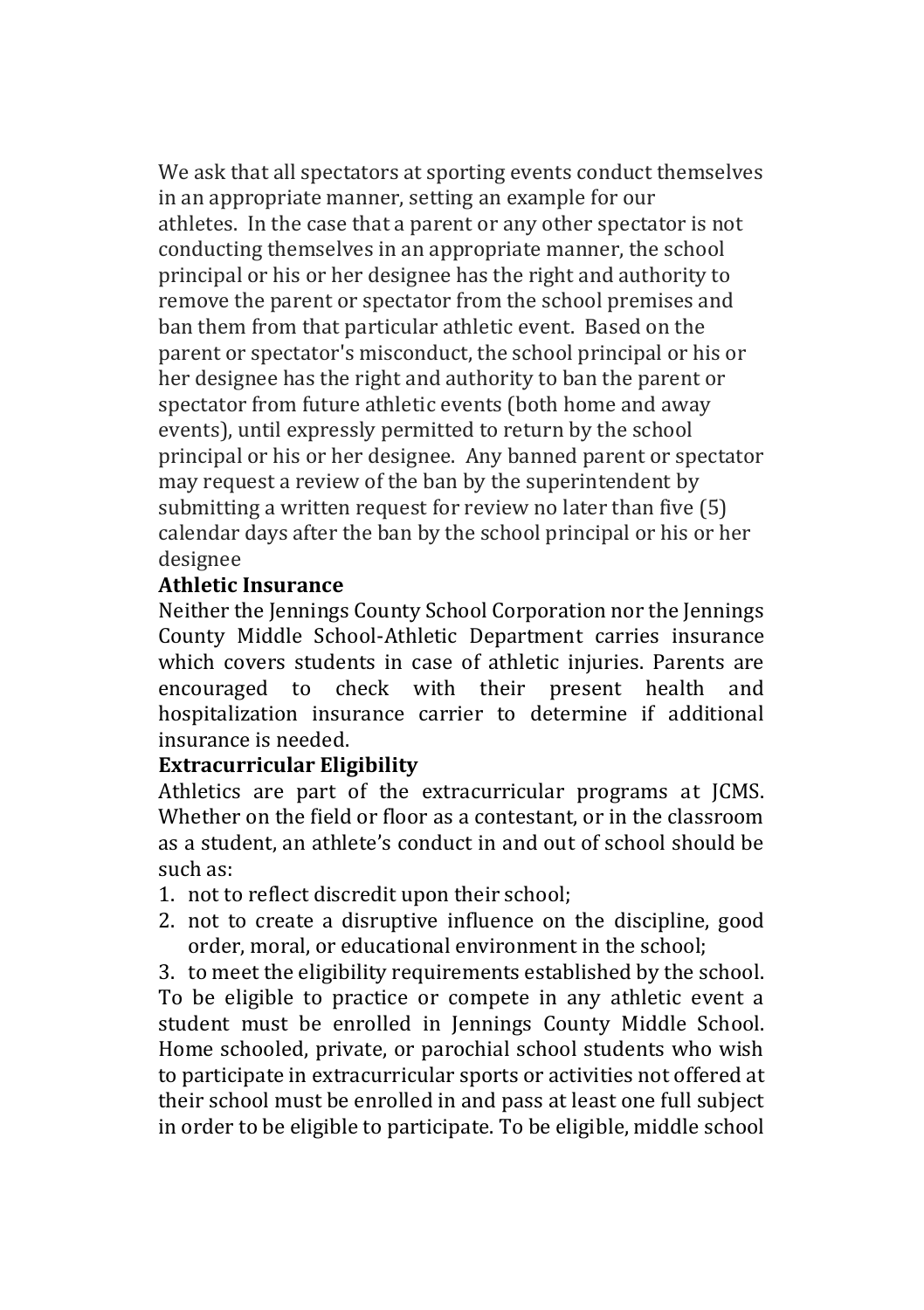students must receive passing grades in at least five full credit subjects from their accredited school and/or Jennings County Middle School. In the event the school is not accredited by the State of Indiana, then the full credit subjects to be used for eligibility will be reviewed by a committee. The committee will consist of the Principal, the Administrative Assistant for Curriculum and Instruction, and the Superintendent. This committee will determine eligibility. The committee will use local and State academic standards in assessing the rigor of the subjects. Standardized assessments will also be used to confirm and assess student eligibility for middle school students from non-accredited schools. If the committee gives approval, the student must enroll and pass at least one full subject not offered by the homeschool curriculum at the middle school.

#### **Middle School Age Participation Policy:**

Seventh Grade: a student who is or shall be 15 prior to or on the scheduled date of the last contest in a sport is ineligible for athletic competition in that sport.

Eighth Grade: a student who is or shall be 16 prior to, or on the scheduled date of the last contest in a sport is ineligible for athletic competition in that sport.

#### **Discipline**

The discipline of a student who is also an athlete relates to the status of that athlete in the following ways.

- 1. Misbehavior of a student-athlete that results in any discipline which does not result in suspension out of school, may prevent that student-athlete from attending and participating in practices and/or games.
- 2. Misbehavior of a student-athlete that results in a suspension out of school, will prevent that student –athlete from attending and participating in practices and/or games during the entire span of time for which that individual is removed from school.
- 3. Middle school students paying and entering extracurricular events will not be permitted to leave the event early. Any middle school student still at school one-half hour after an event has concluded may not be allowed to attend any future extracurricular events.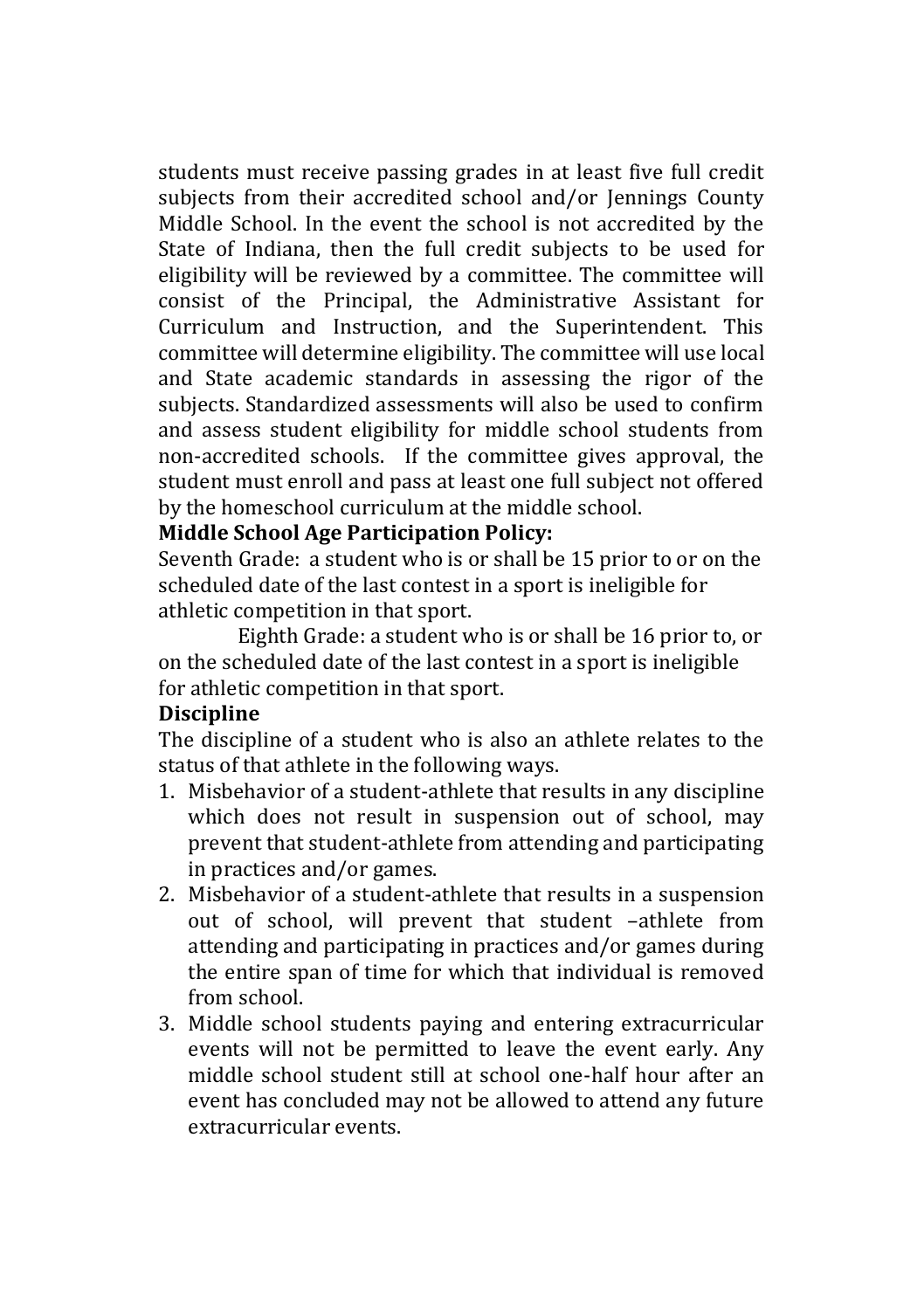# **Physicals**

All athletes must have passed a physical examination (on or after April 1st) before they will be allowed to participate. Physical forms are available in the athletic office.

### **Academic Eligibility**

To be eligible scholastically, middle school, home-schooled, private or parochial students must receive a passing grade in no fewer than five (5) full-credit subjects from their accredited school and/or Jennings County Middle School. A student can have no more than two (2) failing grades for the nine (9) week grading period.

Eligibility is determined at 9 week intervals. The report cards will be used to determine eligibility starting with the first grading period for fall sports participants and continuing through the rest of the school year for various teams. Semester grades take precedence over the nine (9) week grades.

 All athletes' grades will be checked at mid-term (4 ½ weeks). Any athlete that is failing two (2) or more subjects at the midterm is required to participate in an Intervention Program. The program may be a study table, tutor, or other form of intervention designed by the coach.

 When ineligible, a participant may continue to practice with the team at the discretion of the individual coach. The coach shall consider many factors in determining whether or not an ineligible participant may continue to practice or stay on the team. Such determination shall be made on a case-by-case basis, with the coach's decision being final. If the student remains ineligible at the end of the mid-term or grading period for a second consecutive time, the athlete will be off the team at the discretion of the Athletic Director

#### **Middle School Dances**

Only currently enrolled Jennings County Middle School students may attend middle school dances. Middle school students may not attend dances at Jennings County High School.

A student may not attend dances if they are not in school that day without prior approval from the principal.

All parents need to be in the middle school parking lot at the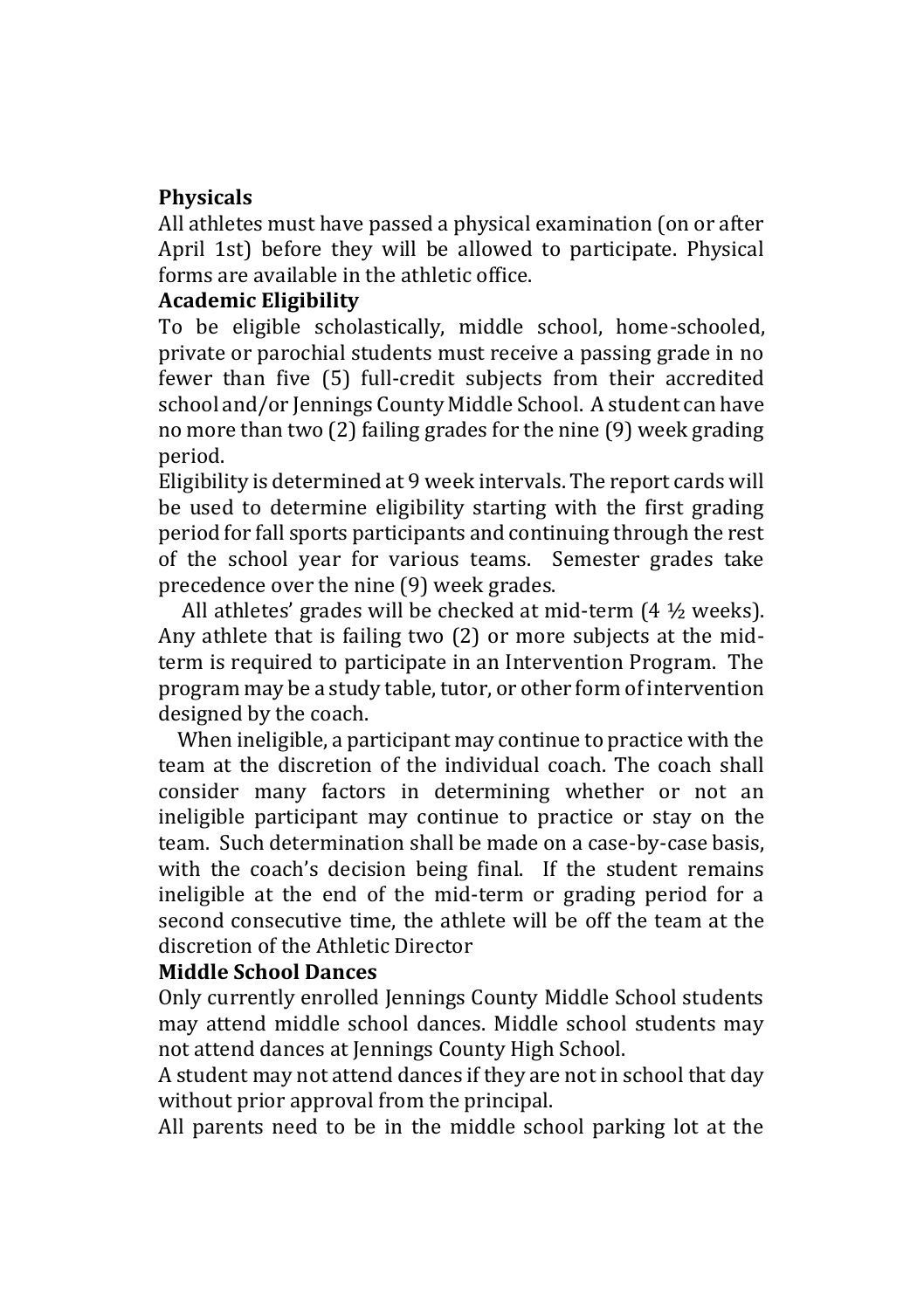conclusion of each dance, ready to pick-up students. Students who are not picked up within half an hour after the dance ends will not be permitted to attend future dances. Tickets cost \$4.00 each and will be sold at the door prior to each dance. Students will be permitted to leave the dance early only if they are picked up by their parent or if the parent has written a note giving them permission to leave with another adult.

#### **Practice Attendance**

Athletes must have ten (10) days of practice before they can compete in an athletic event. Athletes are expected to attend all practices. The coach must be personally notified by the athlete prior to practice if he/she cannot attend. Penalty for unexcused absences will be left to the discretion of the coach.

#### **Parent Awareness**

Parents are strongly encouraged to become familiar with the team rules and regulations in order to help their child adhere to those rules.

#### **Team Transportation**

An athlete involved in a school sponsored athletic event will be transported on approved school transportation under the supervision of the coach. Athletes who submit a written request (Parent Transportation Request) to the coach prior to the departure from J.C.M.S. may be permitted to ride home with their parents/guardian with the coach's consent.

### **Equipment & Uniforms**

Any equipment and/or uniforms given to the student for his/her use must be taken care of and returned in satisfactory condition. If the equipment and/or uniform is lost, stolen, damaged or abused, the student will be charged the price of replacing the equipment and/or uniform.

#### **Injuries**

Any injury sustained by an athlete must be reported to the coach immediately.

### **Dress Code for Athletic Events**

Athletes should represent Jennings County Middle School in a respectable manner. When a Jennings County Middle School athlete attends a home event or travels to another school as a competitor, he/she should dress in a manner above criticism.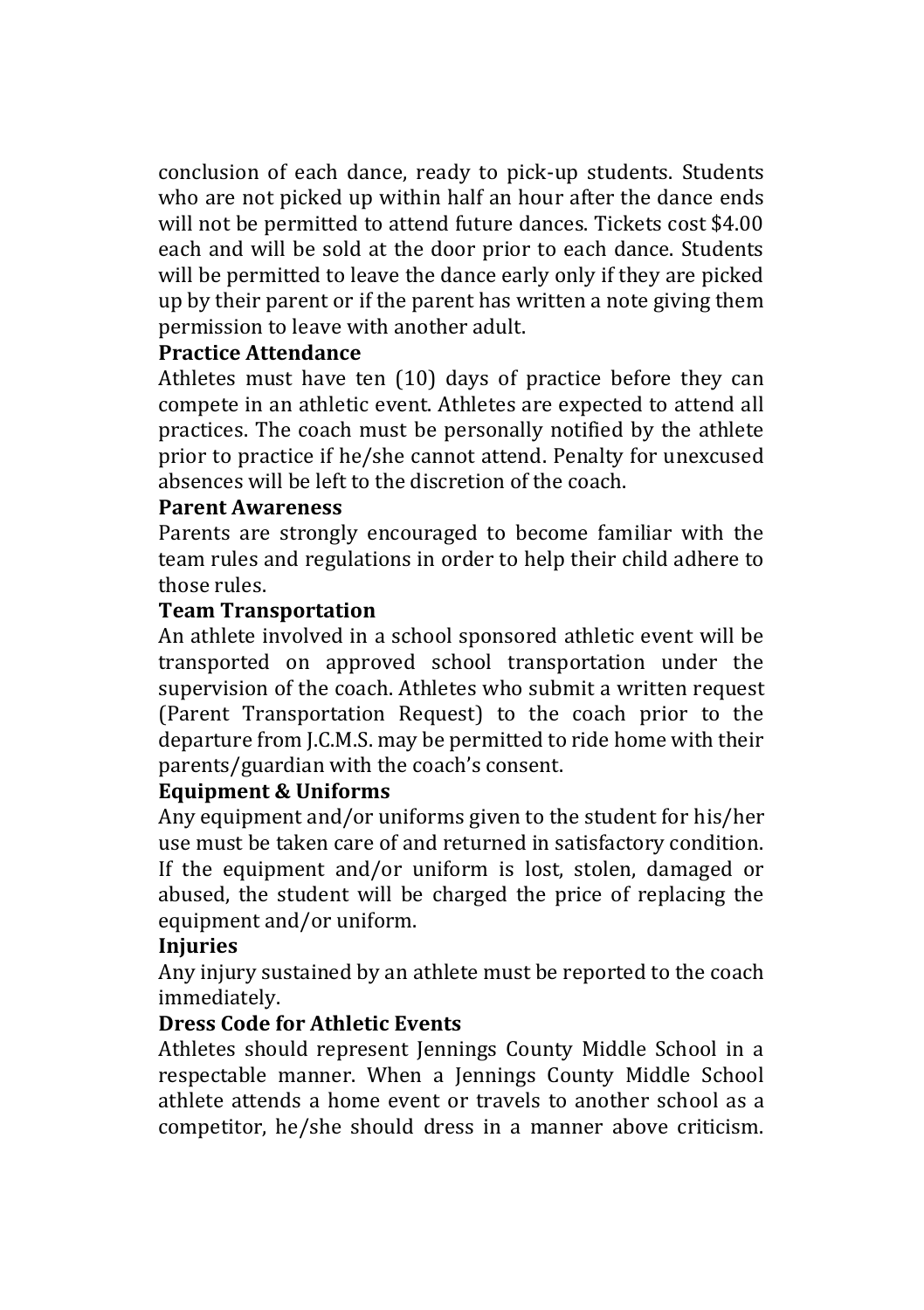Coaches may require certain types of attire.

### **PANTHER CODE**

# 1.1 PANTHER CODE CARDS

Please return your Panther Code card to the Athletic Office. This card MUST be signed by BOTH the Parents and the Athlete.

# 1.2 PHILOSOPHY

It is the sincere belief of the Athletic Council of Jennings County Schools that athletics should be an enjoyable, gratifying and rewarding experience. We encourage each of our athletes to reap the numerous benefits that athletic participation offers. If the program is worth the time and effort required, it is certainly worth giving your all. As a Jennings County Athlete you will be challenged to become a more disciplined individual, and you will be asked to make sacrifices for something that you profess to believe in. We hope that you find the Jennings County Middle School Athletic Program a totally rewarding experience.

1.3 VIOLATIONS AND PENALTIES

A first violation of section 1.3 sub-sections 1 thru 5 will automatically place the athlete in the second penalty level after another violation in the same or in a different category. All penalties for violations will be served immediately following the violation during the season of participation by the athlete. If it is an out of season violation, the penalty will be served during the next season of participation by the athlete. All penalties must be served during a sport in which the athlete has previously participated.

# **1.3-1 INSUBORDINATION**

The failure of an athlete to obey directions issued by a coach or administrator. **PENALTY** to be determined by the coach and/or administrator to whom the athlete was insubordinate.

# **1.3-2 FELONIES, THEFTS AND MISDEMEANORS**

**PENALTY** to be determined by the principal and the athletic director.

**1.3-3 ILLEGAL POSSESSION OF/OR ILLEGAL USE OF A CONTROLLED SUBSTANCE OR NON-PRESCRIPTION DRUGS.**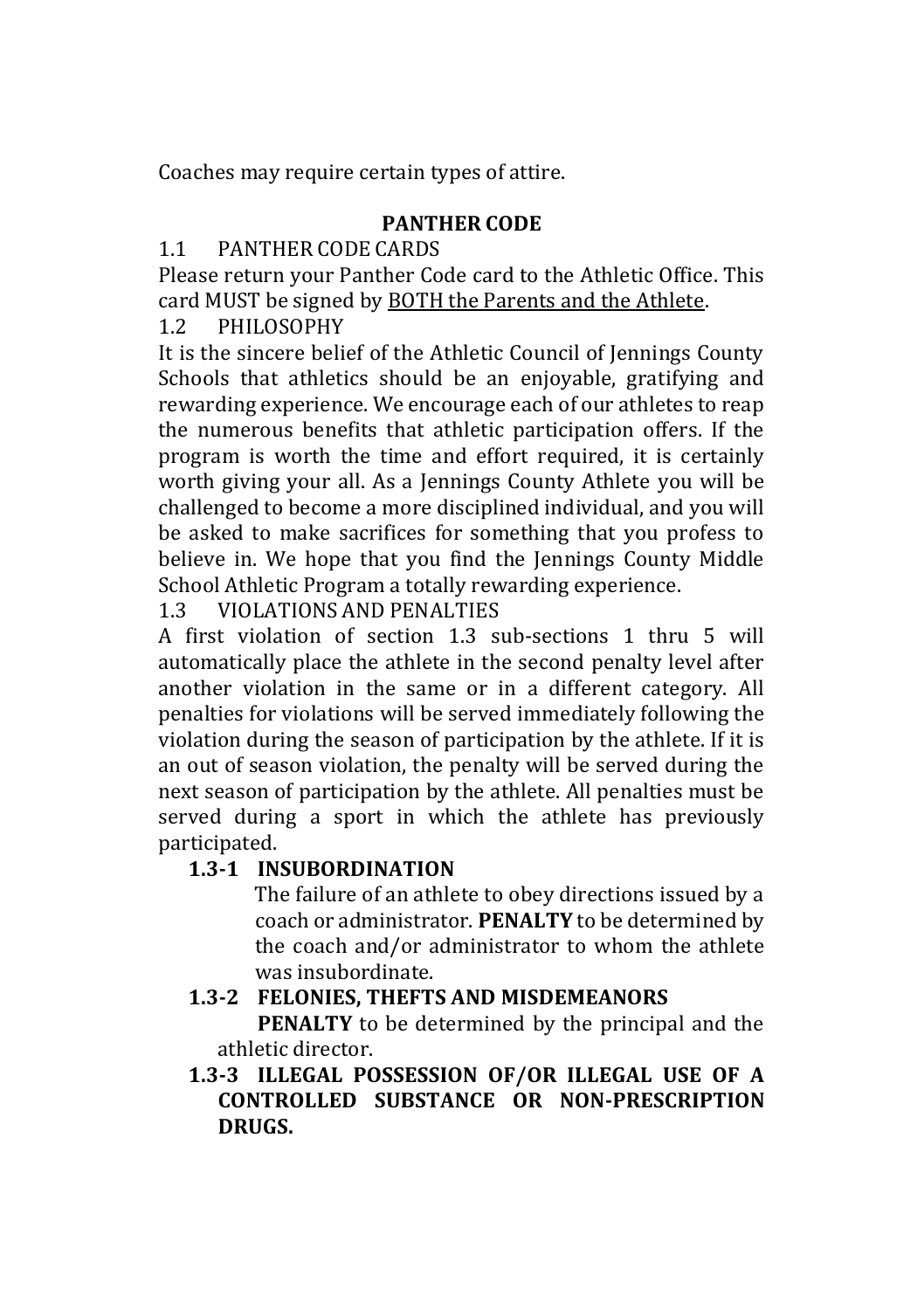#### **PENALTY**:

1st VIOLATION: Suspension from all athletics for one calendar year.

OPTION: Suspension from one complete sport season, and successfully complete the Jennings County Alcohol and Drug Abuse Program or a program that has been approved by school officials. An athlete may attend practices during a suspended season with the permission of the head coach of the sport. This is possible provided that the athlete is not suspended from school.

2nd VIOLATION: Expulsion from athletics for the remainder of the athlete's middle school career.

#### **1.3-4 ILLEGAL POSSESSION OF/OR ILLEGAL USE OF ALCOHOL**

1st VIOLATION: Suspension from 20% of the regular scheduled season contests.

OPTION: Suspension from 10% of the regular season scheduled contests and successfully complete the Jennings County Alcohol and Drug Abuse Program.

2nd VIOLATION: Suspension from all athletics for one calendar year. (365 days)

OPTION: Suspension from one complete sport season. An athlete may attend practices during a suspended season with the permission of the head coach of that sport. This is possible provided that the athlete is not suspended from school.

3rd VIOLATION: Expulsion from athletics for the remainder of the athlete's Middle School career.

#### **1.3-5 POSSESSION OF/OR USE OF TOBACCO PRODUCTS (SMOKING, CHEWING,,**

#### **ELECTRONIC CIGARETTE, ETC.)**

1st VIOLATION: Suspension for 20% of the regular scheduled season contest.

OPTION: Suspension from 10% of the regular season scheduled contests and successfully complete the Jennings County Tobacco Education Program.

2nd VIOLATION: Suspension from all athletics for one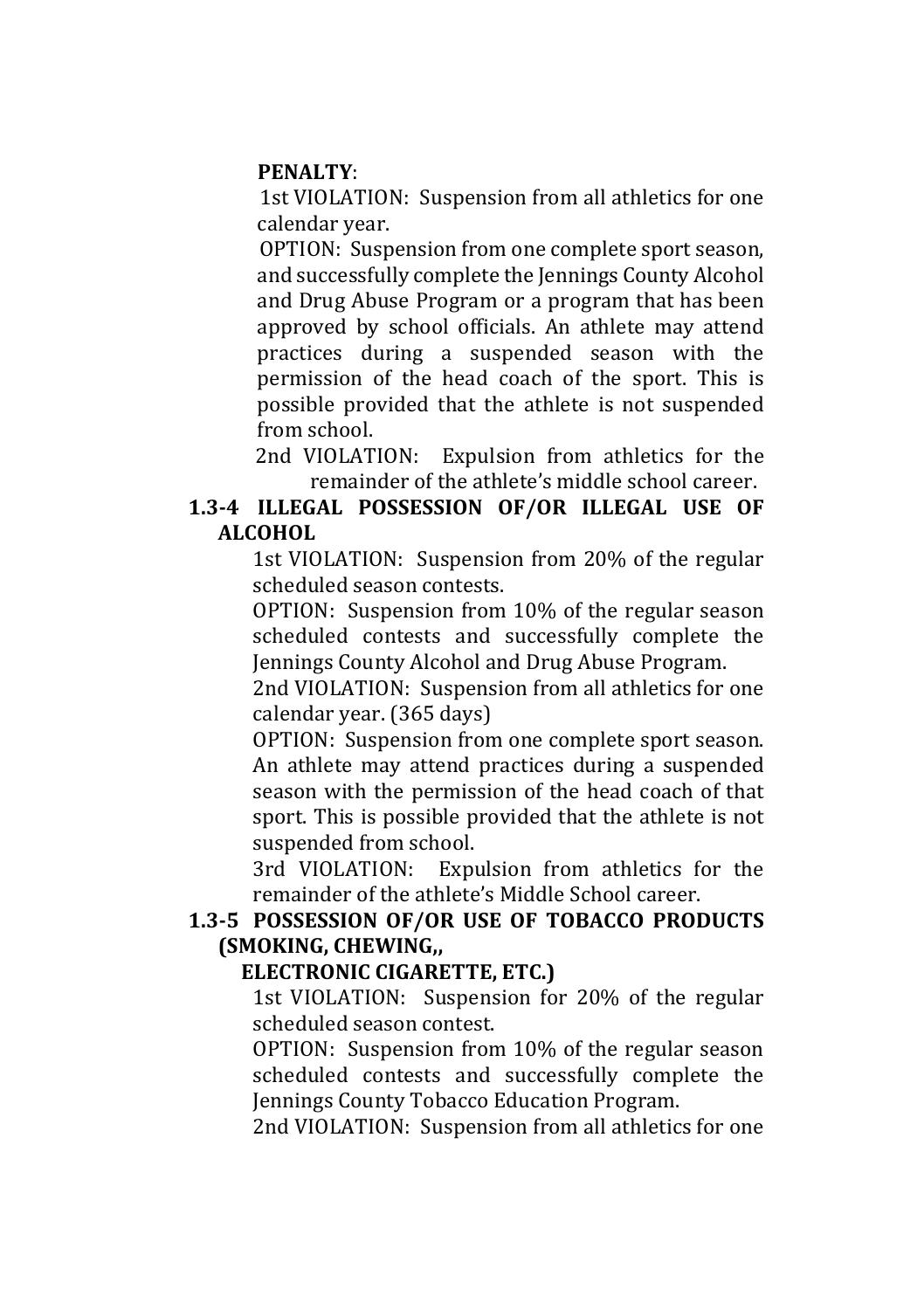calendar year. (365 days)

OPTION: Suspension for one complete sport season. An athlete may attend practices during a suspended season with the permission of the head coach of that sport. This is possible provided that the athlete is not suspended from school.

3rd VIOLATION: Expulsion from athletics for the remainder of the athlete's Middle School career.

- 1.4 ENACTMENT POLICY
	- **1.4-1** All violations from section 1.3 must be reported to the Athletic Director.
	- **1.4-2** After an investigation, the Athletic Director will notify the athlete and the Head Coach of the penalty to be served.
	- **1.4-3** Enactment of the aforementioned rules and penalties will be made by the Athletic Director based on an investigation that could include an admission by an athlete, an observation or intervention by a school employee or an observation, or intervention by law enforcement officials.

# **1.4-4 Options for the reductions of penalties**

The **education option** may be used one time during an athlete's career at Jennings County Middle School. This option involves the completion of the educational program listed for the specific penalty. The **selfreporting option** may also be used one time in an athlete's career at Jennings County Middle School. This option involves the student athlete reporting to his/her violation to the athletic director prior to the end of the first day that the athletic office is open following the occurrence of the violation.

**1st Violation Reductions**: 20% suspensions may be reduced to 10%, and a one calendar year suspension may be reduced to one complete season.

**2nd Violation Reductions**: a calendar year suspension may be reduced to one complete season and a career suspension may be reduced to one calendar year.

### **1.4-5 OUT OF SEASON VIOLATIONS**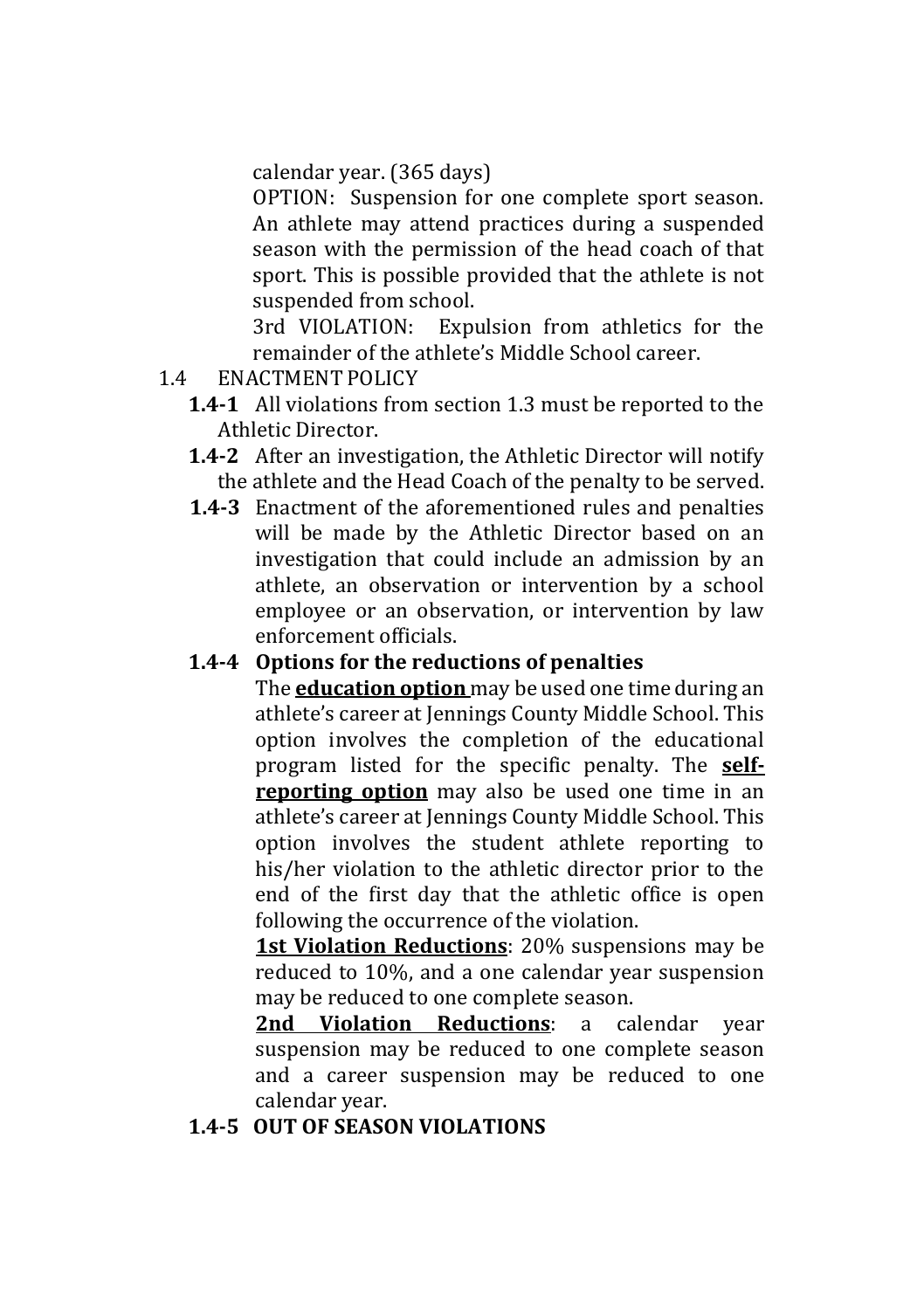Suspension will take place during the next season in which an athlete participates. This season must be satisfactorily completed to clear the penalty.

# **1.4-6 IN SEASON VIOLATIONS**

# **Suspension for 100%**

Suspension for a percent of a season will be administered as follows: If an athlete is excluded from 10 scheduled games and the season consists of 20 games, then 50% of the penalty has been satisfied. The remaining 50% must come from the next season he/she satisfactorily completes.

# **1.4-7 SUSPENSION FOR LESS THAN 100%**

If an athlete has a 20% penalty and is excluded for 1 scheduled game and the season consists of 10 games, then 10% of the penalty has been satisfied. The remaining 10% must come from the next season he/she satisfactorily completes. When a suspension percentage ends in a fraction of a game, it will always be rounded up to the next whole number. (Example: 20% suspension from an 8 game schedule would be 1.6 games. Actual suspension would be 2 games.)

# **1.4-8 TOURNAMENT SUSPENSIONS**

Tournament play will be considered as regular season games.

- 1.5 EFFECTIVE POLICY
	- **1.5-1** Effective date will be the date of the first signing of the Panther Code.
	- **1.5-2** The Panther code is in effect 365 days a year.
	- **1.5-3** All violations & penalties will be carried over for the athlete's entire Middle School career.
- 1.6 APPEAL PROCESS

If the athlete feels that he/she has been treated unfairly with the initial violation, he/she may request a hearing before the Athletic Council. This request must be made in writing to the Athletic Director. The appeal will be heard by the Athletic Council excluding school board members and any council members directly involved in the investigation.